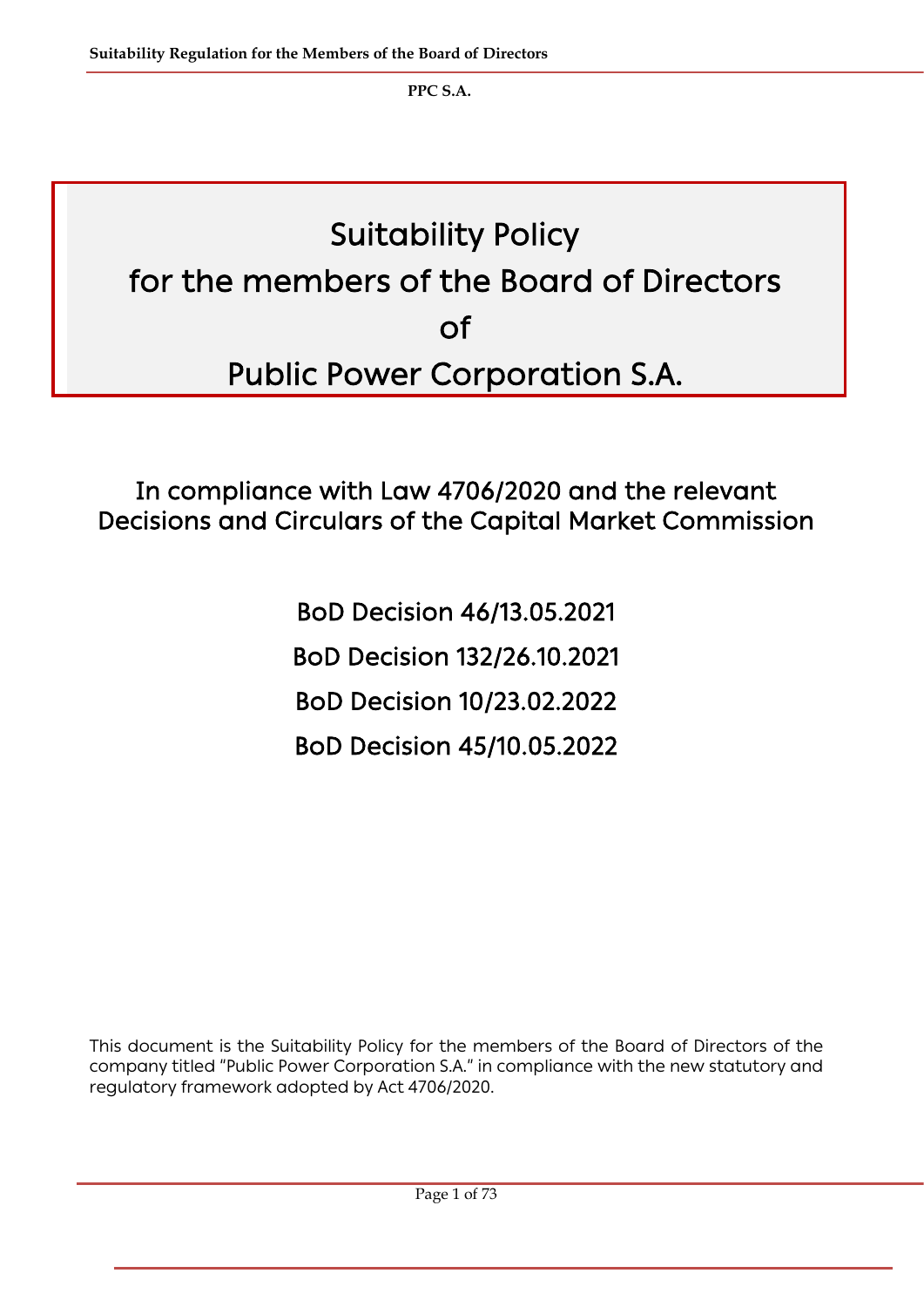## Table of Contents

| Article 1:  |                                                                           |  |
|-------------|---------------------------------------------------------------------------|--|
| Article 2:  |                                                                           |  |
| Article 3:  |                                                                           |  |
|             |                                                                           |  |
| Article 4:  |                                                                           |  |
| Article 5:  | Common requirements as to the time and requisites of assessment of        |  |
|             |                                                                           |  |
|             |                                                                           |  |
| Article 6:  |                                                                           |  |
| Article 7:  |                                                                           |  |
| Article 8:  |                                                                           |  |
| Article 9:  |                                                                           |  |
| Article 10: | Independent judgment and absence of conflict of interests-duties 15       |  |
|             |                                                                           |  |
| Article 11: |                                                                           |  |
| Article 12: |                                                                           |  |
| Article 13: |                                                                           |  |
|             |                                                                           |  |
| Article 14: |                                                                           |  |
| Article 15: |                                                                           |  |
| Article 16: | Ongoing monitoring and assessment of the suitability of the BoD 20        |  |
| Article 17: |                                                                           |  |
|             |                                                                           |  |
| Article 18: |                                                                           |  |
| Article 19: | Election, appointment and re-election of the members of the BoD 22        |  |
| Article 20: |                                                                           |  |
| Article 21: |                                                                           |  |
|             |                                                                           |  |
| Section I:  | Information on the capability of BoD Members to devote sufficient time to |  |
|             |                                                                           |  |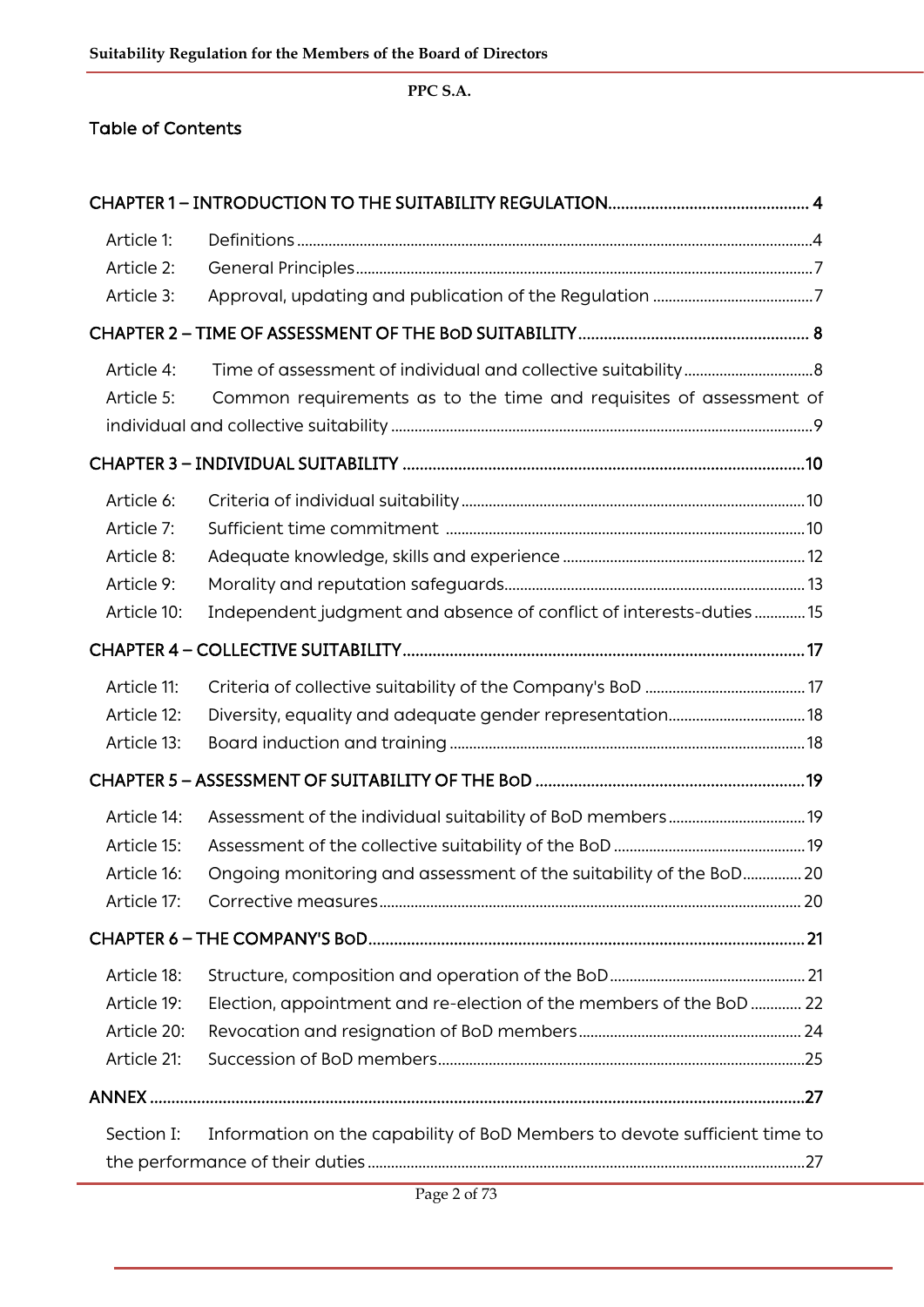|  | Section II: Information on the estimated time that the BoD Members should devote   |  |  |  |
|--|------------------------------------------------------------------------------------|--|--|--|
|  |                                                                                    |  |  |  |
|  | Section III: Information to be provided by (candidate) BoD Members on their        |  |  |  |
|  |                                                                                    |  |  |  |
|  |                                                                                    |  |  |  |
|  | Section V: Questionnaire-Statement for the assessment of reputation, integrity and |  |  |  |
|  |                                                                                    |  |  |  |
|  |                                                                                    |  |  |  |
|  |                                                                                    |  |  |  |
|  |                                                                                    |  |  |  |
|  | Section IX: Evidence for the individual suitability of BoD Members on initial      |  |  |  |
|  |                                                                                    |  |  |  |
|  |                                                                                    |  |  |  |
|  |                                                                                    |  |  |  |
|  |                                                                                    |  |  |  |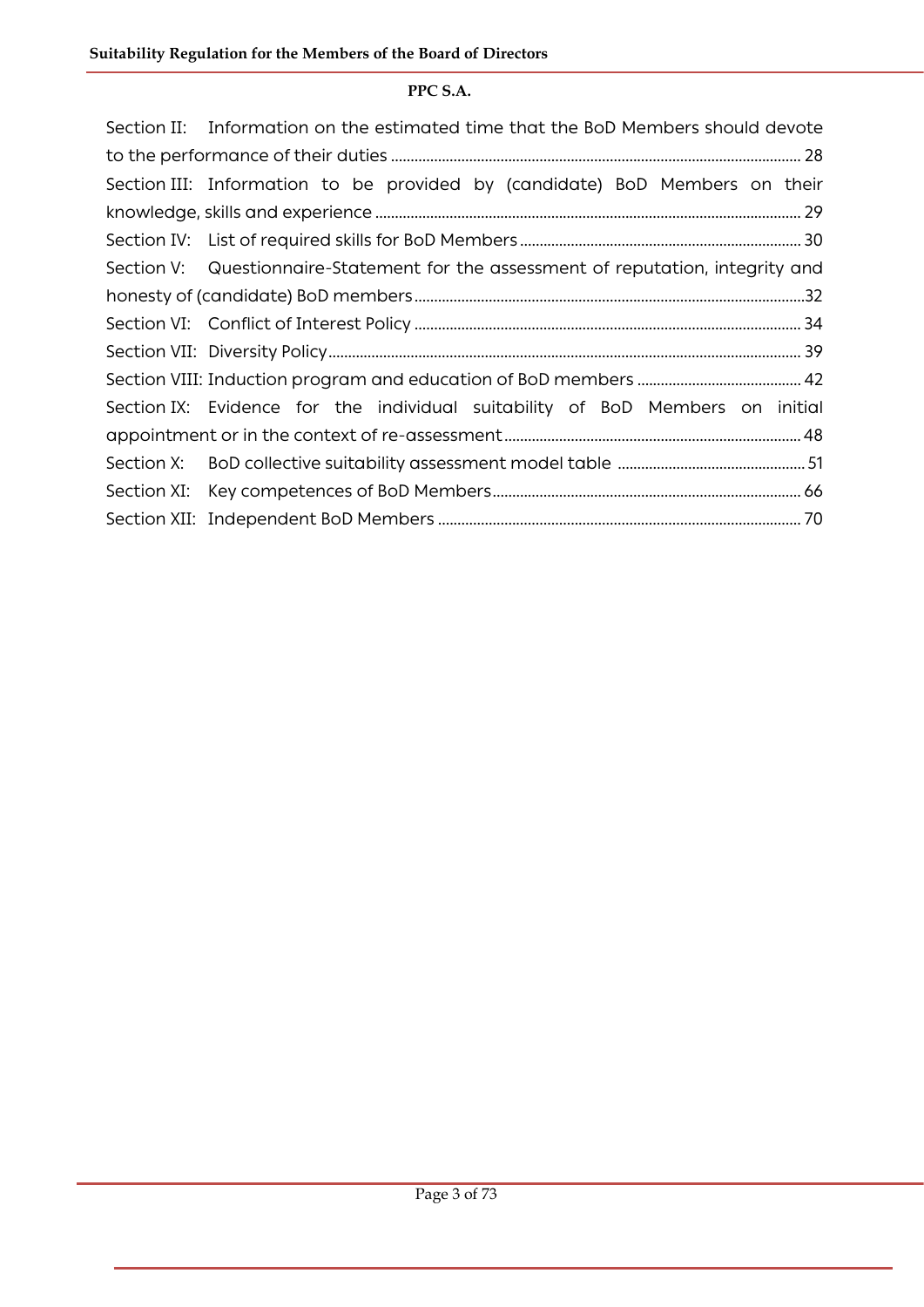# CHAPTER 1 **―** INTRODUCTION TO THE SUITABILITY REGULATION

### Article 1: Definitions

For the purposes of the present Regulation on the suitability of the members of the BoD of the Public Power Corporation S.A., the following definitions apply:

| Company                                                                                               | The Public Power Corporation S.A. (PPC S.A.)                                                                                                                                                                                                                                                                                                                                                                   |
|-------------------------------------------------------------------------------------------------------|----------------------------------------------------------------------------------------------------------------------------------------------------------------------------------------------------------------------------------------------------------------------------------------------------------------------------------------------------------------------------------------------------------------|
| <b>PPC Group</b>                                                                                      | The Public Power Corporation S.A. as parent company and its<br>subsidiaries according to the International Financial<br>Reporting Standard (IFRS) 10, as currently effective.                                                                                                                                                                                                                                  |
| Parent                                                                                                | An economic entity (e.g. PPC S.A.) that controls one or more<br>other entities (IFRS 10, as currently effective).                                                                                                                                                                                                                                                                                              |
| Subsidiary                                                                                            | An economic entity controlled by another entity (e.g. PPC<br>S.A.).                                                                                                                                                                                                                                                                                                                                            |
| Control                                                                                               | For the purposes of the definitions of the terms "PPC Group",<br>"parent" and "subsidiary", an entity (parent) controls another<br>entity (subsidiary) when the former is exposed to or has<br>rights to variable returns from its involvement with the<br>entity/subsidiary and has the ability to affect those returns<br>through its power over the entity/subsidiary (IFRS 10, as<br>currently effective). |
| <b>BoD</b>                                                                                            | The Company's Board of Directors                                                                                                                                                                                                                                                                                                                                                                               |
| <b>Board Member</b>                                                                                   | A member of the Company's BoD                                                                                                                                                                                                                                                                                                                                                                                  |
| <b>GM</b>                                                                                             | The Company's General Meeting                                                                                                                                                                                                                                                                                                                                                                                  |
| Executive Members or<br>BoD members in their<br>executive capacity                                    | BoD members with executive functions in the Company's<br>management in the context of the duties assigned to them                                                                                                                                                                                                                                                                                              |
| Non-executive<br><b>Members</b><br><b>BoD</b><br>or<br>members<br>in<br>their<br>supervisory capacity | BoD members with no executive functions in the Company's<br>management, in the context of the duties assigned to them,<br>beyond the general tasks arising from their capacity as BoD<br>members, who are entrusted with the systematic supervision<br>monitoring<br>of decisions<br>made<br>and<br>executive<br>by<br>management                                                                              |
| <b>Independent Members</b>                                                                            | Non-executive BoD members who, at the moment of their<br>appointment or election and during their term of office,<br>meet the independence criteria laid down in Law 4706/2020                                                                                                                                                                                                                                 |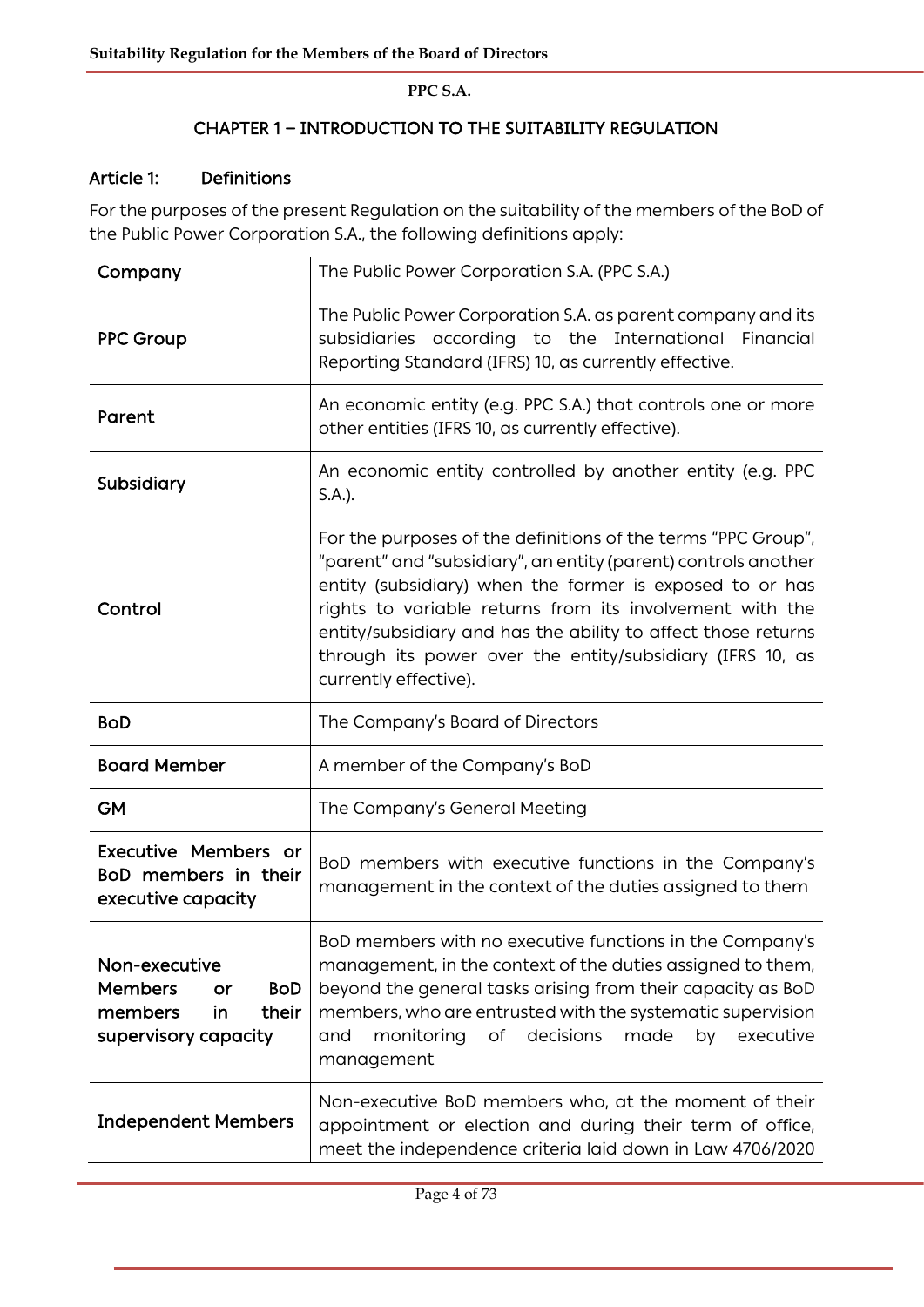| PPC S.A.                                                                                                                                                                                 |                                                                                                                                                                                                                                                                                                                                                                                                                                                                                                                        |  |  |  |
|------------------------------------------------------------------------------------------------------------------------------------------------------------------------------------------|------------------------------------------------------------------------------------------------------------------------------------------------------------------------------------------------------------------------------------------------------------------------------------------------------------------------------------------------------------------------------------------------------------------------------------------------------------------------------------------------------------------------|--|--|--|
|                                                                                                                                                                                          | as effective or any such other additional independence<br>criteria as may be laid down in the code of corporate<br>governance as adopted and implemented by the Company                                                                                                                                                                                                                                                                                                                                                |  |  |  |
| <b>CEO</b>                                                                                                                                                                               | The executive Board Member responsible for management<br>and coordination of the Company's overall business activity                                                                                                                                                                                                                                                                                                                                                                                                   |  |  |  |
| Personnel                                                                                                                                                                                | The total number of persons employed by the Company and<br>its subsidiaries within the scope of its consolidation, and the<br>total number of members of their governing bodies ("BoDs")<br>both in their executive and their supervisory capacity                                                                                                                                                                                                                                                                     |  |  |  |
| Senior management (or<br>core management or<br>senior executives)                                                                                                                        | Persons with the power and responsibility to plan, manage<br>and control the Company's activities directly or indirectly;<br>including all Company directors (executive or non-executive).                                                                                                                                                                                                                                                                                                                             |  |  |  |
| Nominations,<br>Remuneration<br>&<br>Recruitment<br>Committee<br>(hereinafter, and for the<br>of<br>purposes<br>implementing<br>the<br>called<br>present,<br>"Nominations<br>Committee") | The Nominations, Remuneration & Recruitment Committee<br>of the Company's BoD, successor to the current<br>Remuneration & Recruitment Committee, (hereinafter, and<br>for the purposes of the present, called Nominations<br>Committee) which is responsible <i>inter alia</i> for identifying and<br>proposing to the BoD suitable persons for membership on<br>the BoD (art. 12 Law 4706/2020).                                                                                                                      |  |  |  |
| <b>Competent Units</b><br>(of the Company)                                                                                                                                               | In the context of, and for the purposes of implementing the<br>present Regulation, the Nominations Committee<br>in<br>cooperation with the Legal Affairs and Corporate<br>Governance Division. Any reference to "Competent Units" is<br>meant to include the possibility of cooperation with other<br>Committees (e.g. Audit Committee) or other Company Units<br>(e.g. Human Resources and Organization Division).                                                                                                    |  |  |  |
| LACG/Di                                                                                                                                                                                  | The Company's f Legal Affairs and Corporate Governance<br>Division                                                                                                                                                                                                                                                                                                                                                                                                                                                     |  |  |  |
| Person closely related<br>to a Board Member                                                                                                                                              | Any one of the following: (a) the spouse or any partner<br>assimilated to a spouse by national legislation;<br>(b)<br>dependent children as defined by national legislation; (c) any<br>relative who, on the date of the relevant transaction, has<br>lived in the same household for at least one year; (d) any<br>legal entity, trust or partnership in which the Board Member<br>or any one of the persons specified in (a), (b) or (c) performs<br>managerial duties or which is controlled directly or indirectly |  |  |  |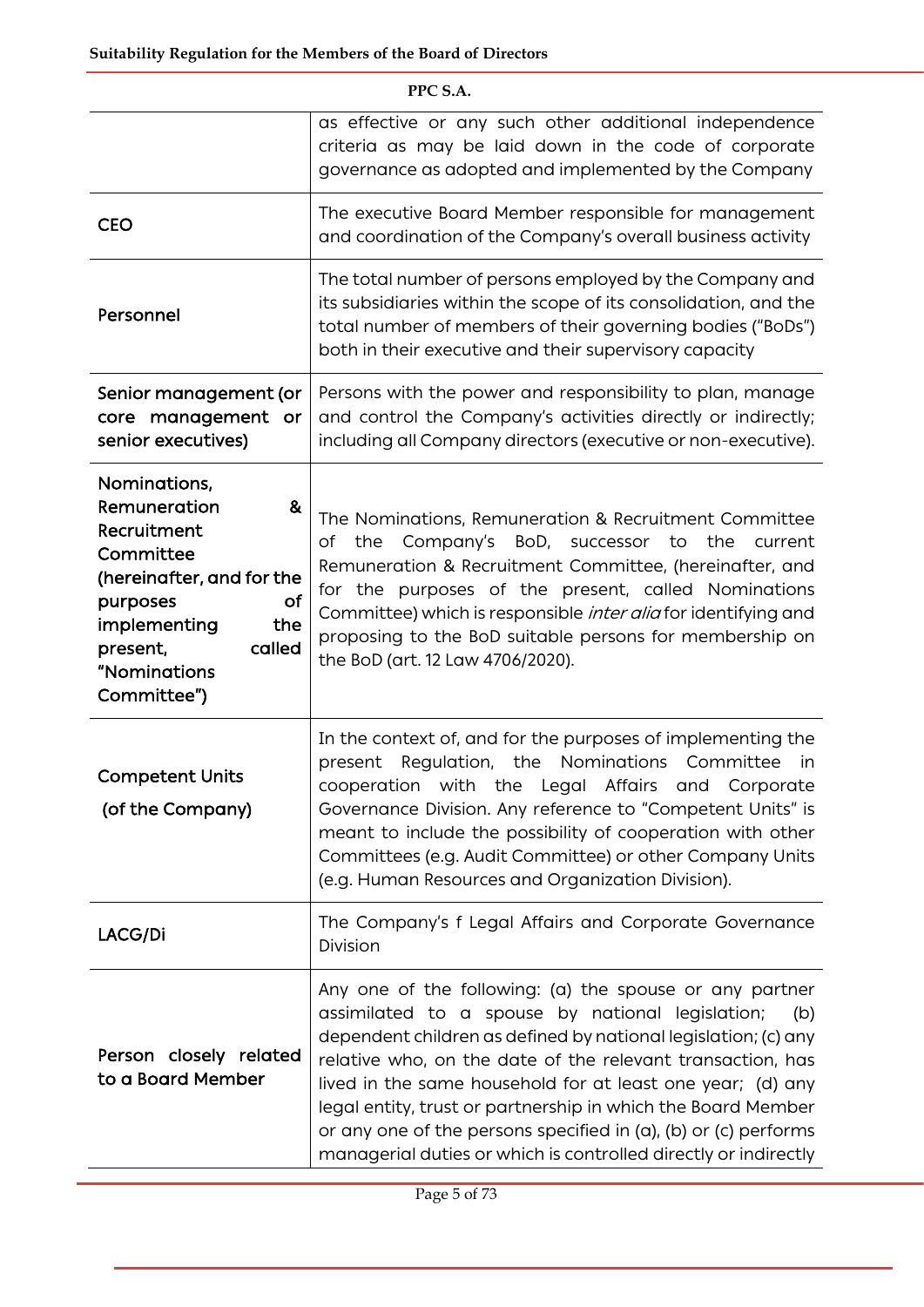| PPC S.A.                             |                                                                                                                                                                                                                                                                                                                                                                                                                                                                                                                   |  |  |  |
|--------------------------------------|-------------------------------------------------------------------------------------------------------------------------------------------------------------------------------------------------------------------------------------------------------------------------------------------------------------------------------------------------------------------------------------------------------------------------------------------------------------------------------------------------------------------|--|--|--|
|                                      | by any such person or was set up to benefit any such person<br>or the economic interests of which materially coincide with<br>the economic interests of any such person.                                                                                                                                                                                                                                                                                                                                          |  |  |  |
| <b>Suitability Policy</b>            | The set of principles and criteria applied according to the<br>present Regulation at least to the selection, replacement<br>and renewal of term of BoD members in the context of<br>assessment of individual and collective suitability.<br>The Suitability Policy aims to ensure the quality of staff, the<br>efficient operation and fulfillment of the BoD's duties based<br>on the Company's broader strategy and the mid/long-term<br>business goals with a view to promoting corporate interests            |  |  |  |
|                                      | Suitability is distinguished in individual and collective<br>suitability.                                                                                                                                                                                                                                                                                                                                                                                                                                         |  |  |  |
| Suitability                          | Individual suitability is the extent to which a person is<br>considered, as Board Member, to have sufficient knowledge,<br>experience, independence of mind,<br>skills,<br>morality<br>safeguards, good repute and sufficient time for the<br>execution of his/her duties as member of the Bod, according<br>to the suitability criteria laid down by the Company's<br>Suitability Policy according to the present Regulation. The<br>suitability of BoD members as a whole constitutes collective<br>suitability |  |  |  |
| Diversification in the<br><b>BoD</b> | The participation in the BoD of persons whose characteristics<br>and attributes, including age, gender, educational and<br>professional background, as well as their ability to represent<br>diverse groups of shareholders (minority), vary to such extent<br>as to secure diversity of opinion inside the BoD                                                                                                                                                                                                   |  |  |  |
| Induction                            | Any initiative or program aiming to prepare a person to take<br>up a particular seat as member of the BoD                                                                                                                                                                                                                                                                                                                                                                                                         |  |  |  |
| Training                             | Any initiative or program aiming to improve the skills,<br>knowledge or abilities of BoD members                                                                                                                                                                                                                                                                                                                                                                                                                  |  |  |  |
| Regulation                           | The present Regulation on the Suitability of the members of<br>the Board of Directors of Public Power Corporation S.A.                                                                                                                                                                                                                                                                                                                                                                                            |  |  |  |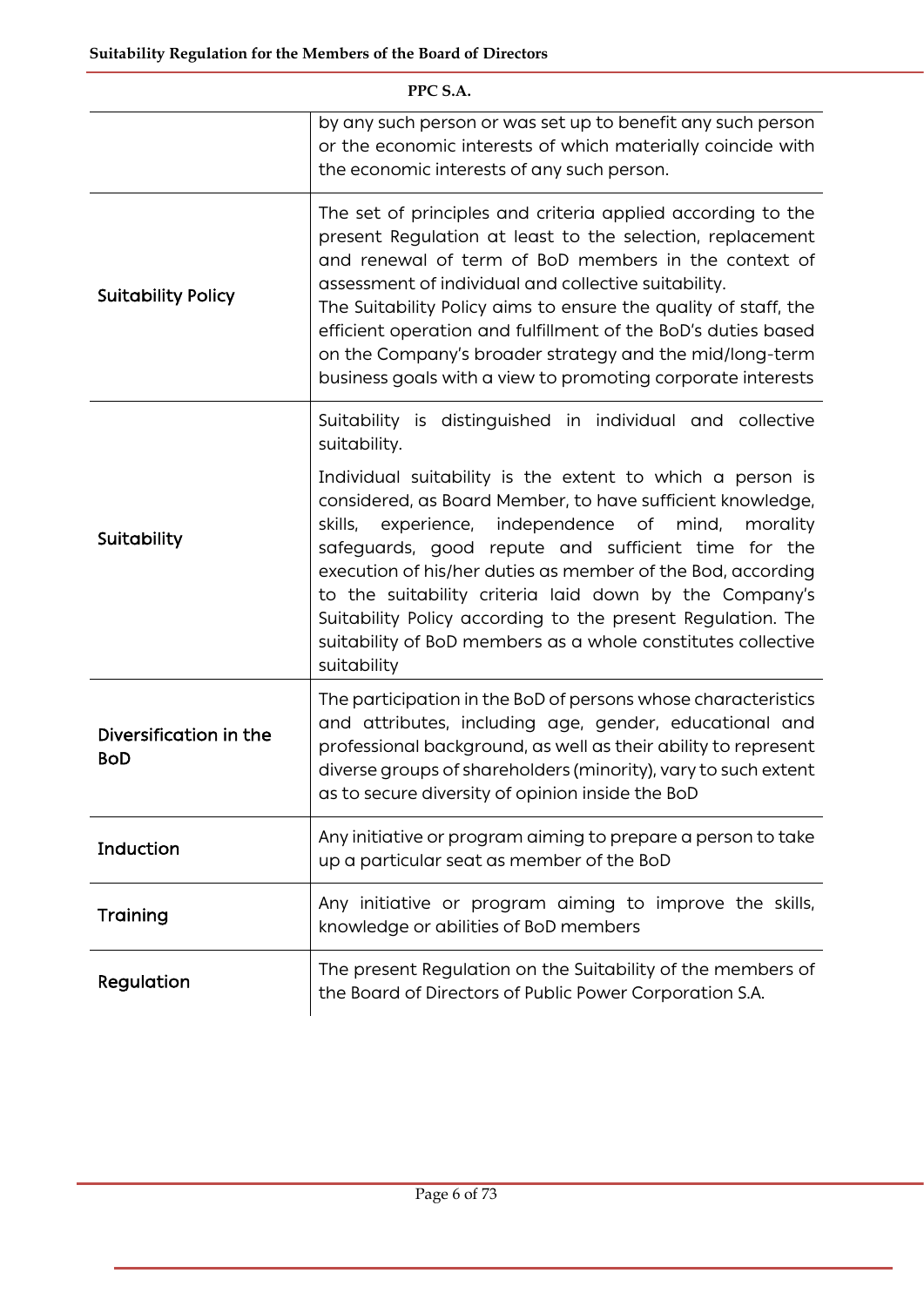# Article 2: General principles

1. The Regulation is clear, well-documented and governed by the principle of transparency and proportionality taking into account the size, internal organization, risk appetite, nature, scale and complexity of the Company's activities.

2. The present Regulation –especially Chapter 6 thereof– is effective and applies in accordance with Law 4548/2018 as in force and any special provisions in the Company's Articles of Incorporation, the Code of Corporate Governance adopted by the Company, its Internal Rules of Operation and, generally, the Company's internal statutory framework.

3. The Nominations Committee, the Audit Committee, the Internal Audit Department as well as any organizational units of similar scope (e.g. Human Resources or/and Compliance or/and Legal Department) may effectively contribute, on a case-by-case basis, as may be thought fit or necessary, to the drawing up and monitoring of the implementation of the Regulation.

# Article 3: Approval, updating and publication of the Regulation

1. The present Regulation is approved by the Company's BoD pursuant to paragraph 1 article 3 L.4706/2020 and presented for approval to the GM by virtue of paragraph 3 article 3 of L.4706/2020. Any amendments to the present Regulation, especially in regard to changes in the legal framework of Corporate Governance, are approved by the BoD on a proposal by the General Director of the LACG/Di with the agreement of the Nominations Committee. Material amendments (i.e. amendments introducing derogations or significantly changing the content of the present Regulation especially as regards the applied general principles or criteria) are put to the GM for final approval. The most recently updated version of the Regulation, as effective, is posted on the Company's website. Mere organizational amendments are approved by the CEO.

2. The BoD is responsible for monitoring the implementation of the Regulation and its regular biannual evaluation assisted, for that purpose, by the Nominations Committee, the Audit Committee and the LACG/Di, as well as other organizational units of similar scope such as the Internal Audit Department and the Human Resources & Organization Division, as may be thought fit.

3. Records are kept of the approval documentation of the present Regulation, and of any amendments thereof; said records may be digital. The Company keeps records of the outcome of the suitability assessment, especially of any weaknesses identified between formal and actual individual and collective suitability of the BoD, as well as of possible measures to deal with such shortcomings.

4. In the corporate governance statement issued under article 152 L.4548/2018, as effective, the BoD shall include a reference to: (i) the present Regulation and the persons responsible for its monitoring and implementation pursuant to the above paragraph 2; (ii) the activities of the BoD Committees; (iii) the detailed  $CV's$  of the Company's BoD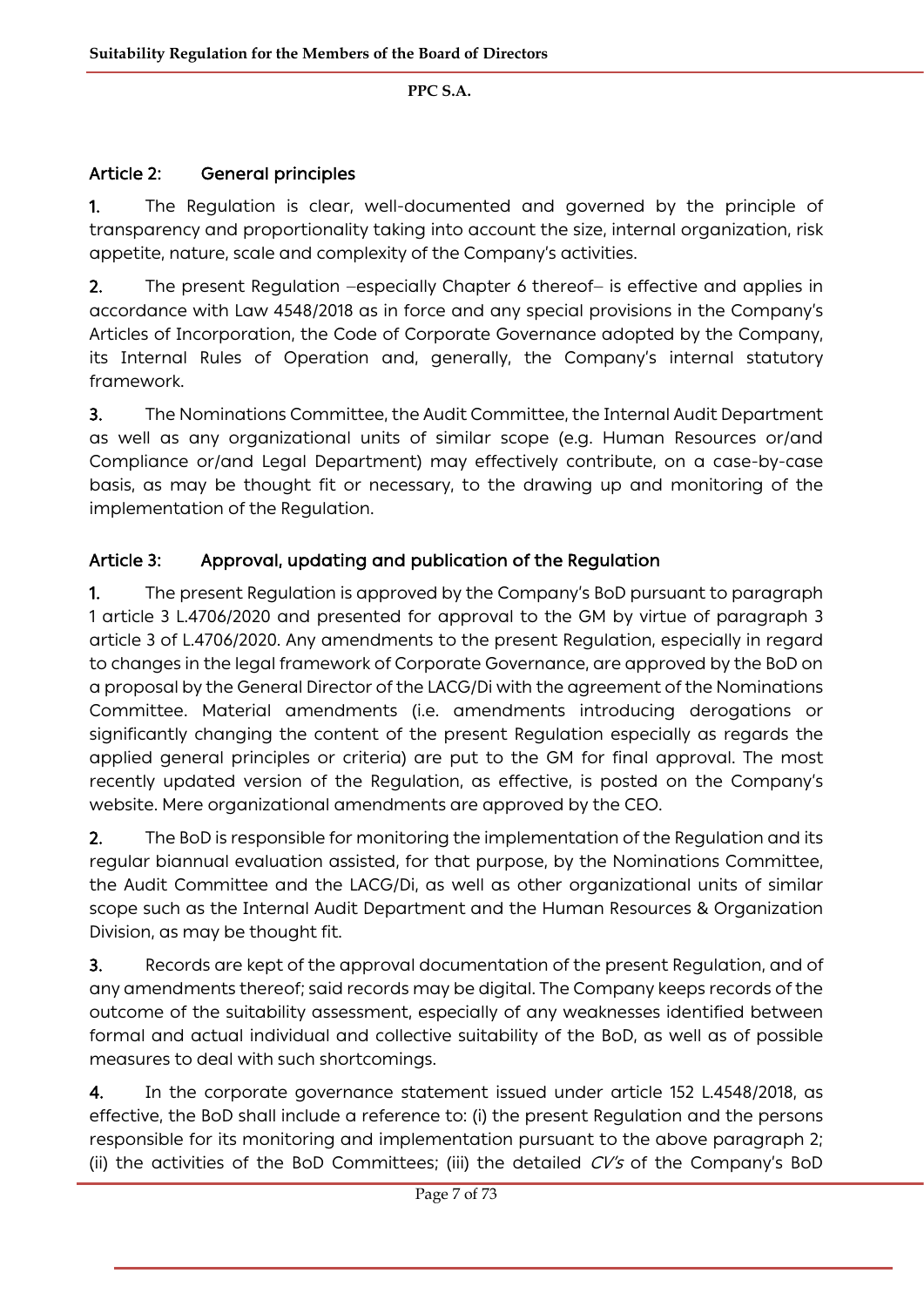members and senior managers; as well as, (iv) information on the participation of BoD members in BoD meetings and Board Committees' meetings, and, (v) information on the number of shares owned by each Board Member and senior managers of the Company.

# CHAPTER 2**―**TIME OF ASSESSMENT OF SUITABILITY OF THE BOD

# Article 4: Time of assessment of individual and collective suitability

1. The Company ensures the individual suitability of BoD members which is assessed and re-assessed:

(a) on submission of an application for a license to start a new business activity of strategic importance of the Company;

(b) in case of significant changes in the composition of the BoD, among other things: (i) on the appointment of new BoD members, in which case the relevant assessment is limited to the newly appointed members;

(ii) on the renewal of term of BoD members, if the requirements for the position have changed or the Member is appointed to a different position inside the BoD, in which case the assessment is limited to those members whose positions have changed;

(c) on an ongoing basis:

(i) in case of concerns about the individual or collective suitability of BoD members; (ii) in case of events materially affecting the reputation of a Board Member or of the Company, including failure by members to comply with the Company's policy on conflict of interest;

(iii) in case of sufficient indications suggesting that the Company is involved or risks being involved in money laundering and financing of terrorism;

(iv) in the context of revision of internal governance rules by the BoD;

(v) on any occasion that may otherwise materially affect the suitability of a Board Member;

(vi) in case the member in question occupies an additional board seat or takes up administrative or management duties in other legal entities.

2. The Company ensures that the BoD as a whole has sufficient knowledge, skills and experience to understand the activities of the PPC Group, including the main risks. Despite the requirements of experience, knowledge and skills for each Board Member on an individual basis, it should be ensured, furthermore, that the *overall* composition of the BoD reflects and incorporates a fairly broad range of expertise. The Company ensures the collective suitability of BoD members at all times. On the initiative and care of the Nominations Committee, collective suitability is assessed and reassessed:

- (a) on submission of an application for a license to start a new activity;
- (b) in case of significant changes in the composition of the BoD, among other things: (i) on the appointment of new BoD members;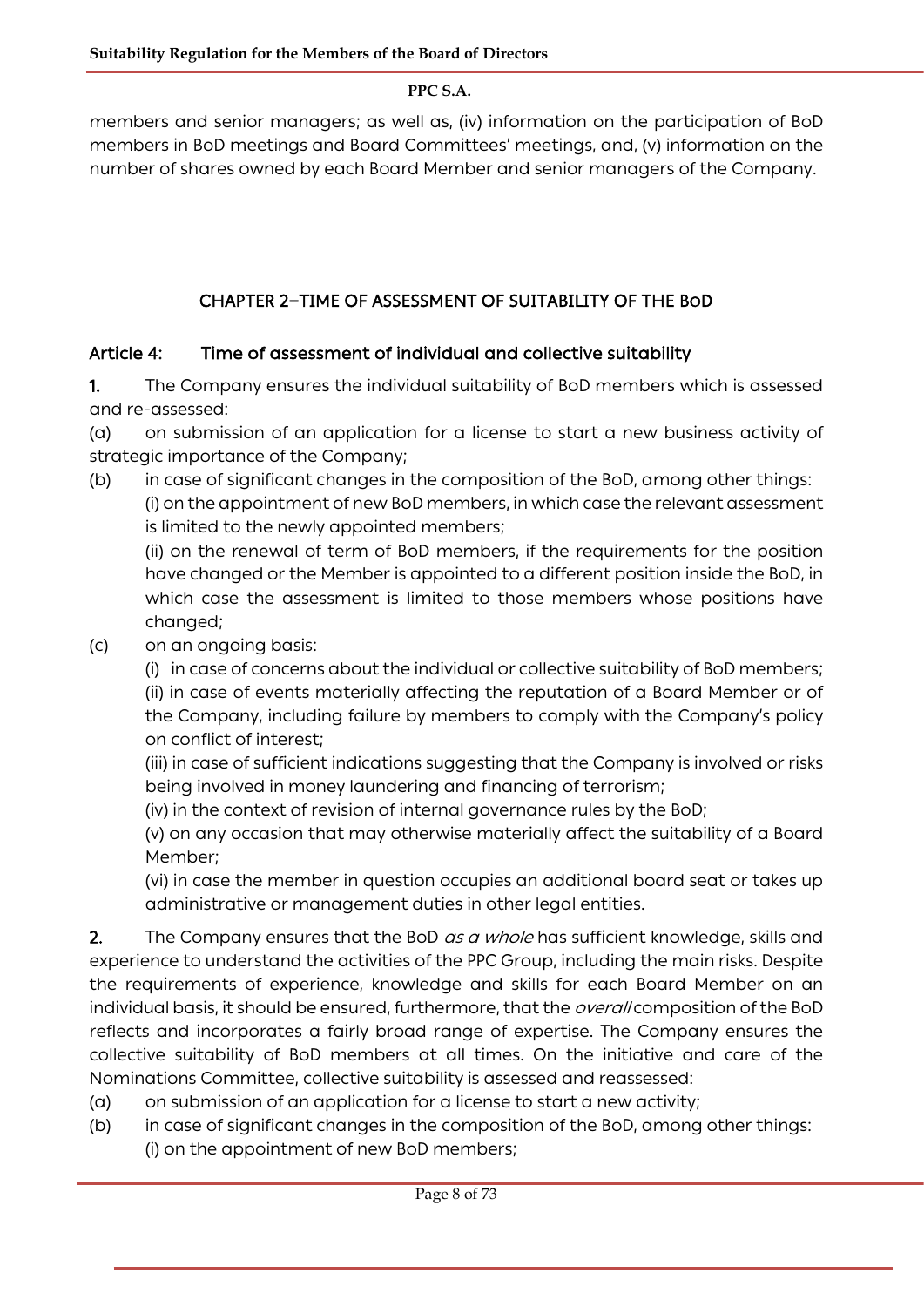(ii) on the renewal of term of BoD members, if the requirements for the position have changed or if the member is appointed to a different position inside the BoD;

- (c) in case any appointed or re-appointed members lose their membership;
- (d) on an ongoing basis:
	- (i) in the cases specified above in indent (c) article 4;

(ii) in case of material changes to the business model, risk appetite or risk strategy or the structure of the Company, either individually or at the level of the PPC Group; (iii) on any occasion that may otherwise materially affect the collective suitability of the BoD.

## Article 5: Common requirements as to the time and requisites of assessment of individual and collective suitability

1. On the initiative and under the responsibility of the Competent Units, it is ensured that the individual and collective suitability of BoD members is assessed prior to the appointment thereof. If considered appropriate, the assessment should include alternative compositions of the BoD that can be proposed to Shareholders.

2. By way of derogation, individual and collective suitability may be assessed after the appointment of a Board Member in case a full assessment of suitability prior to the appointment of the member would hinder the proper operation of the BoD, *inter alia* due to the following circumstances: (i) when the need for replacement arises in a sudden or unforeseen manner (e.g. death of a member); and, (ii) when members are relieved of their duties because no longer suitable.

In the foregoing duly reasoned cases, the appointment of BoD members should be made subject to a positive suitability assessment. On such occasions, the Nominations Committee shall assess the suitability of members and of the composition of the Bod as soon as possible and, at any rate, not later than fifteen (15) days as from the date of appointment. Within the same deadline, the BoD shall post on the company's website the relevant information specified in paragraph 3 article 19.

Should it transpire from the subsequent assessment conducted by the Nominations Committee that a member is not suitable for his/her position, the member in question must be informed accordingly without delay. Shareholders must be likewise informed of the outcome of the *ex post* assessment and of the need to appoint another member.

3. The Nominations Committee takes into account the outcome of the suitability assessment of individual BoD members when assessing the collective suitability of the BoD and vice versa. Any weaknesses identified in the overall composition of the BoD or the BoD's Committees should not necessarily lead to the conclusion that any specific member is individually unsuitable.

4. The Nominations Committee documents the outcome of the relevant suitability assessment, especially any weaknesses identified between the requisite and the actual individual and collective suitability of BoD members as well as the measures to be taken to correct such shortcomings.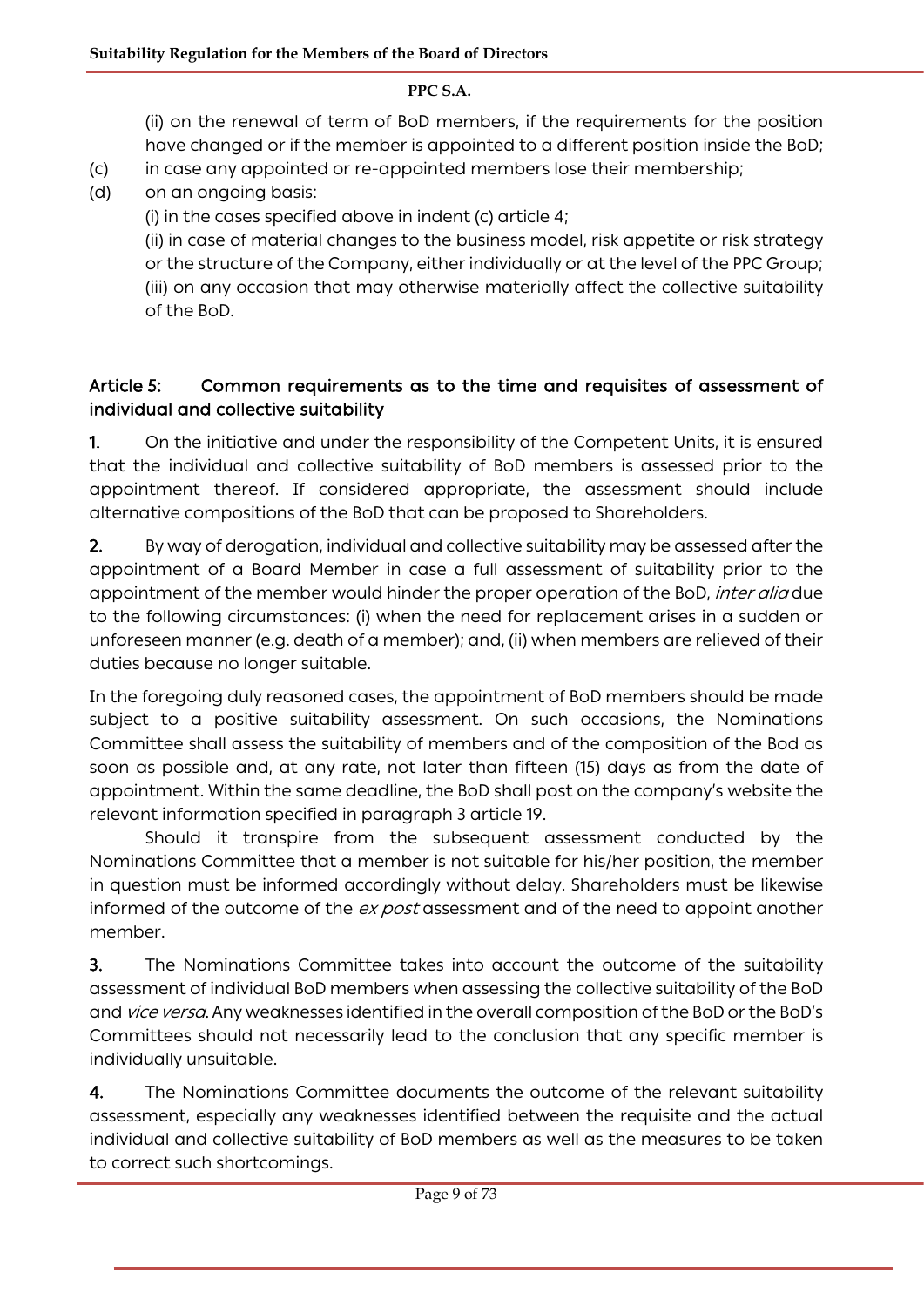# CHAPTER 3**―**INDIVIDUAL SUITABILITY

### Article 6: Criteria of individual suitability

1. The individual suitability of BoD members is assessed primarily on the basis of the following criteria:

- (a) Sufficient time commitment (article 7)
- (b) Adequate knowledge, skills and experience (article 8)
- (c) Morality and reputation safeguards (article 9)
- (d) Independent judgment and absence of conflict of interest (article 10)

The foregoing criteria are general and applicable to all the members of the BoD regardless of their capacity as executive, non-executive or independent non-executive members.

2. Any specific impediments, obligations or conditions – such as those specified in paragraphs 4 to 6 article 3 and paragraphs 1 and 2 article 9 of L.4706/2020, also those in paragraph 1 article 44 of L.4449/2017― apply regardless of the individual suitability criteria.

### Article 7: Sufficient time commitment

1. All the members of the BoD dedicate to the execution of their duties the time required according to the description of their position, role and duties. In order to determine sufficient time, account is taken of the capacity and competences vested or to be vested in the relevant Board Member, the number of seats held by said member in other boards of directors and the resulting functions performed by said member at the same time as well as any other professional or personal commitments and circumstances.

2. BoD members should also be able to perform their duties in particularly busy times such as in case of restructuring, acquisition of holdings, merger, takeover or a crisis situation or as a result of some serious difficulty in regard to one or more of the Company's areas of activity, considering that during such times it may be required to commit more time as compared to normal times.

3. In assessing the commitment of sufficient time by any one member, the following at least are taken into account and consideration:

(a) the number of board seats held by the concerned board member at the same time in other companies – taking into account possible synergies in case said seats are held inside the PPC Group – including when the member acts on behalf of another legal entity or as a substitute member of the Board of Directors of another legal entity;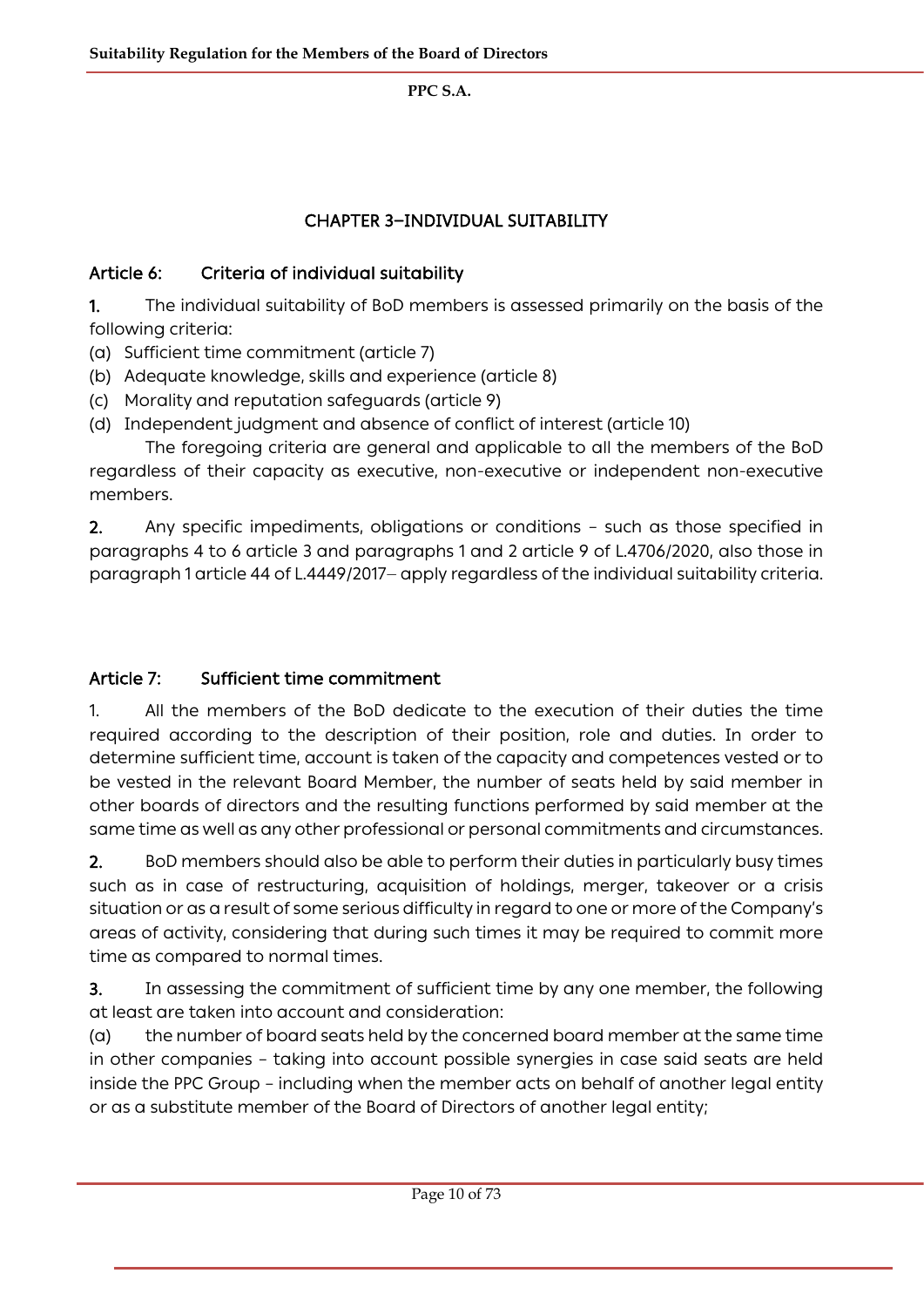(b) the size, nature, scope and complexity of the activities of the legal entity in which the member holds a Board seat; in particular, whether it is an entity outside the European Union (hereinafter EU);

(c) the member's residence and the travel time required for the specific function;

(d) the number of scheduled BoD meetings;

(e) the seats held at the same time by the member in question in the board of directors of organizations not primarily pursuing commercial objectives;

(f) any meetings required to be held, especially with competent authorities or other internal or external stakeholders, outside formally scheduled BoD meetings;

(g) the nature of the particular position and the member's duties, including any specific functions such as CEO, Chairman of the BoD or Chairman or member of a Board Committee, whether the position held by the member is executive or non-executive;

(h) other external professional activities and any other duties or related activities within and outside the EU;

(j) the required induction and training; and,

(i) any such other relevant duties as the Company may, on occasion, believe should be taken into consideration when assessing whether the member commits sufficient time.

All the members of the BoD shall forthwith inform the Secretariat of the BoD and the Competent Units of the Company of any obligations or/and other employment they have taken, as specified above. To that purpose, the Company uses the Model in Section I of the Annex to the present Regulation. BoD members shall update the provided information.

4. The Company records in writing the roles, duties and required abilities for the various positions in the BoD and the time members are expected to dedicate to each position, also taking into account the need to commit sufficient time to induction and training. The Company informs all candidate BoD members about the amount of time they are expected to dedicate to their duties and to BoD meetings or meetings of other Board Committees in which they sit by using the Model in Section II of the Annex to the present Regulation. The Company asks the members of the BoD to confirm that they are able to commit such time to the execution of their duties (see Model in Annex, Section II).

5. Through the BoD Secretariat, the Company monitors whether BoD members dedicate sufficient time to the execution of their duties. Meeting preparation, attendance and taking active part in BoD meetings, all these are indicators of the time committed. In the same vein, the Company considers and takes into account the impact of any longterm absence by BoD members when assessing sufficient time commitment by other individual BoD members to their duties.

6. Through the BoD Secretariat, the Company keeps records of all external professional or other positions held by BoD members. Said records are updated every time members notify changes to Company or when the Company becomes aware of such changes by other means. In case of changes in said positions which may limit the ability of BoD members to commit sufficient time to the execution of their duties, the BoD, on a proposal by the Competent Units, re-assesses the capability of the member to meet the commitment of sufficient time to his/her position.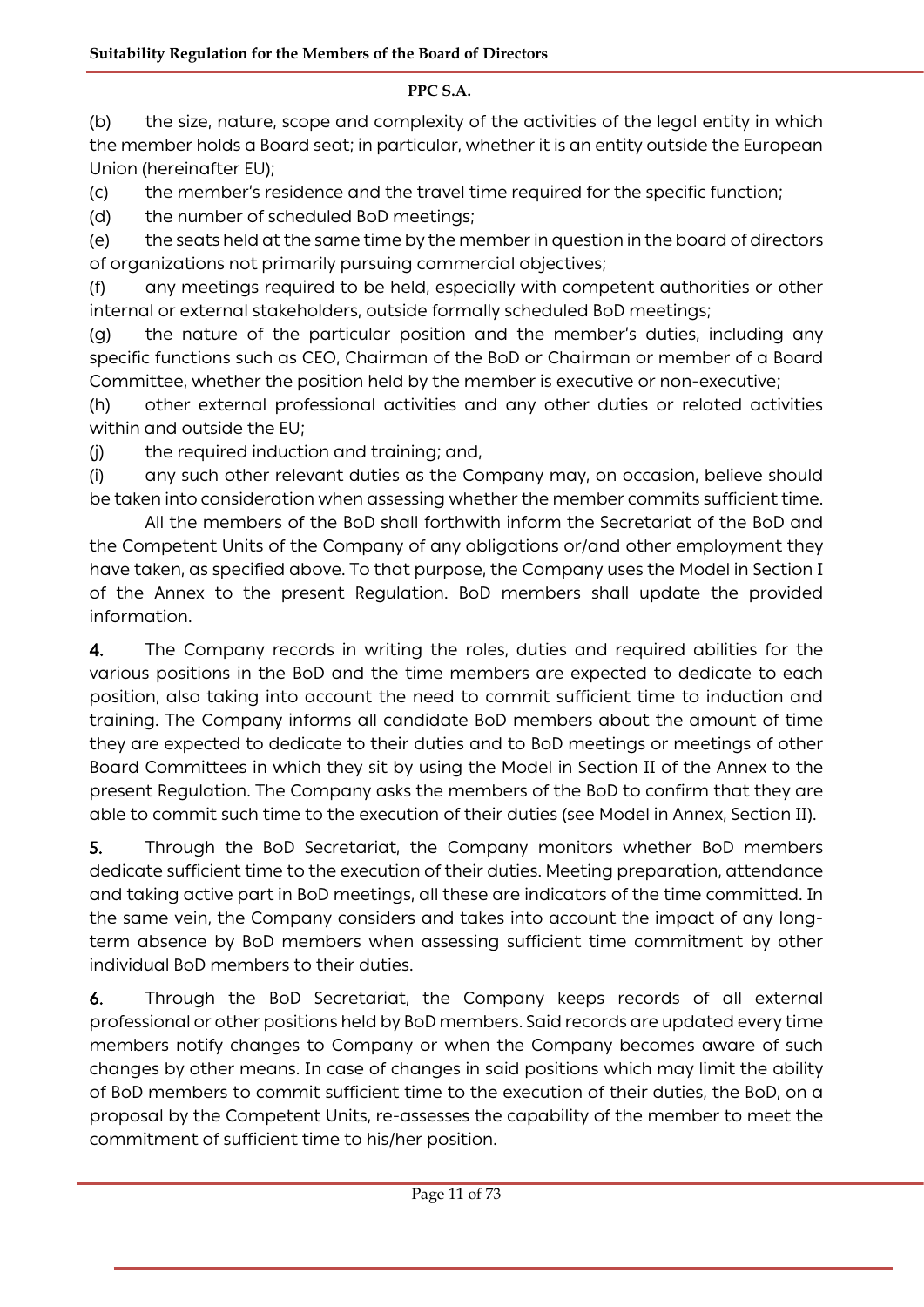# Article 8: Adequate knowledge, skills and experience

1. BoD members should have the necessary knowledge, skills and experience to perform their duties in view of the role, the position and the abilities required by the Company for the position. This includes a sufficient understanding of the areas for which individual members are not directly responsible but collectively responsible jointly with the other members of the BoD. BoD members are aware and have a clear understanding of the Company's corporate governance rules, their respective roles and responsibilities both as BoD members and as members of Board Committees, the PPC Group structure and any conflicts of interests that may possibly arise because of said structure.

2. The experience of BoD members covers both practical and professional experience as well as the theoretical knowledge they have acquired. For the purpose of assessing a member's theoretical knowledge, account can be taken of the level and type of education (area of studies and specialization), especially if associated with the Company's activities or other relevant sectors. Practical experience covers previous positions and the type of employment of the Board Member, taking into consideration the time spent in each position, the size of the entity the member was employed in, the scale and complexity of business activity, the member's function in the entity, the number of his subordinates, the nature of the entity's activities, etc.

3. In the context of assessment of adequate knowledge and skills the following are considered:

(a) the role and the duties of the position and the required skills;

(b) the knowledge and skills acquired through education and training;

(c) the practical and professional experience previously acquired; and,

(d) the acquired knowledge and skills as reflected in the professional conduct and development of the Board Member.

For the purpose of implementing this paragraph, each member or candidate member of the BoD provides relevant information to the Nominations Committee through the BoD Secretariat (see Annex, Section ΙΙΙ).

4. For a proper assessment of the skills of BoD members, the Company's Competent Units use, by way of indication, the list of relevant skills in Section IV of the Annex to the present Regulation, taking into account the role and duties of the position held by the Board Member. As for assessing the knowledge of BoD members, consideration is taken of the level of education and the profile of each member and the extent in which these are associated, broadly speaking, with the Company's areas of activity. In particular, scientific and professional knowledge and experience in the areas of energy, finance, economics, law, accounting, auditing, participation in the management of industrial and/or commercial companies, are considered to be relevant, broadly speaking, to the Company's areas of activity.

5. The assessment is not limited to the academic qualifications of members or to establishing certain duration of prior employment. On the contrary, the member's experience and training are thoroughly analyzed as the knowledge and skills acquired in prior employment depend on the nature, scale and complexity of the professional or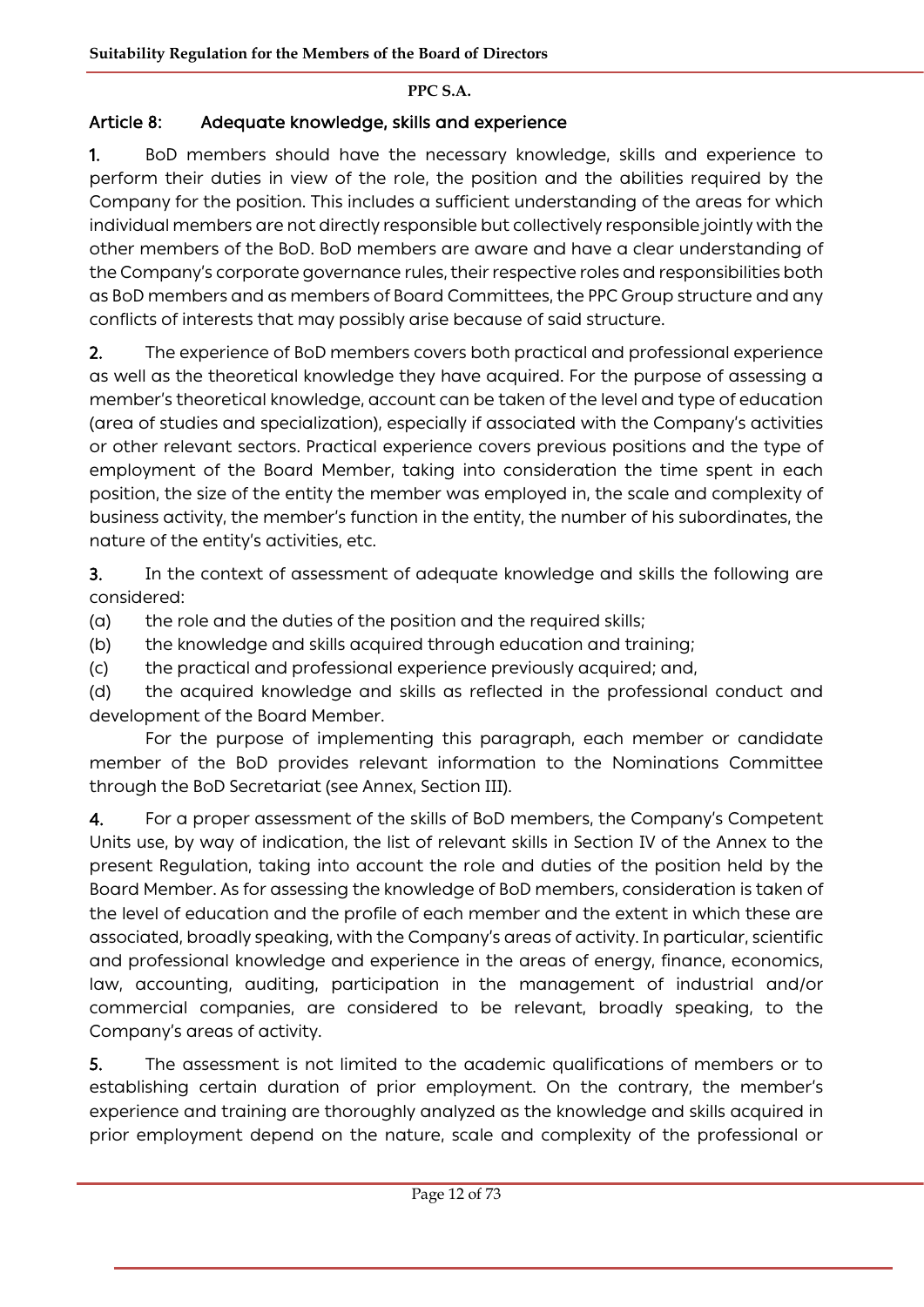business activity and the functions performed or to be performed in this context and on the degree of the member's responsibility.

6. In view of the stipulations in the above paragraph 4, when assessing the knowledge, skills and experience of BoD members, attention must be paid to theoretical and practical experience in the following thematic areas: energy; financial markets and services; the statutory framework governing credit and energy markets; strategic planning; risk management (identifying, assessing, monitoring, controlling and mitigating the main types of risks facing the Company); accounting and auditing; evaluation of the efficiency of the Company's internal organization arrangements, ensuring efficient governance, oversight and control systems.

7. Executive BoD members, in particular, should have gained adequate practical and professional experience either from having served in positions of responsibility or from having pursued a business activity over a sufficiently long period of time. When assessing the practical and professional experience gained from prior employment, particular attention must be paid to the following elements: the nature of the managerial position held by the member and its hierarchical rank; the duration of employment; the nature and complexity of the business the member was employed in, including its organizational structure; the scope of the member's competences, decision-making powers and responsibilities; the technical knowledge acquired in the context of the position; the number of subordinates.

8. Non-executive BoD members, in particular, aside from the skills specified in paragraph 4 of the present article, should be able, in addition, to respond to and meet the criteria and attributes described in Section IV of the Annex to the present. Furthermore, they should be capable of questioning decisions constructively, and ensuring effective oversight of executive BoD members. Adequate knowledge, skills and experience on the effective exercise of the supervisory function may have been gained in the context of relevant academic or administrative positions in the management, supervision or control of industrial or commercial companies, especially in the energy sector.

### Article 9: Morality and reputation safeguards

1. The members of the BoD should be characterized by good reputation and morals, which is mainly determined by honesty and integrity. A Board Member is presumed to be of good repute, honesty and integrity unless there be objective and demonstrable reasons implying otherwise, taking into account the available relevant information about the factors or circumstances specified below in paragraphs 2 to 6. When assessing repute, honesty and integrity, attention should be paid to the cumulative impact of eventual minor events on members' reputation. In any event, it is the responsibility of the Competent Units and, ultimately, the BoD to evaluate whether the personal or business conduct of a (candidate) member – as ensuing from the information collected according to the stipulations in paragraphs 2 to 6 below – casts reasonable doubts on the member's ability to ensure sound and prudent management of the Company. In this respect, the Competent Units and, ultimately, the BoD may, by way of a duly reasoned decision, make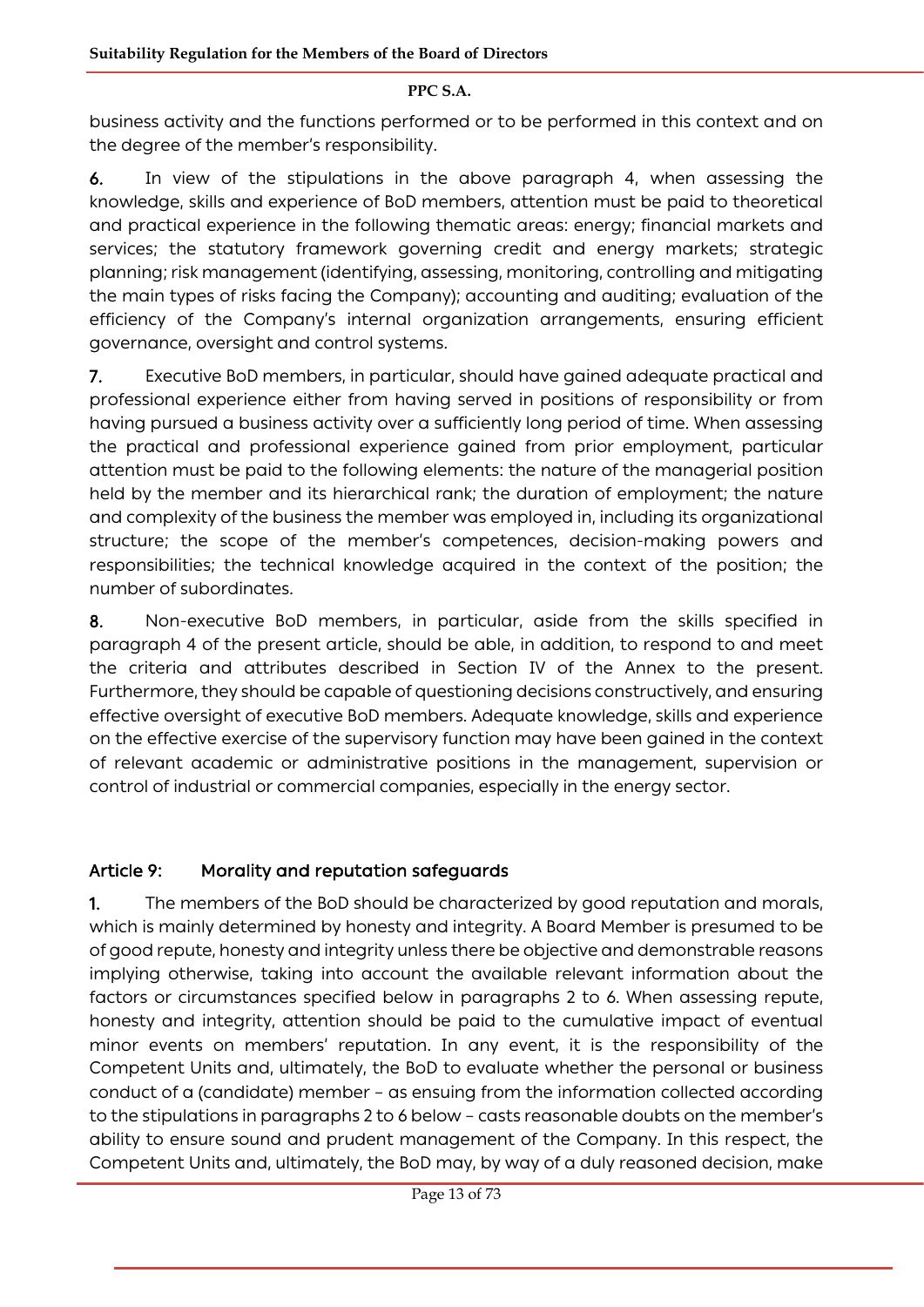a different assessment of the factors or circumstances stipulated in paragraphs 2 to 6 below or/and take into consideration other facts, circumstances or factors that may aggravate or alleviate the above assessment of reputation and morality of the (candidate) board member.

2. Without prejudice to the legislation on the protection of personal data, any useful information, especially criminal records, should be taken into account to evaluate good repute, honesty and integrity, taking into consideration the type of sentence or indictment, the role of the person involved, the penalty imposed, the stage reached by judicial proceedings, and any reinstatement measures applied. The broader context should be equally considered, including any attenuating circumstances and the severity of any relevant offences or administrative or supervisory measures, the time elapsed and the conduct of the person after the offence or measure, and the relevance of the offence or measure to the function of the Board Member. Account should be taken also of any relevant criminal or administrative records, while considering the statutes of limitation as applicable under national law.

3. Without prejudice to the presumption of innocence which applies in criminal proceedings, and to other fundamental rights, an assessment of reputation, honesty and integrity should take into consideration at least the following factors:

(a) any convictions or ongoing prosecution for criminal offences, in particular: (i) offences based on legislation governing energy, credit activities and activities related to securities or the purchase of securities or financial or payment instruments, including legislation on money laundering, corruption, market manipulation or the use of insider information; (ii) fraud or economic crimes; (iii) tax offences; and (iv) other offences based on legislation on companies, bankruptcy, insolvency or consumer protection;

(b) any other relevant measures adopted by any Supervisory Authority or Professional Body due to failure to comply with any relevant provisions governing the activities mentioned above under (a)(i).

4. Ongoing investigations should be taken into consideration if arising from judicial or administrative proceedings or similar enquiries without prejudice to fundamental individual rights. Similarly, any other reports or findings of reliable content (e.g. information gleaned in the context of whistleblowing) should equally be taken into account.

5. An assessment of reputation, integrity and honesty of BoD members should consider the potential impact of the following circumstances pertaining to past and current business performance and financial solidity of BoD members:

(a) inability to pay their debts (e.g. registered in records with negative information at a reliable credit bureau, if available);

(b) financial and business records of the entities owned or managed by members or in which members hold or held an important share or exerted or exert influence, with special attention to any bankruptcy or winding-up proceedings, and whether members contributed to the circumstances that led to said proceedings;

(c) declaration of personal bankruptcy; and,

(d) without prejudice to the presumption of innocence, civil suits, administrative or penal proceedings, important investments or exposures or loans to the extent that they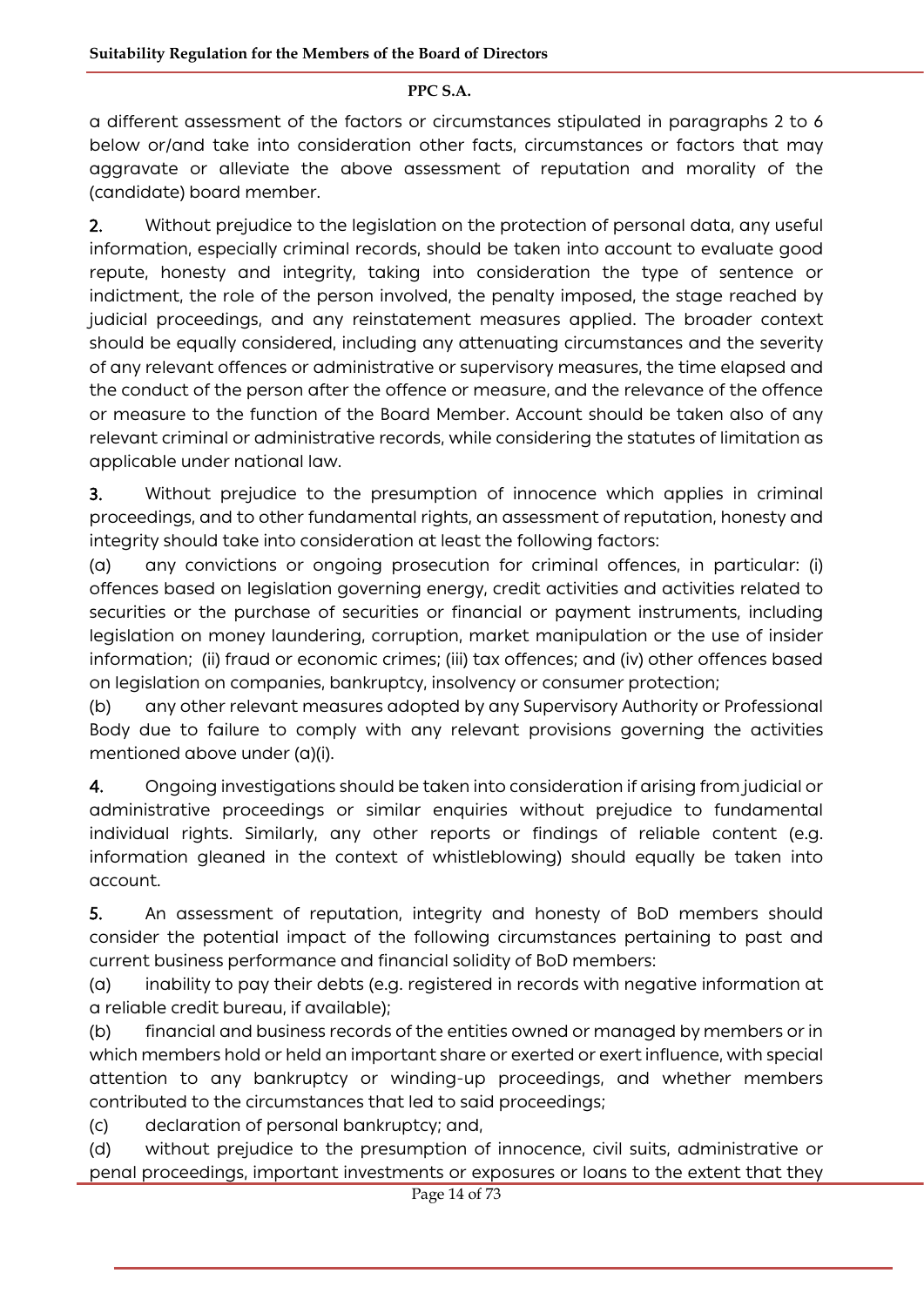may have a serious impact on the financial solidity of members or of the entities owned or managed by members or in which members have significant holdings.

6. Each member of the BoD should demonstrate a high level of integrity and honesty.

The assessment of reputation, honesty and integrity should also consider the following factors:

(a) any indication that the interested party has not been transparent, open or cooperative in his/her dealings with competent authorities;

(b) any rejection, revocation, withdrawal or removal from any registry, authorization, participation or license of a commercial, business or professional activity;

(c) the reasons for any removal from employment or from a position of trust, fiduciary relationship or other similar position or the reasons for which the member was asked to resign such a position;

(d) forfeiture of position in a management body by decision of any competent authority, including the persons who effectively manage an entity's business activity; and, (e) any other indications that may imply that a person is acting in a manner that that falls short of high standards of conduct.

7. Taking into account the parameters and criteria of morality and reputation laid down in the above paragraphs 1 to 6, the relevant assessment of reputation, integrity and honesty of (candidate) BoD members is conducted by the Competent Units using the relevant Questionnaire-Statement in Section V of the Annex. The Competent Units should submit their proposal to the BoD as soon as possible.

# Article 10: Independent judgment and absence of conflict of interest – duties

1. "A Situation of Conflict of Interest" means any situation whereby due to specific circumstances there is a risk that the professional/managerial judgments or actions concerning an overriding interest, such as the duty of loyalty to the Company's interests, may be unduly affected by a secondary interest or duty. It includes any occasion, professional or personal, that might affect a person's ability to assess a situation or to make a decision with impartiality and independence, as a result of which the Company's interests may be at stake. More specifically, in order to ascertain if there is a conflict of interest or duty, all of the following conditions must be met: (a) a physical person or a legal entity managing Company assets which (b) faces events, especially of a personal interest nature, that may reasonably lead (c) to inner conflict which may (d) interfere with and decisively affect the judgment of such person/entity in regard to the management tasks entrusted to said person/entity in a manner that (e) does not serve the Company's interests as is expected.

2. In performing the fiduciary duty assigned to them all BoD members should act with the requisite independence of mind and judgment, especially as reflected in the deliberations and decision-making inside the BoD. This is required of all BoD members whether "independent" or not, under article 18. All BoD members must be actively engaged in the execution of their duties and capable of forming their own sound,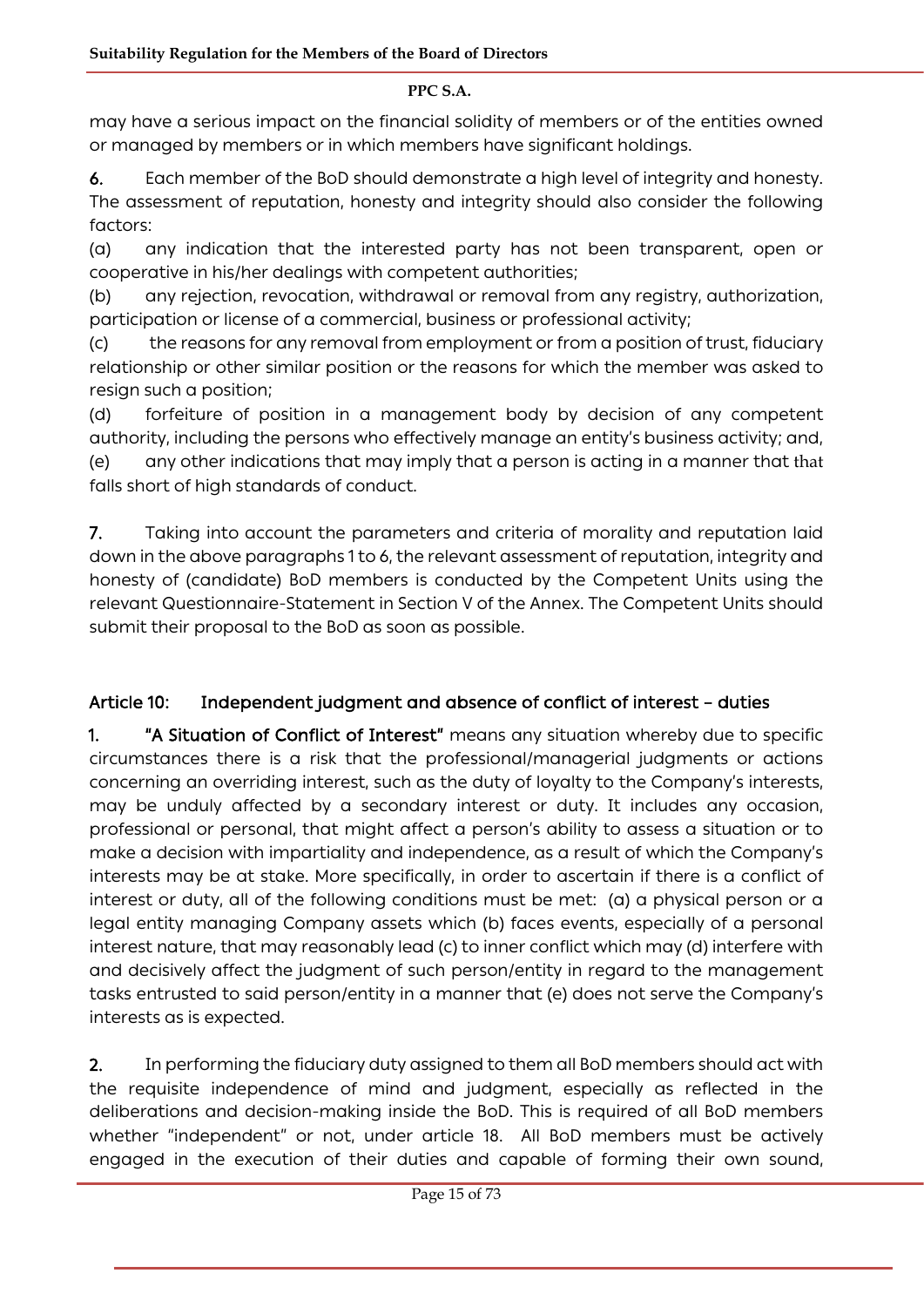objective and independent judgments and decisions in the course of their duties and competences.

3. The provisions of this article pertain and apply, aside from the members of the BoD, to their relatives up to the second degree, their spouses and any person living in the same household with the BoD members, as well as to the entities controlled by the aforesaid persons.

4. For the purposes of this policy, a Situation of Potential Conflict of Interest is deemed to occur in principle especially when a Board member or any one of the persons enumerated in the above paragraph 3:

(i) is a shareholder owning more than 10% of company's shares, holdings or any other type of entitlements, including voting rights, or, in case of listed companies, owning shares corresponding to 3% of voting rights or share capital or is an executive or nonexecutive member of the BoD or a senior manager in a company engaged in a competitive activity vis-à-vis the Company,

(ii) entertains business relations of any nature with the Company or its Subsidiaries, for instance, (a) the member is an independent contractor or supplier or service provider to Company, (b) agreements of exploitation of assets, e.g. leases, (c) loan agreements whereby the natural person or legal entity acquires a material economic interest that represents a significant part of their total income or turn-over in case of businesses. A business relationship may be considered material if the value of the transaction (or the total number of existing transactions) between a legal entity or natural person and the Company or its Subsidiaries corresponds, as regards said legal entity or natural person, or as regards such Company or its Subsidiaries at least to 5% of the annual turn-over on the part of the legal entity or 10% of the annual income on the part of the natutral person. For the purposes of this paragraph, any holdings owned by the member and by all the member's relatives are taken into account in the aggregate.

5. When assessing "independent judgment or independence of mind", as mentioned herein above the Company, the Nominations Committee in cooperation with the BoD Secretariat, as may be thought necessary, consider whether the members of the BoD have:

(a) the necessary behavioural skills, including *inter alia*: (i) the courage, conviction and fortitude to properly assess and question the decisions proposed by other BoD members; (ii) the ability to ask questions to the members of the BoD in their executive capacity; and, (iii) the ability to resist groupthink;

(b) any conflict of interest or duty as may prevent them from performing their duties independently and objectively.

6. Specifically with regard to disclosure by BoD members of any own interests that may arise from their dealings with the Company or to identification and notification of possible conflicts of interests that may arise in the course of their duties, the Company has adopted and implements a special Policy for the Prevention of and Dealing with Conflict of Interest (hereinafter "Conflict of Interest Policy") included in the Annex, Section VI.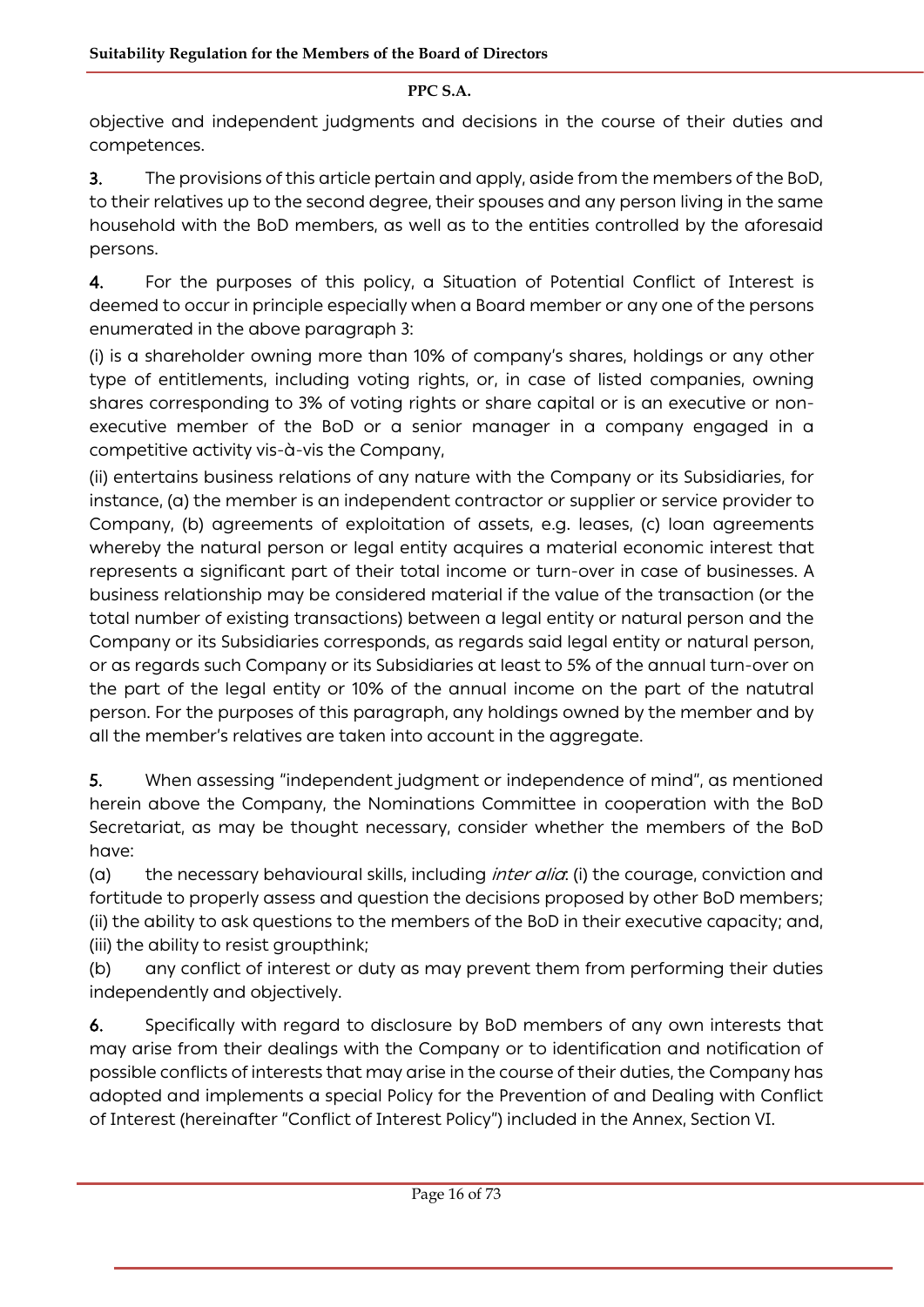7. The assessment of the required behavioural skills of BoD members as stipulated in the above paragraph 2 (indent "a") should take into account the member's past and current conduct especially inside the Company.

# CHAPTER 4 **―** COLLECTIVE SUITABILITY

# Article 11: Criteria of collective suitability for the Company's BoD

1. The BoD is suitable to perform its duties and its composition contributes to the Company's management and balanced decision-making.

2. BoD members as a whole are able to make apt decisions taking into consideration the business model, the risk appetite, the strategy and the markets the Company is operating in. Moreover, BoD members as a whole are able to effectively monitor the overall operation of the Company.

3. All basic areas of knowledge required for the Company's business operations are covered by the BoD as a whole with sufficient expertise between its members. In particular, BoD meetings are attended by a sufficient number of members so as to be able to debate the decisions to be made.

4. The BoD in its executive function should benefit from a high level of managerial skills as a whole; whereas in its supervisory function the BoD should avail itself of sufficient management skills as a whole in order to organize its work efficiently and be able to understand and process the proposals for respective decisions.

5. The Composition of the BoD reflects the knowledge, skills and experience required to perform its duties. In this context, the composition of the BoD ensures that the BoD as a whole adequately understands the areas its members are collectively responsible for and has the required skills for the actual management and supervision of the Company, with regard to, among other things:

- its business activity and the basic risks associated with it;
- strategic planning;
- financial reports;
- compliance with the statutory and regulatory framework;
- understanding issues of corporate management;
- ability to identify and manage risks;
- the impact of technology on corporate activity.

6. The Company is primarily responsible for identifying areas of improvement in regard to collective suitability. To this purpose, the BoD is evaluated biannually on the initiative and care of the Nominations Committee pursuant to the stipulations in article 16.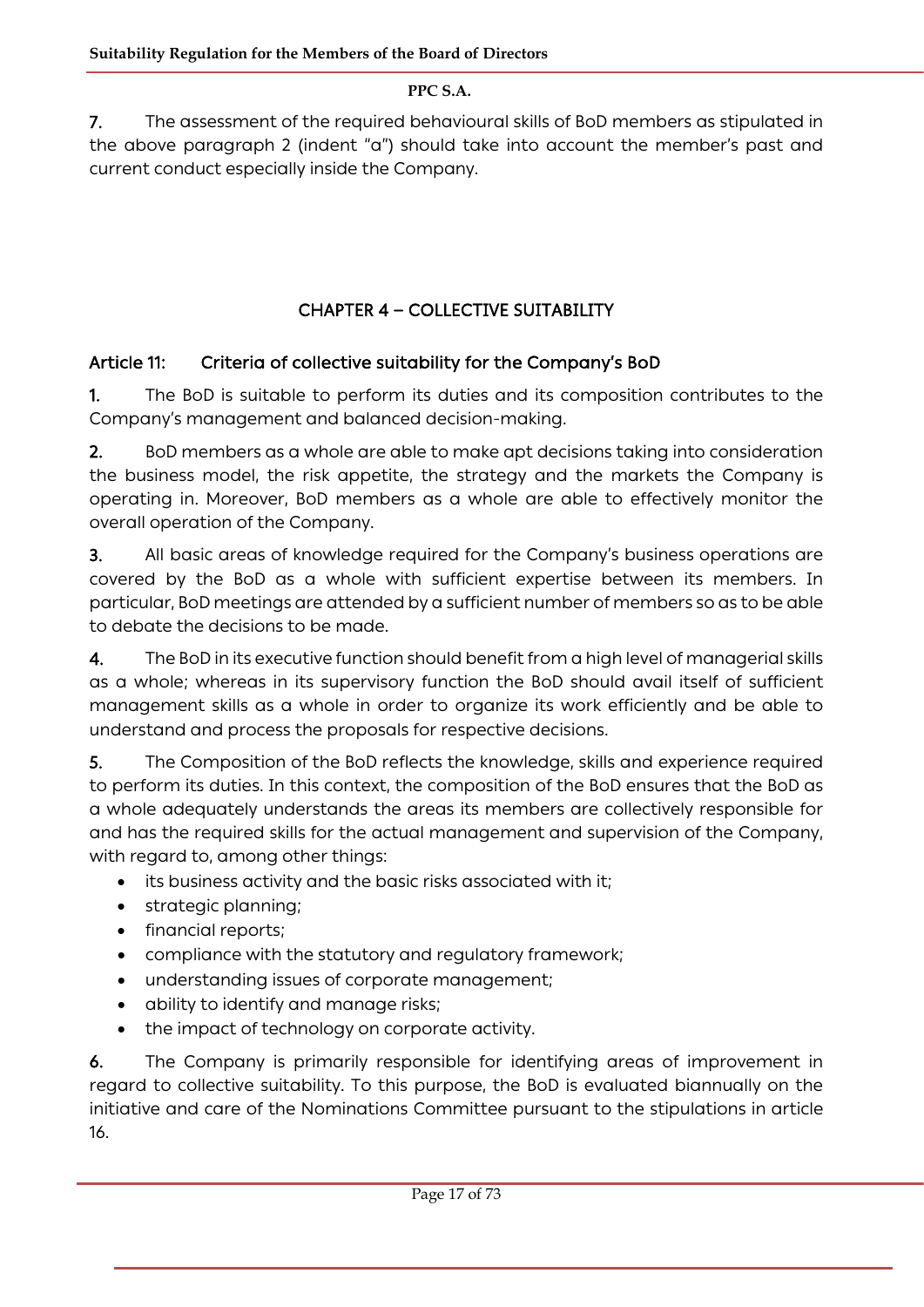# Article 12: Diversity, equality and adequate gender representation

1. The Company has put in place and implements a Diversity Policy (see Annex, Section VII) with a view to promoting a suitable level of diversification inside the BoD and an inclusive team of members. Putting together a broad range of qualifications and skills when selecting BoD members guarantees diversity of insight and expertise with a view to sound decision-making. The Diversity Policy is taken into consideration when appointing new BoD members.

2. By adopting and implementing a Diversity Policy, the Company ensures that noone is excluded from selection and appointment in the BoD because of gender, race, colour, ethnic or social origin, religion or belief, property, birth, disability, age or sexual orientation.

3. The Company must ensure an adequate representation of gender corresponding to at least twenty-five per cent (25%) of the total number of BoD members. In case of fraction, this number is rounded down to the previous integer.

4. Respectively, through the Competent Units, the Company takes appropriate initiatives to achieve a wider range of representation of shareholders at the BoD, either individually or in the aggregate, representing at least 10% of the Company's share capital. The Nominations Committee takes these criteria into consideration when making proposals for the appointment of BoD members.

# Article 13: Induction program and education of BoD members

1. BoD members should maintain and deepen the knowledge and skills required to perform their duties. The Competent Units see to it that board induction is provided to help BoD members get a clear understanding of the Company's structure, business model, risk profile and governance rules, on the one hand, and to organize relevant general and, on occasion, customized training programmes, on the other hand.

2. All newly-appointed members of the BoD receive basic information on the Company's structure, business model, risk profile and governance rules not later than one (1) month as from taking office whereas board induction should be completed as soon as possible after appointment and, at any rate, not later than nine (9) months as from the time of appointment.

3. Policies and procedures on board induction are part of the overall suitability policy and should determine at least the following:

- (a) the goals of board induction and training;
- (b) the competences for the development of a detailed training programme;

(c) the basic thematic areas to be covered by board induction and training (see Annex, Section VIII).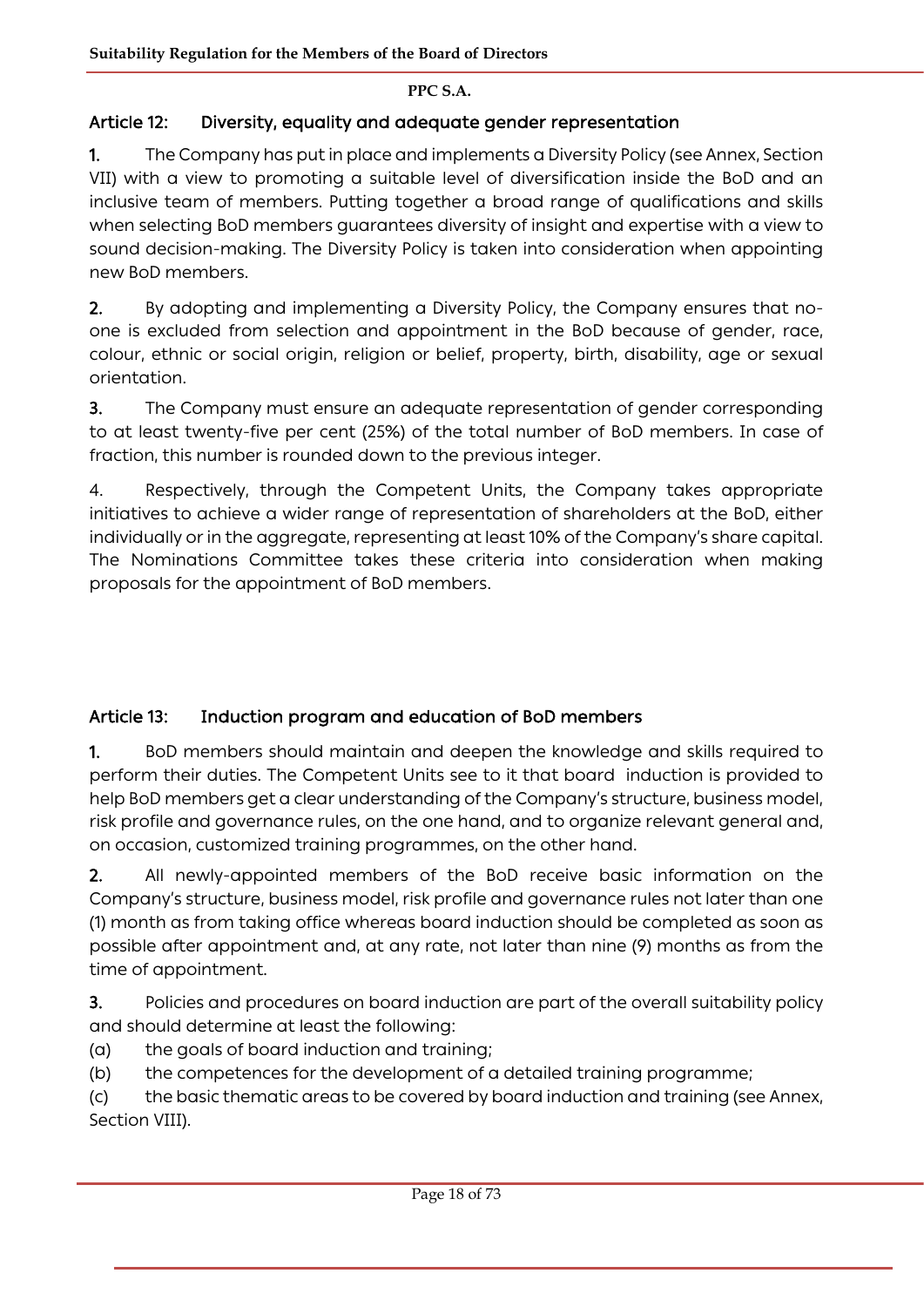4. To develop a board induction policy, the Competent Units work with the Recruitment, Development and Training Department and, if necessary, with the internal audit function. However, the Company may outsource the provision of training and education services to third/external parties.

5. Training policies, procedures and plans should be updated to accommodate changes in Governance, strategic changes, new products or other relevant changes as well as amendments of applicable legislation and market developments.

# CHAPTER 5**―**ASSESSMENT OF SUITABILITY OF THE BoD

# Article 14: Assessment of individual suitability of BoD Members

BoD members should demonstrate their suitability by providing to the Company's Competent Units the documentation required under Section IX of the Annex. In the context of the assessment of suitability of an individual Board Member, the Nominations Committee shall:

(a) assemble information on the member's suitability by way of various channels and means (e.g. education diplomas and certificates, letters of recommendation, *curricula* vitae, interviews, questionnaires);

(b) assemble information on the reputation, integrity, honesty and independence of mind of the assessed member;

(c) ask the assessed person to confirm the accuracy of provided information and to produce proof of such information, as may be thought necessary;

(d) ask the assessed person to disclose any actual or potential conflicts of interest;

(e) verify, as far as possible, the correctness of the information provided by the assessed person; and,

(f) if thought necessary, propose corrective measures to the BoD to ensure the individual suitability of BoD members pursuant to article 17.

# Article 15: Assessment of the collective suitability of the BoD

In the assessment of the collective suitability of the BoD, the BoD's composition is evaluated separately in both its executive and supervisory power. To assess collective suitability, the model of the suitability table included in Section X of the Annex is to be used.

# Article 16: Ongoing monitoring and assessment of BoD suitability

1. The ongoing monitoring of individual or collective suitability of BoD members focuses on whether an isolated member or the members as a whole continue to be suitable, taking into account individual or collective performance and the respective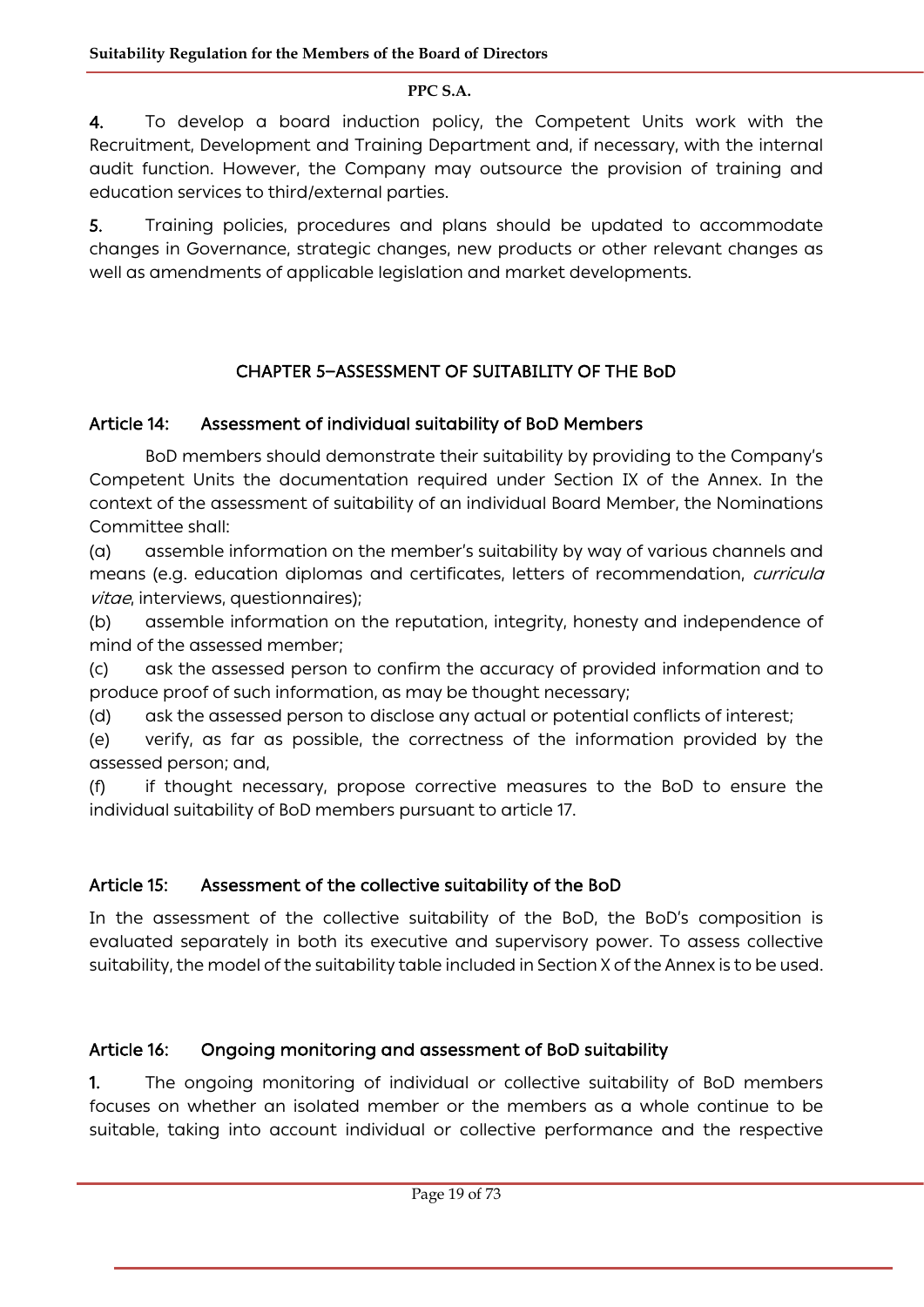situation or event which prompted the (re)assessment as well as its impact on actual or required suitability.

2. The ongoing monitoring and assessment of individual and collective performance of BoD members is carried out by the BoD on the initiative and upon the proposal of the Nominations Committee, working with and assisted by the Competent Units, if necessary. In the context of the ongoing monitoring and assessment of (individual and collective) suitability, consideration is taken of the following *inter alia*:

(a) the efficiency of working processes in the BoD, including the efficiency of the flow of information and of reporting lines to the BoD, taking into account information from the internal audit system and any recommendations proposed by said function;

(b) the efficient and prudent management of the Company; among other things, the extent to which the BoD has acted with a view to serving the Company's interests;

(c) the ability of the BoD to focus on issues of strategic importance;

(d) the adequate number of meetings held, the degree of participation, the adequate time commitment and the level of active participation of BoD members during meetings; (e) any change in the composition of the BoD and any weaknesses as to individual and

collective suitability taking into account the Company's business model and strategy;

(f) the performance targets set for the Company and for the BoD;

(g) the independence of mind of BoD members, including the need to avoid a single person or small group of persons dominating the decision-making process, and compliance by BoD members with the policy on conflict of interest;

(h) the extent to which the composition of the BoD has met the objectives set out in the Diversity Policy (Annex, Section VII);

(i) events that may have a significant impact on the individual or collective suitability of BoD members, including eventual changes in the Company's business model, strategies and organization; and,

(j) any reasonable suspicions on the Company's possible involvement or risk of involvement in money laundering.

3. The (re)assessment of the (individual and collective) suitability of the BoD is carried out once every two (2) years as well as at any such other moment in time as may be thought necessary – including, but not limited to, any of the circumstances specified in paragraph 2. The Nominations Committee reports to the BoD the outcome of the reassessment, the reason for the reassessment (even if there are no recommendations to change the composition of the BoD or take other measures) and any recommendations regarding the identified weaknesses. The recommendations may include, but are not limited to, training, a change of process, measures to reduce the conflict of interest, the appointment of additional members with special qualifications or the replacement of BoD members. The BoD in its executive capacity should take the relevant report into account and decide on the recommendations proposed by the Nominations Committee; in case the recommendations are not adopted, the BoD must explain the reasons for this decision.

### Article 17: Corrective measures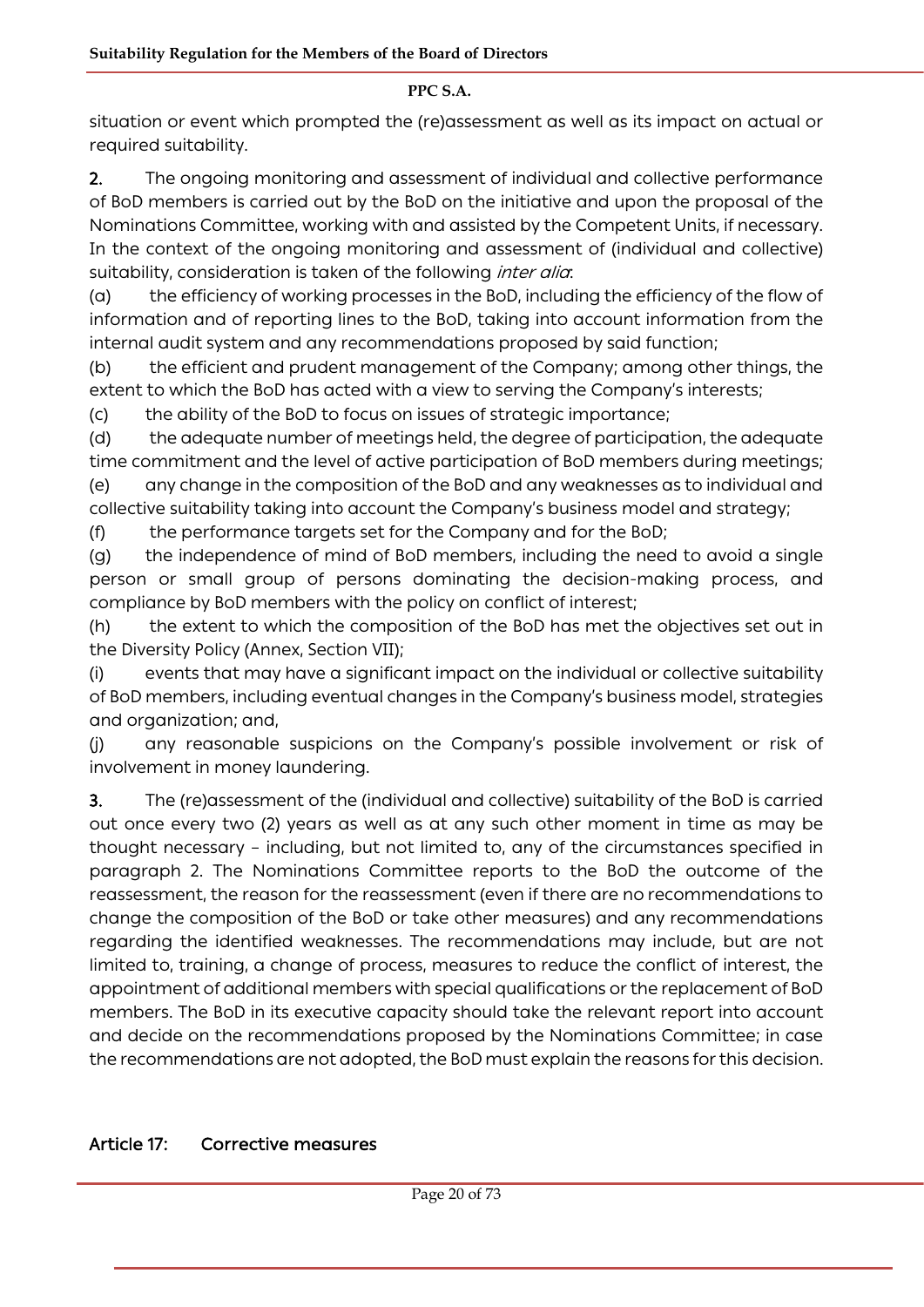1. If the assessment or reassessment as described in the foregoing articles 14 to 16 leads to the conclusion that a person is not suitable for appointment at the BoD, said person should not be appointed. If it is found that one or more suitability criteria no longer apply to an (already appointed) Board member for reasons that could not be avoided even with the outmost diligence by said member, the BoD must forthwith remove and replace said member. With the exception of the criteria for assessing reputation, honesty and integrity, if the assessment or re-assessment identifies any shortages regarding a member's knowledge, skills or experience that can be easily dealt with, the Company takes appropriate corrective measures to cure such shortages in good time.

2. In case the assessment or re-assessment as described in the foregoing articles 14 to 16 finds that the BoD is not suitable in collective terms, the Company shall take appropriate corrective measures in good time. In taking corrective measures, account is taken of the particular situation and specific shortcomings of isolated members or the overall composition of the BoD. Corrective measures may include, but not limited to, the following: reallocation of competences among BoD members; replacement of certain members; recruitment of additional members; possible measures to reduce conflict of interest; training of isolated members; or training for the whole BoD to ensure both the individual and collective suitability of the BoD.

# CHAPTER 6 **―** THE COMPANY's BoD

### Article 18: BoD structure, composition and operation

1. The structure, composition and operation of the BoD as described in detail in the Articles of Incorporation, the Code of Corporate Governance or other Company statutory instruments (e.g. the BoD's Rules of Procedure) – should meet the requirements of the statutory framework on corporate governance (Law 4706/2021 as effective).

2. The BoD is comprised of executive, non-executive and independent non-executive members. The capacity of BoD members as executive or non-executive is determined by the BoD. Independent non-executive members are elected by the GM; however, in case of resignation or death or any other loss of independent non-executive membership as a result of which the number of independent non-executive members falls short of the minimum number required by the law, the BoD appoints as independent non-executive member until the next General Meeting either an alternate member, if any, by virtue of article 81 Law 4548/2018, or a current non-executive member or a new member in replacement provided the independence criteria laid down in the relevant statutory framework and the Company's Code of Corporate Governance are met. In any event, the number of independent non-executive members in the BoD may not be less than one third (1/3) of the total number of BoD members and, at any rate, not less than two (2); in case of fraction, the number is rounded up to the next nearest integer.

Especially as regards the capacity of Chairman of the BoD, it may coincide with the capacity of CEO. In this case, the BoD shall appoint a Vice-Chairman from among its non-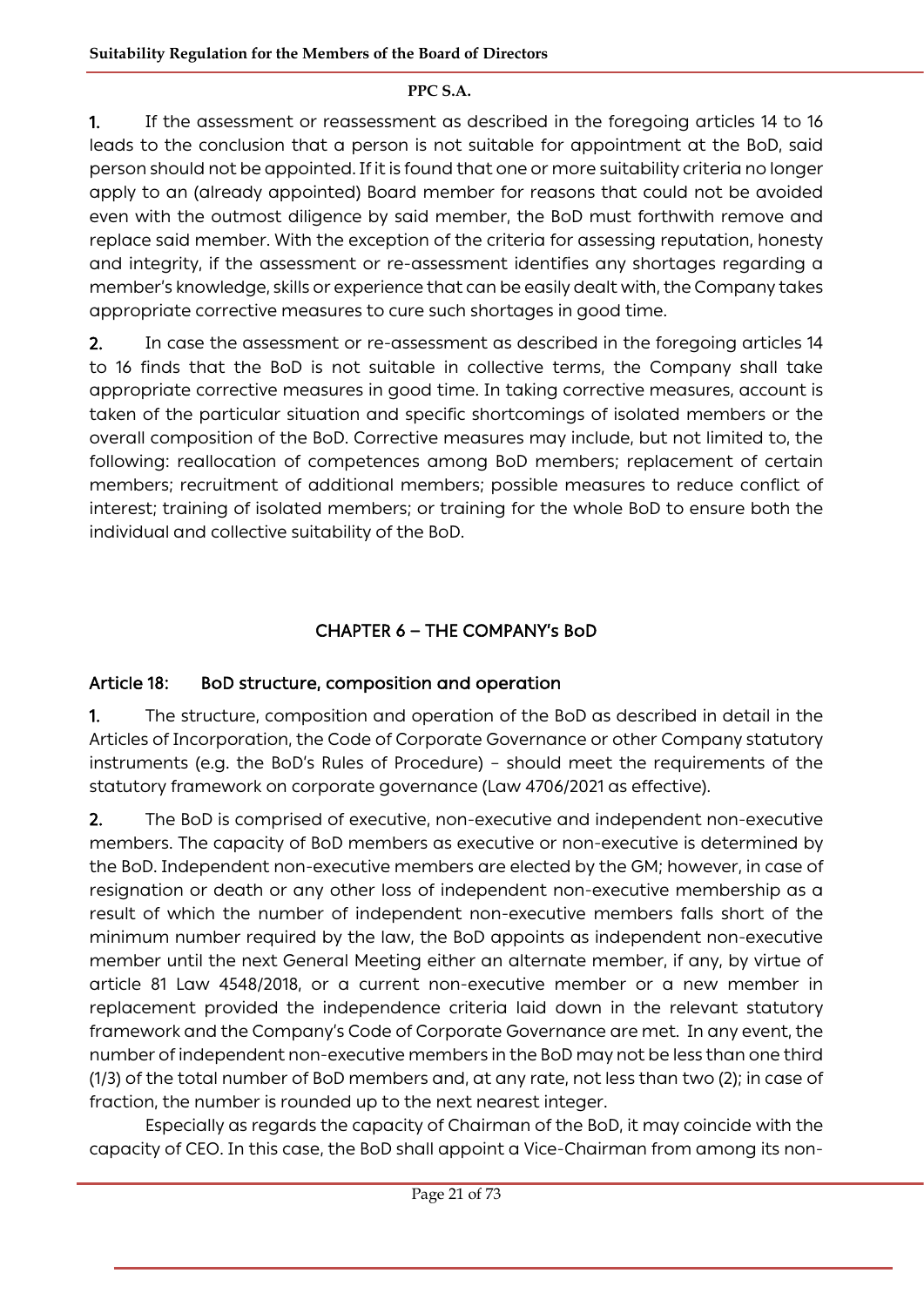executive members. In case the Chairman or/and the CEO are prevented from performing their duties the relevant provisions of the Articles of Incorporation apply.

The Company submits to the Capital Market Commission the minutes of the meeting of the BoD or the GM on the appointment or term of office of BoD members within twenty (20) days as from the expiry thereof.

- 3. Executive BoD members:
	- (i) are responsible for implementing the strategy decided by the BoD;

(ii) deliberate regularly with non-executive BoD members on the appropriateness of implemented strategy; and

(iii) in situations of crisis or risk, as well as when circumstances call for adopting measures which may reasonably be expected to affect the Company significantly (e.g. forthcoming decisions on the evolution of business activity and on the risks to be undertaken, that may affect the financial position of the Company), they promptly inform the BoD in writing, either jointly or separately, by submitting a relevant report with their estimates and proposals.

4. Non-executive BoD members, including independent non-executive members:

- (i) monitor and review the Company's strategy and its implementation as well
- as the fulfillment of its objectives;

(ii) ensure the effective supervision of executive members, including monitoring and control of their performance; and,

(iii) consider and express opinions on the proposals submitted by executive members, based on available information.

5. Independent non-executive BoD members submit, either jointly or individually, reports and papers to the ordinary or extraordinary GM, other than the reports presented by the BoD. In BoD meetings dedicated to the drawing up of the Company's financial statements or the agenda of which includes items requiring the approval of the GM with qualified quorum and majority pursuant to L.4548/2018 and the Company's Articles of Incorporation, the BoD has a quorum when at least two (2) independent non-executive members are present.

6. The key competences of the executive and non-executive management of the Company, and those of the Chairman of the BoD, are described in Section XI of the Annex.

# Article 19: Election, appointment and re-election of BoD Members

1. The term of office of BoD members is set out in the Company's Articles of Incorporation (paragraph 1 article 9) as effective. The term of office of each Board Member is automatically extended until the next Ordinary GM following the expiry of said term.

2. Without prejudice to the (general) right of the Company's GM of Shareholders concerning the election of BoD members, the Competent Units contribute actively to the selection of candidates for vacancies when BoD members are appointed, in accordance with the stipulations below in this article.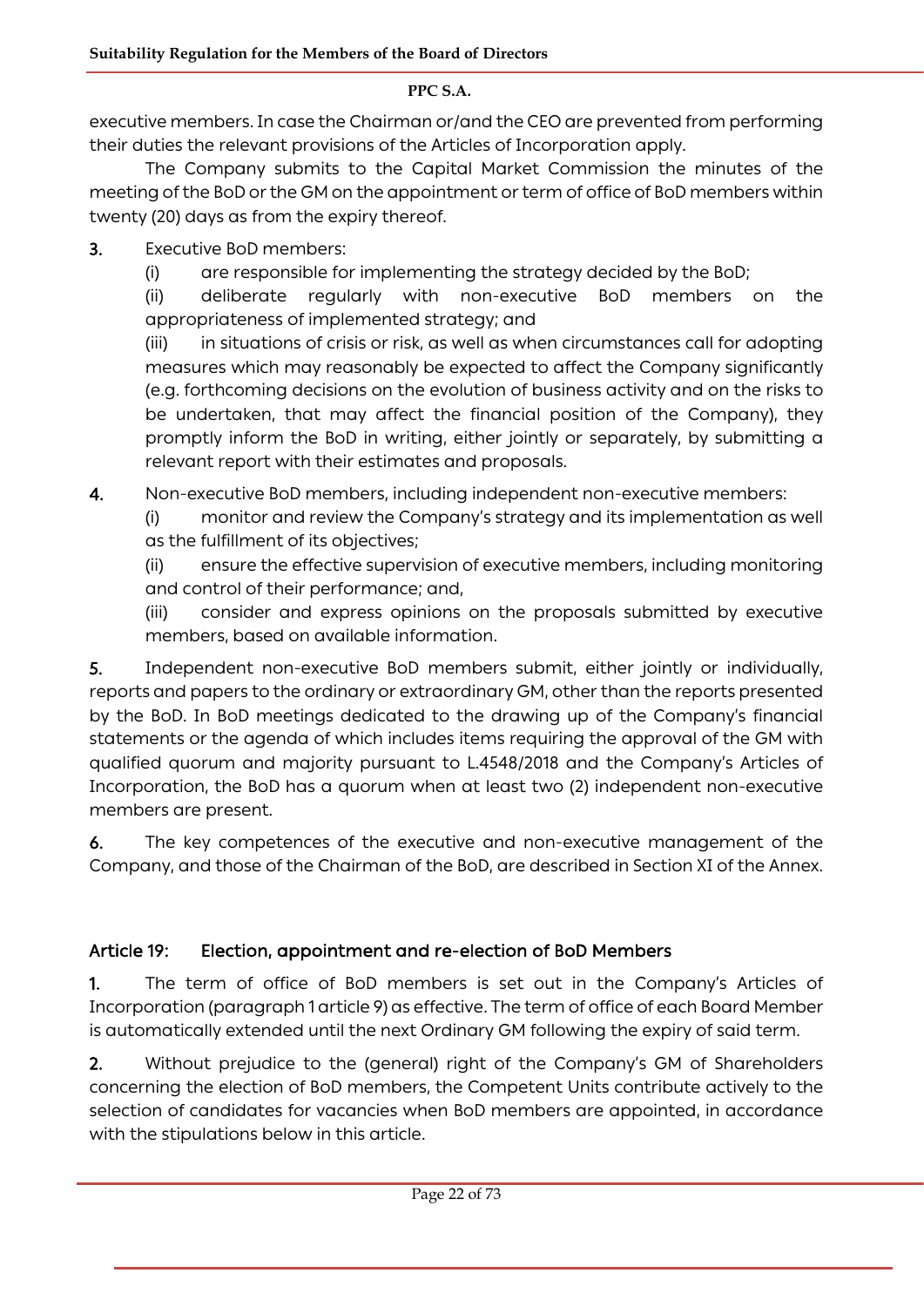3. The Company's Shareholders may also make proposals for the appointment of new BoD members. In any event, said proposals, accompanied by requisite information, pursuant to the relevant stipulations in articles 6 to 10 and the relevant sections of the Annex, to assess the suitability of the proposed persons, are submitted to the Nominations Committee no later than seven (7) days prior to the General Meeting that will decide on the appointment of members, in order to allow for the fullest possible assessment of suitability of the proposed candidates.

4. The proposals for the appointment and re-election of BoD members presented to the GM by the BoD, as well as any decisions by the BoD itself directly appointing new members in case of "defective BoD" – i.e. to replace failing members because of resignation or death or loss of membership -, are preceded by relevant proposalsrecommendations by the Company's Nominations Committee. The Nominations Committee assesses the persons proposed as described above and submits without delay and, at any event, within the relevant deadline, a relevant recommendation to the BoD. The proposals-recommendations of the Nominations Committee assess candidates against the suitability criteria set out in the present Regulation and are drawn up as soon as possible. The names of proposed BoD members are accompanied by detailed CV's, a comprehensive summary of the suitability assessment, and any such other relevant information as may allow the BoD and the Shareholders, to make an informed decision. The aforesaid proposals-recommendations by the Nominations Committee may regard: (i) one candidate member or/and (ii) a shortlist of suitable candidates, or/and, (iii) a shortlist of suitable candidates accompanied by a proposal by the Nominations Committee indicating the most suitable candidate. The proposal-recommendation of the Nominations Committee is attached separately to the relevant minutes of the BoD meeting. In case the BoD departs from the proposals of the Nominations Committee, it must explain its reasons for this decision and record the relevant reasons in the minutes of the respective BoD meeting.

5. In the context of its proposal on the subject, the BoD posts on the Company's website at least twenty (20) days prior to the GM, information on each candidate in regard to the following points:

(a) The reasons for proposing the candidate member.

(b) A detailed CV of the candidate including, especially, information on present or prior activities and participation in senior management in other companies or other boards of directors or committees of boards of directors of legal entities.

(c) The fulfillment of the suitability criteria for candidate members of the BoD laid down in the present Regulation and, if the candidate is proposed for election as independent Board Member, the fulfillment of the relevant independence requirements (Annex, Section XII).

6. Particularly with regard to the appointment or re-election of independent BoD members, the proposal-recommendation of the Nominations Committee as set out in the above paragraphs 4 and 5 must contain a reasoned assessment as to whether the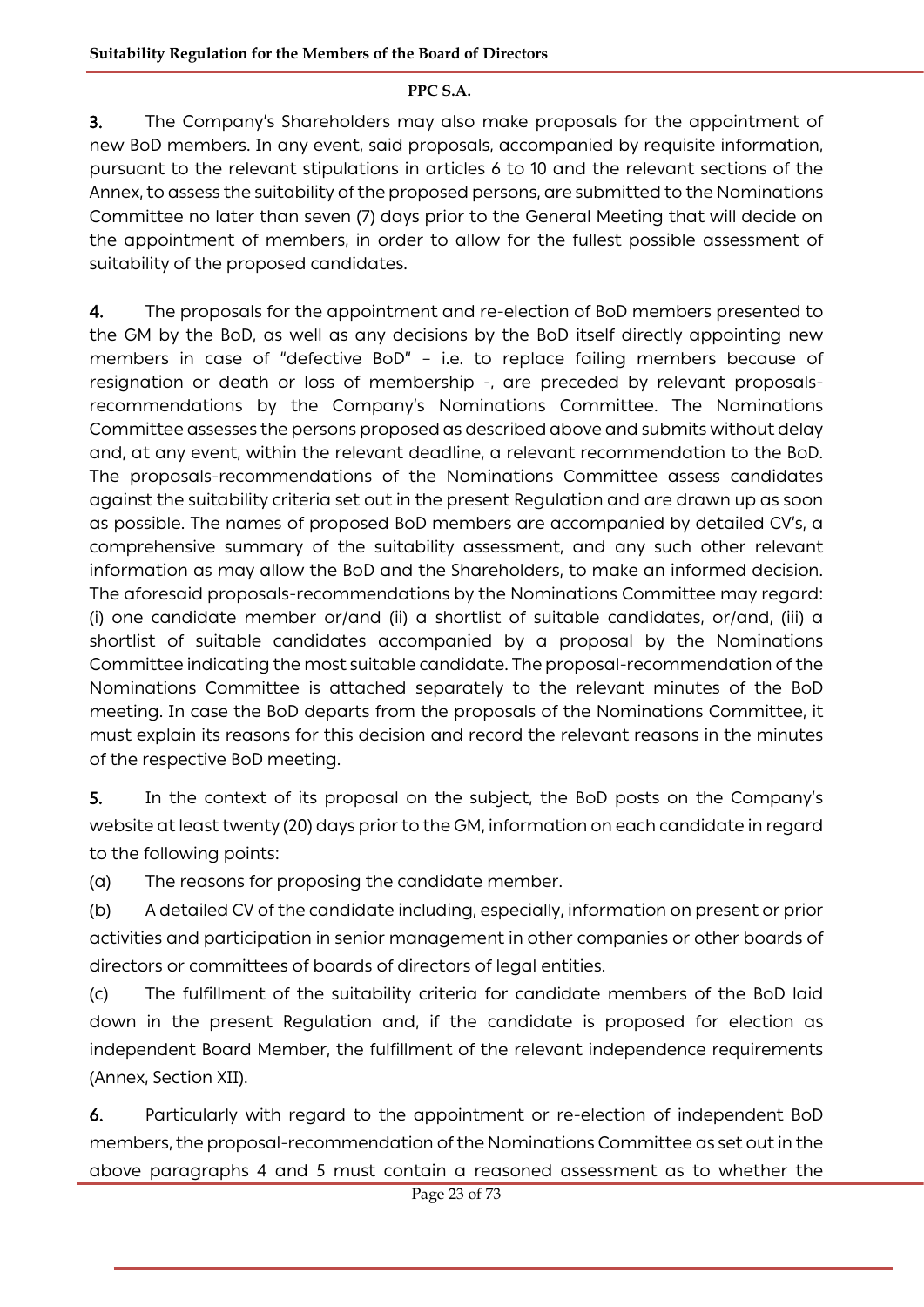candidate member (regardless of whether the member is proposed by the BoD or by the Company's Shareholders) meets the independence criteria stipulated by the relevant statutory framework on corporate governance (see relevant Sections in the Annex) and the Company's Code of Corporate Governance. The BoD provides to the GM all necessary information on the fulfillment of the independence criteria for candidate independent members so that the Shareholders can reach an adequately informed decision.

7. The proposals-recommendations of the Nomination Committee to the BoD on the appointment or re-election of BoD members are governed by objectivity. The same principle applies to the BoD when assessing the proposals-recommendations of the Nominations Committee and the subsequent submittal of said proposalsrecommendations to the GM.

8. In case the submittal of a proposal-recommendation on the election of a Board Member cannot be completed prior to the appointment of said member, the procedure in paragraph 2 article 5 of the present Regulation applies.

# Article 20: Revocation and resignation of BoD members

1. All BoD members can be re-appointed at any time and freely revoked by the Company's GM. BoD members who have served as BoD members of the Company or an affiliated Company for longer than nine (9) financial years in the aggregate cannot be considered as independent.

2. BoD members cease to perform their duties and lose their membership on the expiry of their term of office or when the GM so decides. BoD members who lose their membership due to resignation or on other grounds (other than removal by decision of the GM) prior to the expiry of their term of office must explain the reasons for their resignation in a letter to the BoD.

3. By way of indication and notwithstanding the stipulations in Annex, Section XII, pertaining to independent BoD members, BoD members shall give notice of resignation on the following occasions:

(a) if, as a result of any acts or conduct attributed to them, the Company's value or reputation is seriously damaged;

(b) in case the suitability criteria laid down in the present Regulation are no longer met, especially when members no longer dedicate sufficient time or demonstrate the required commitment to their duties as BoD members;

(c) in case they violate any of their duties as BoD members (regardless of whether said duties arise from law or the Company's Code of Corporate Governance);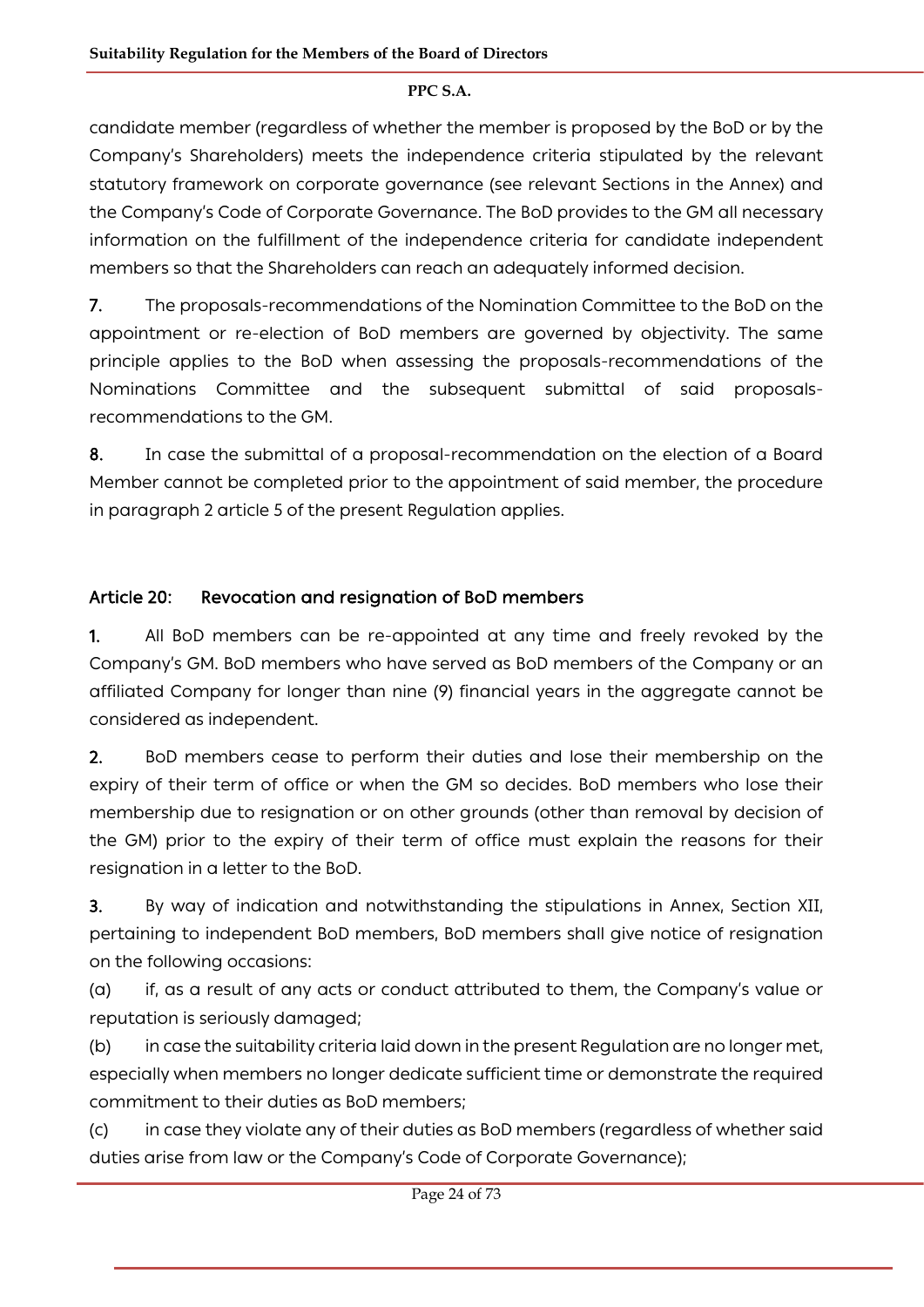(d) when continuing their membership at the BoD may undermine their fiduciary duty to the Company for any reason whatsoever (e.g. conflict of interest).

In any one of the aforementioned circumstances, which are mentioned only by way of indication, the BoD shall ask the member to resign or, if this is to no avail, shall present a proposal for the revocation of said member to the GM.

# Article 21: Succession of BoD members

1. The Company plans the succession of non-executive BoD members so as to ensure: (i) the renewal of the Company's non-executive management in a gradual and orderly manner, (ii) the continuity of the decision-making process, and, (iii) insofar as feasible, avoiding having to replace too many members at the same time. Periodically, and at least once every year, the Competent Units of the Company consider, on the basis of available information at such time, whether it may reasonably be expected that the membership of a non-executive member might cease in the course of the financial year; if so, the Competent Units initiate directly the procedure for appointing a new member based on the suitability criteria laid down in the present Regulation in order to ensure a seamless succession in the BoD.

2. Similarly to the provisions of the preceding paragraph, the Competent Units of the Company consider periodically and, at least once every year, whether it may reasonably be expected, on the basis of available information at such time, that the membership of an executive Board Member might cease in the course of the financial year. Executive BoD members shall notify the Nominations Committee and the BoD in good time of their wish or/and intention to resign their positions.

The Competent Units of the Company in cooperation with executive BoD members (except for the outgoing member) will prepare and submit to the Company's BoD a documented proposal on the replacement of the executive Board Member in question; said proposal should be submitted to the BoD as soon as possible and, in any event, within thirty (30) days as from the time at which the approaching departure of the Board Member became known. In the context of preparation of the aforesaid proposal, a consultancy agreement may be entered with an independent expert, at the expense of the Company.

In case of temporary absence of the CEO or/and the President of the BoD, the relevant stipulations of the Company's Articles of Incorporation, the Code of Corporate Governance adopted by the Company and, in general, its internal rules of operation and the internal statutory framework of the Company apply.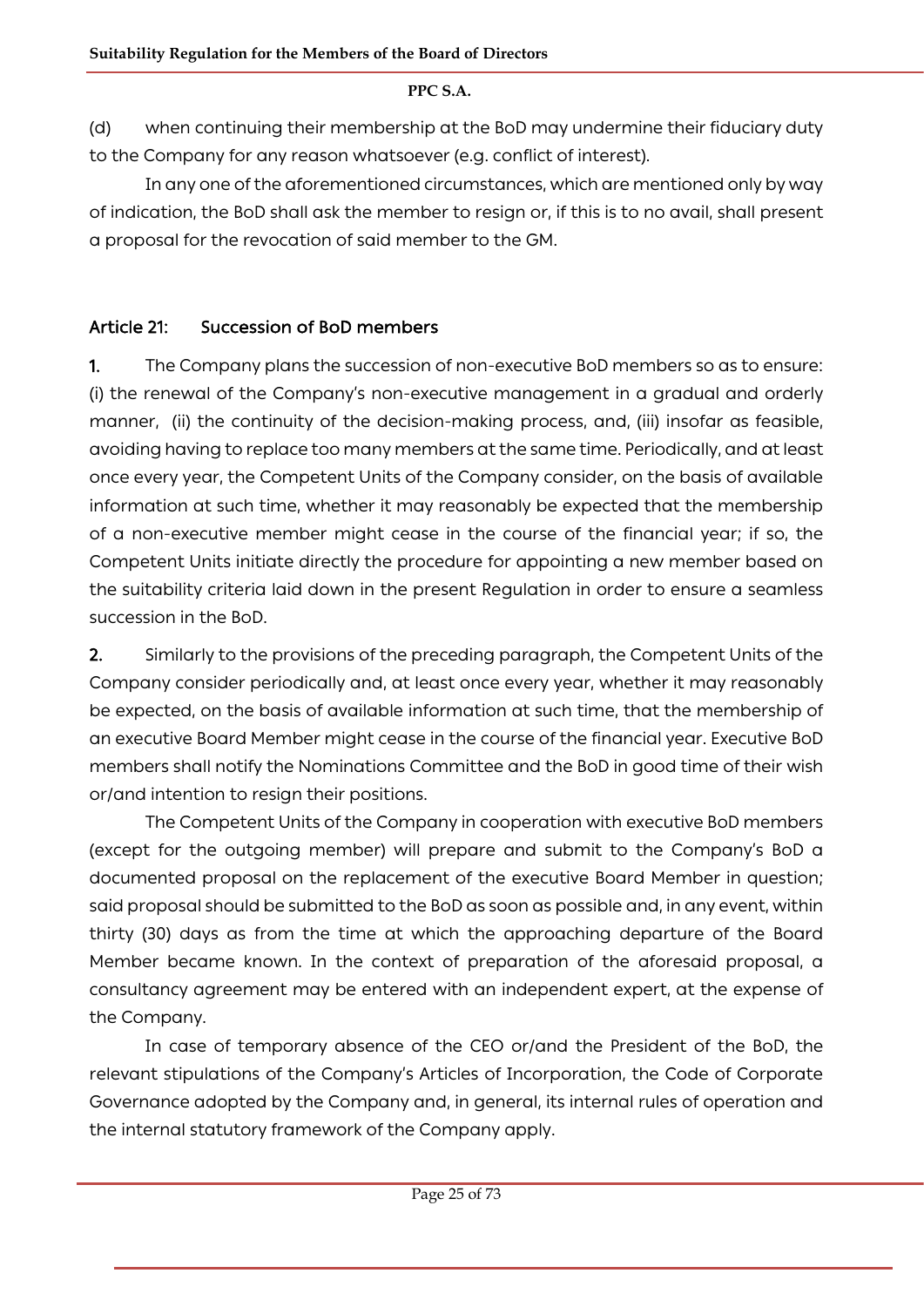# ANNEX

# Section I: Information on the capability of BoD members to devote sufficient time to the performance of their duties

Each member of the Board of Directors of the Company (BoD) provides at least the following information, as well as any other information that may affect the allocation of sufficient time to perform his/her duties as a member of the BoD of the Company

- A. Positions of member of the Board of Directors in other legal entities or entities, drawing a distinction, as the case may be, between persons / entities that pursue or do not pursue commercial purposes.
- B. Management positions in other legal entities or entities, distinguishing, as the case may be, between persons / entities that pursue or do not pursue commercial purposes.
- C. Other professional activities, as well as any other functions and related activities, both inside and outside the EU.

For all of the above activities, relevant information on approximate time commitment should be reported, inter alia.

Each member of the BoD of the Company completes and signs the following solemn declaration:

I, the undersigned [...], with residence address [...], identity / passport number [...] and tax registration number [...], in my capacity as [position-capacity on the BoD of the Company] hereby responsibly and unreservedly declare and affirm that: (a) the information I provide in this Section I is complete and correct (b) I have been duly informed, fully understood and unreservedly accept the expected commitment of time required for the proper performance of my duties as a member of the Company's Board of Directors (see Section II of the Annex); and (c) I unreservedly accept, I can and I am able to dedicate the time required for the proper execution of the above duties that I have undertaken as a member of the BoD of the Company.

# Date First name & Surname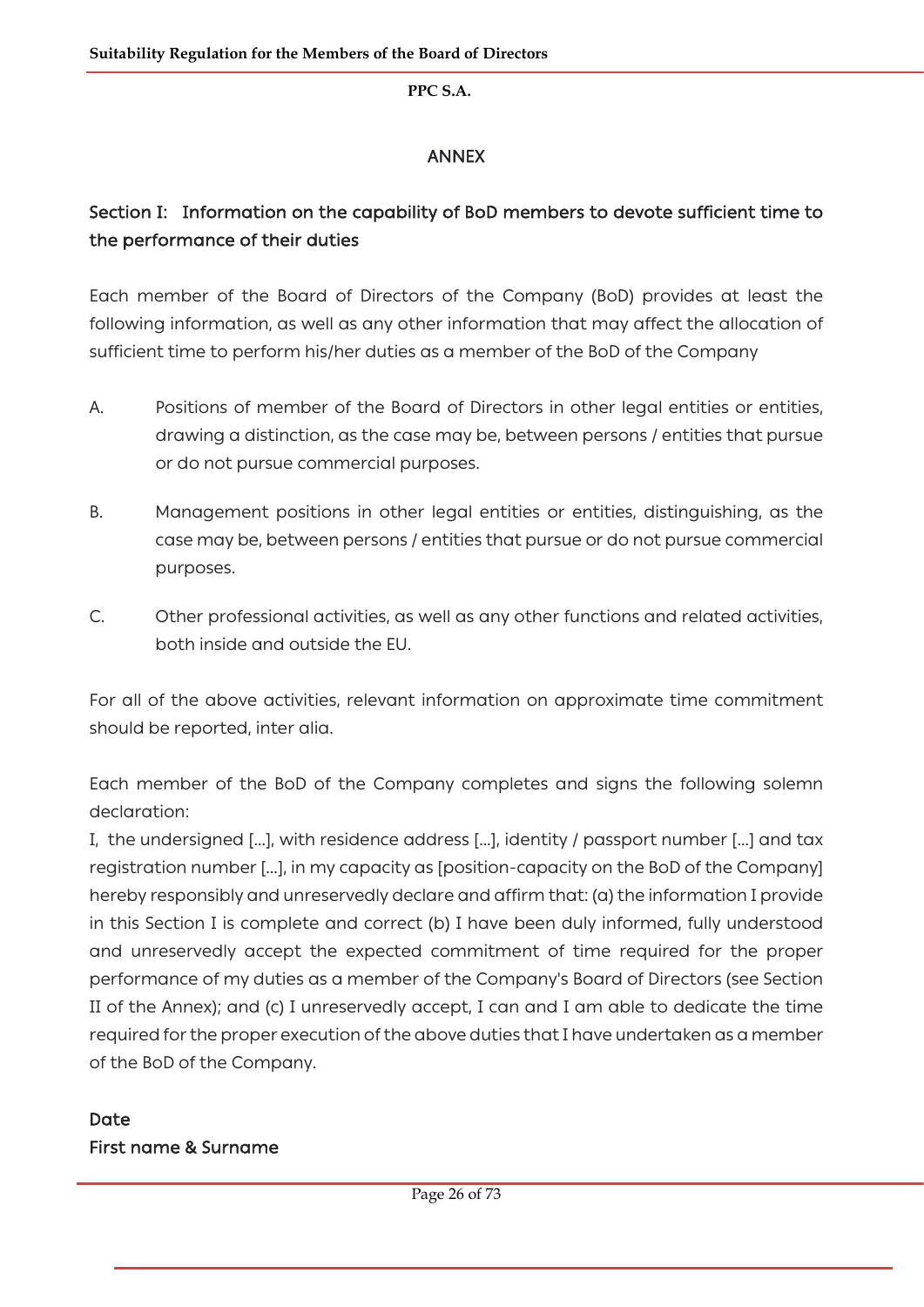# Signature

# Section II: Information on the estimated time that the BoD members should devote to the performance of their duties

Holding a position on the Company's Board of Directors requires, approximately, the following investment of time:

A. BoD Meetings: BoD meetings are estimated to last an average of 3 hours. An average of 23 meetings are held annually.

B. BoD Committees: The working hours for the meetings of the BoD Committees are described below:

(i) Audit Committee: about 25 meetings per year and about 3 hours per meeting.

(ii) Nominations, Remuneration and Recruitment Committee: approximately 10 meetings per year and 3 hours per meeting.

C. Of course, in the above estimated days and hours of employment, preparation hours for participation in the Company's Boards and Committees should be added.

D. Specifically, the scope and specific weight of the responsibilities assumed by the executive members of the BoD implies that their employment in the Company is complete and is expected to constitute their main professional occupation.

# Section III: Information to be provided by (candidate) BoD members on their knowledge, skills and experience

The members (and / or candidate members) of the BoD provide the following information to the Nominations Committee as well as any other information that may assist in the more complete evaluation of their knowledge, skills and experience:

- Knowledge and skills acquired through education and training
- Practical and professional experience previously acquired
- Knowledge and skills acquired and demonstrated by the professional conduct and development of the member of the BoD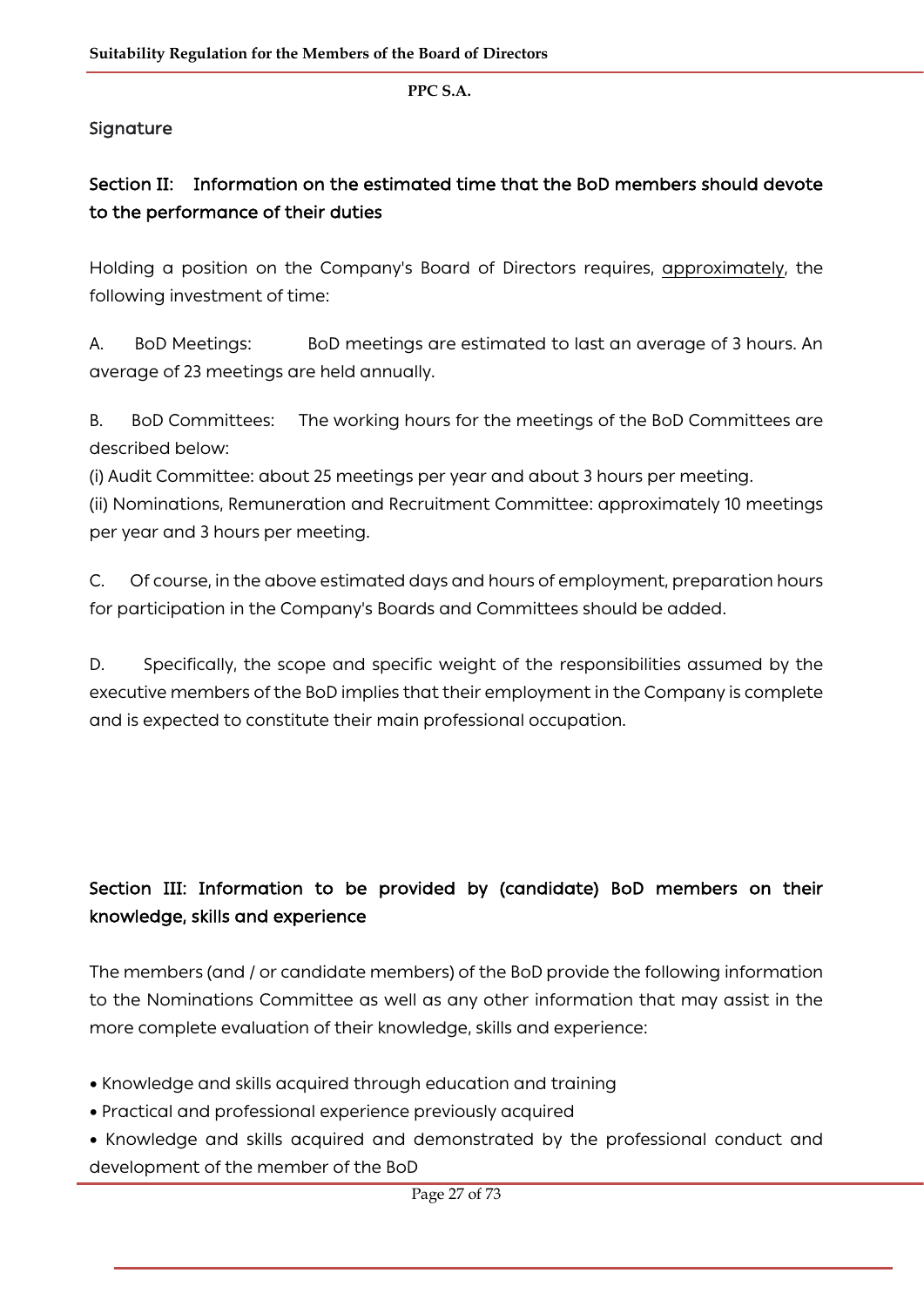• Other relevant information

I, the undersigned [...], with residence address [...], identity / passport number [...] and tax registration number [...], in my capacity as [position-capacity within the Board of Directors of the Company] hereby I responsibly and unconditionally declare that the information provided in this Section III is complete, correct and accurate.

Date First name & Surname Signature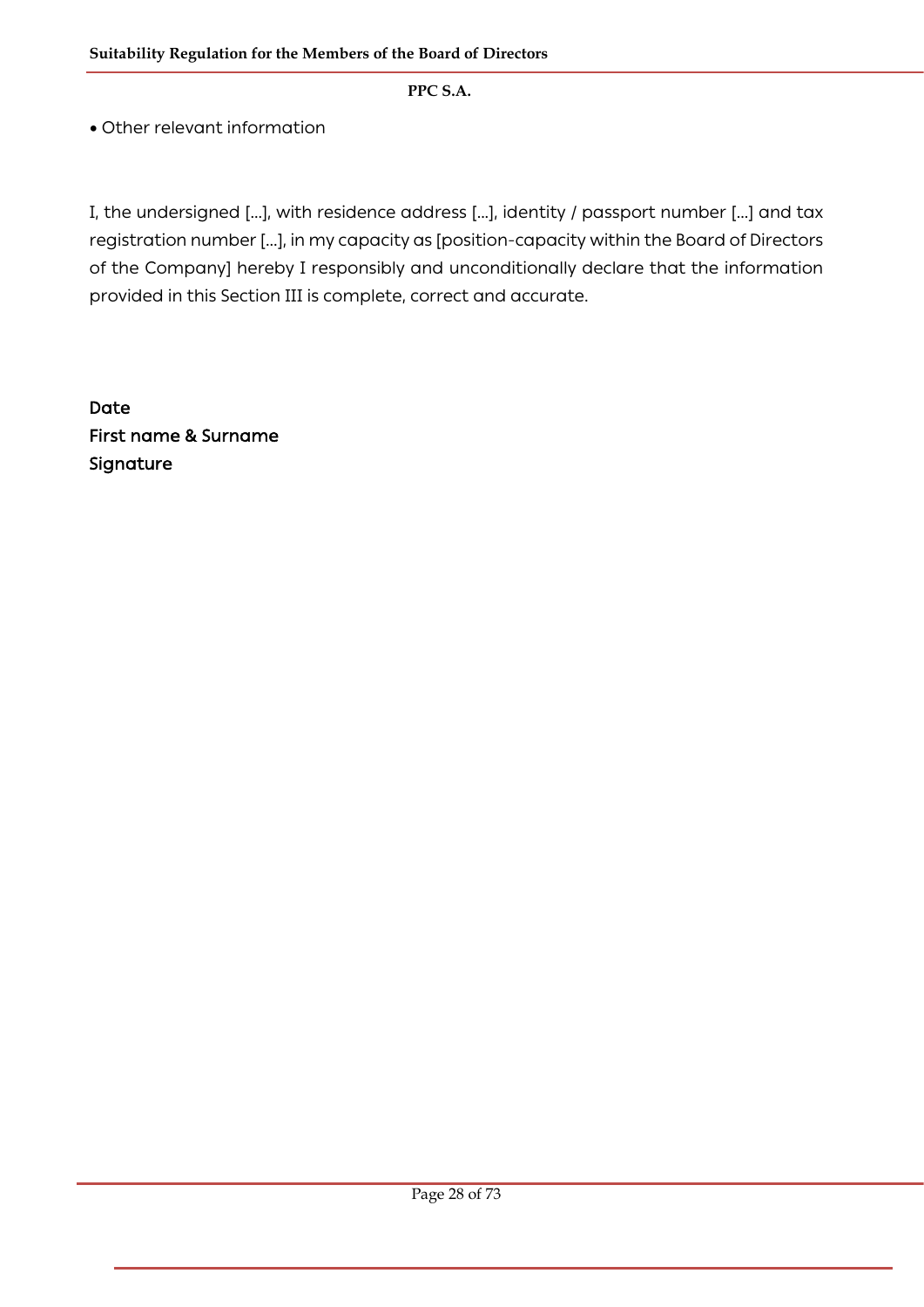## Section IV: List of required skills for BoD members

Below you will find an indicative list of the relevant skills referred to in paragraph 4 of Article 8 and taken into account by the Company's Nominations Committee when conducting the relevant suitability assessments of the Board members:

• At least 15 years of high-level professional experience, acquired in recognized large organizations or universities in Greece or the wider European area. Exposure to the utility sector, and more generally to the energy sector or to networks and infrastructure will be taken into account.

• Understanding the operation of listed companies, especially public companies operating in markets exposed to competition.

• Understanding and experience in strategic and business planning, with an emphasis on business actions to improve efficiency and financial results and/or implement transformations, will be taken into account.

• Any industry specialization and understanding of key issues, trends and challenges in the electricity sector, and in general in utility companies will be considered an important qualification; the same applies to understanding the challenges and opportunities for PPC. This includes understanding issues related to innovation and new technologies, as well as to the improvement of services provided and environmental footprint.

• Exposure and experience in managing different stakeholders.

• Understanding of Corporate Governance principles. In addition, understanding and experience in matters related tο the operation of the BoD and the obligations of a listed company under the regulatory framework will be considered an additional qualification.

• Previous participation in Boards of Directors will be given special consideration.

• Adequate knowledge of financial matters and accounting is considered a prerequisite for the position of Member of the Audit Committee.

- Excellent interpersonal and communication skills.
- High sense of duty and understanding of the concept of public interest.

• Unquestionable professional and personal morality, integrity, confidentiality, as well as independence are considered prerequisites.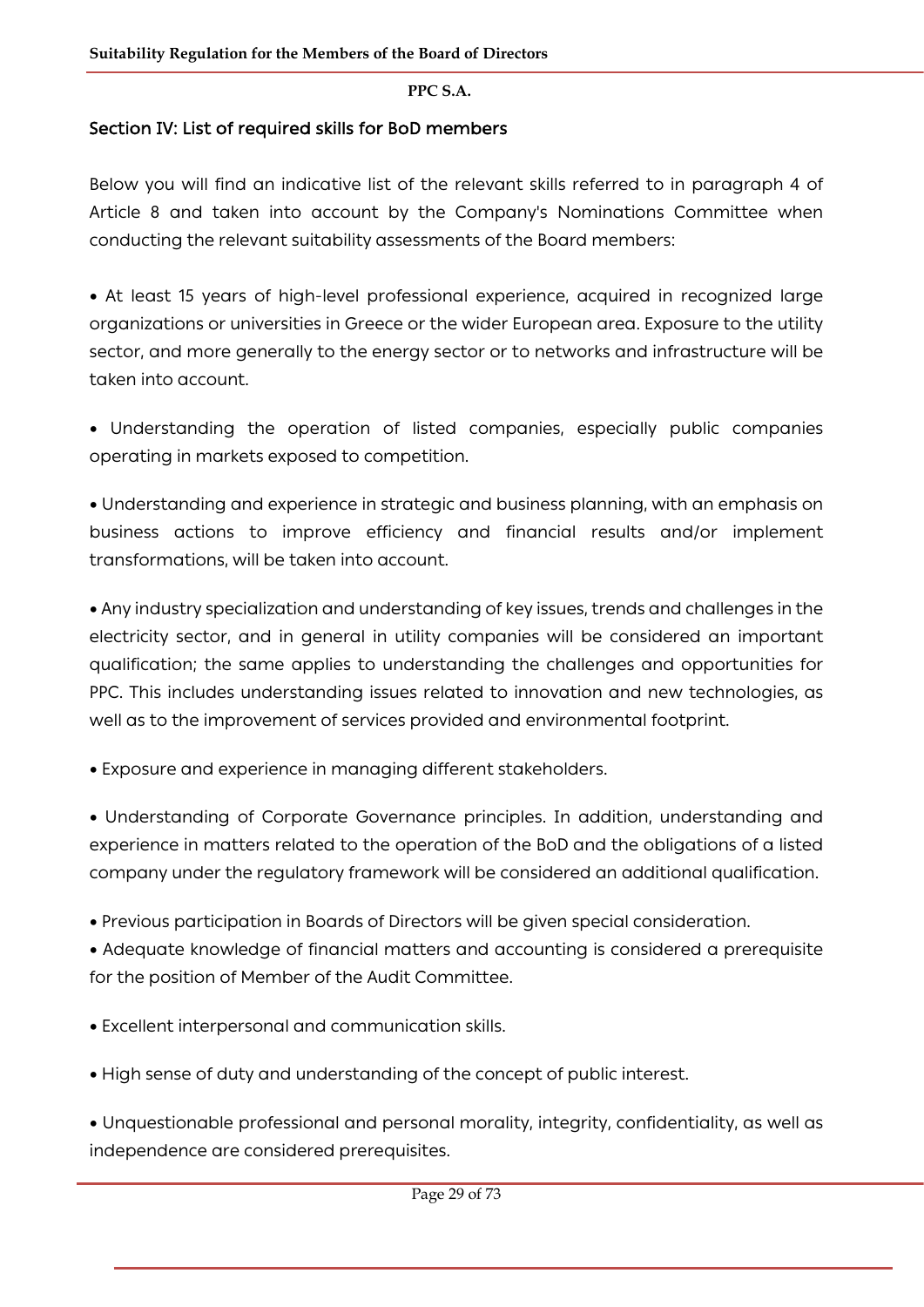• In order to assess the reputation of the candidate members of the Company's bodies, any relevant current or previous investigations or prosecutions regarding this candidate member by the authorities or any supervisory or professional body are taken into account.

• A university degree is required. A master's degree will be considered.

• Any professional certification is highly valued.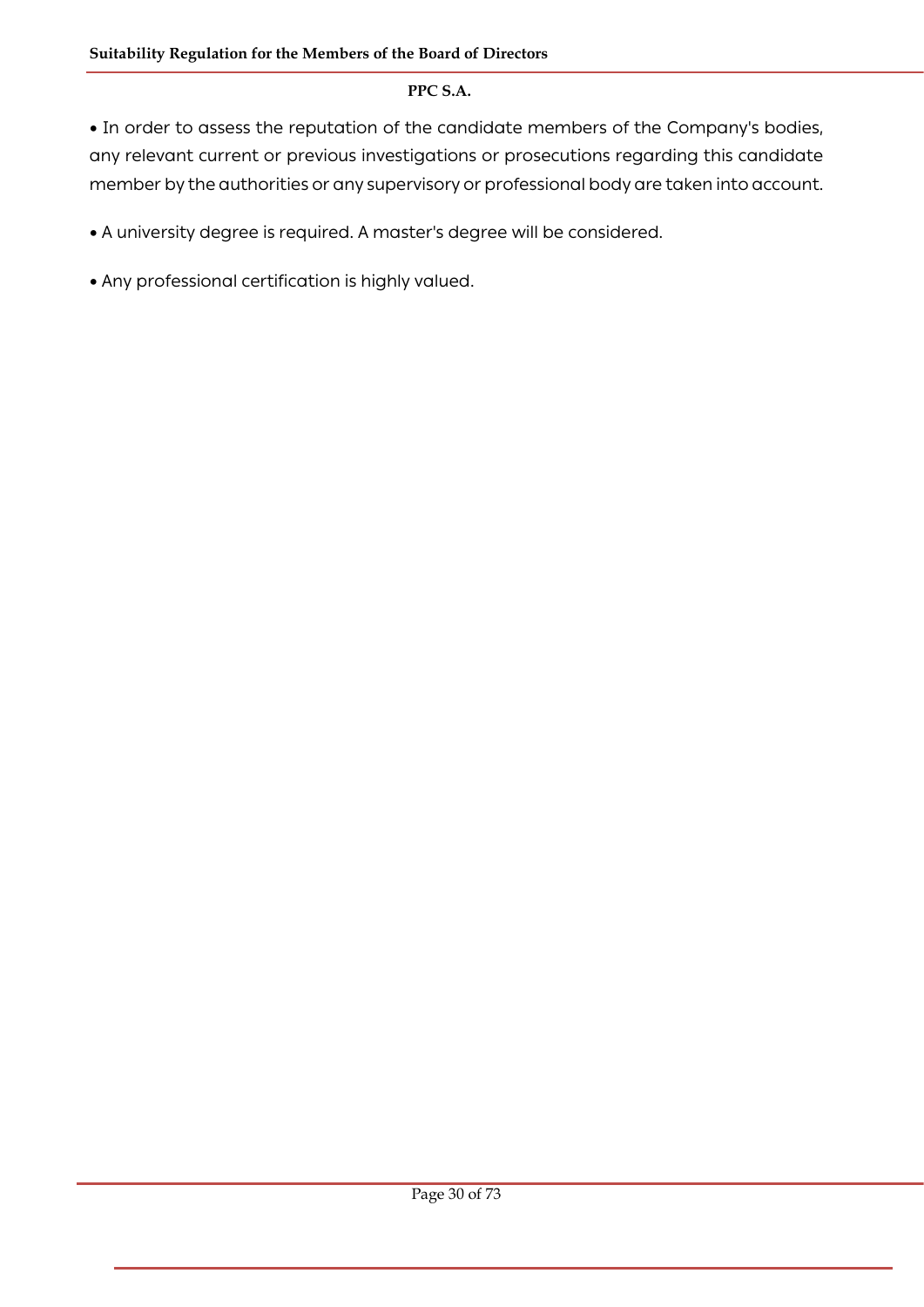### Section V: Questionnaire-Statement for the assessment of reputation, integrity and honesty of (candidate) BoD members

This Questionnaire-Statement is submitted by the (candidate) members of the BoD to the Competent Units which make a relevant proposal, as soon as possible, to the Board of Directors of the Company.

| a) I do not have: convictions or cases pending for a criminal offense, in particular: (i) offenses under the law governing energy<br>activities, financial activities and securities activities, or involving securities markets or financial instruments or means of<br>payment, including money laundering legislation; (ii) for fraud or financial crimes; (iii) for tax offenses; and (iv) for other<br>offenses under company law, bankruptcy, insolvency or consumer protection.                                                                                                                                                                                                                                                                                                                                                                                                           | YES/NO*             |
|--------------------------------------------------------------------------------------------------------------------------------------------------------------------------------------------------------------------------------------------------------------------------------------------------------------------------------------------------------------------------------------------------------------------------------------------------------------------------------------------------------------------------------------------------------------------------------------------------------------------------------------------------------------------------------------------------------------------------------------------------------------------------------------------------------------------------------------------------------------------------------------------------|---------------------|
| (b) No measures have been taken and/or imposed against me (administrative nature) by any regulatory or professional                                                                                                                                                                                                                                                                                                                                                                                                                                                                                                                                                                                                                                                                                                                                                                              | YES/NO <sup>*</sup> |
| body due to non-compliance with any relevant provisions governing the activities referred to in subparagraph (a) above.<br>None of the following circumstances related to my past and present business performance and financial soundness<br>(C)                                                                                                                                                                                                                                                                                                                                                                                                                                                                                                                                                                                                                                                |                     |
| applies to me: (i) an insolvent debtor (e.g. registered in records with negative information at a reliable credit bureau, if<br>available); (ii) negative financial and business records of the entities owned or managed by me or in which I hold or held an<br>important share or exerted or exert influence, and in particular any bankruptcy or winding-up proceedings, and any<br>contribution I might have had to the circumstances that led to said proceedings; (iii) declaration of personal bankruptcy;<br>(iv) without prejudice to the presumption of innocence, actions before civil courts, administrative or criminal proceedings,<br>significant investments or exposures and loans made, to the extent that they may have a material impact on my own financial<br>strength or that of the entities owned by me or under my management, or in which I hold a significant stake. | YES/NO <sup>*</sup> |
| I do not have and have not become aware of any of the following circumstances concerning my person: (i) indications<br>(d)<br>that I have not been transparent, open and cooperative in my dealings with the competent authorities; (ii) rejection,<br>revocation, withdrawal or removal from any registry, authorization, participation or licensing of a commercial, business or<br>professional activity; (iii) reasons for removal from employment or from any position of trust, fiduciary relationship or other<br>similar situation, or reasons for which I was asked to resign such position; (iv) forfeiture of position in a management body by                                                                                                                                                                                                                                        | YES/NO <sup>*</sup> |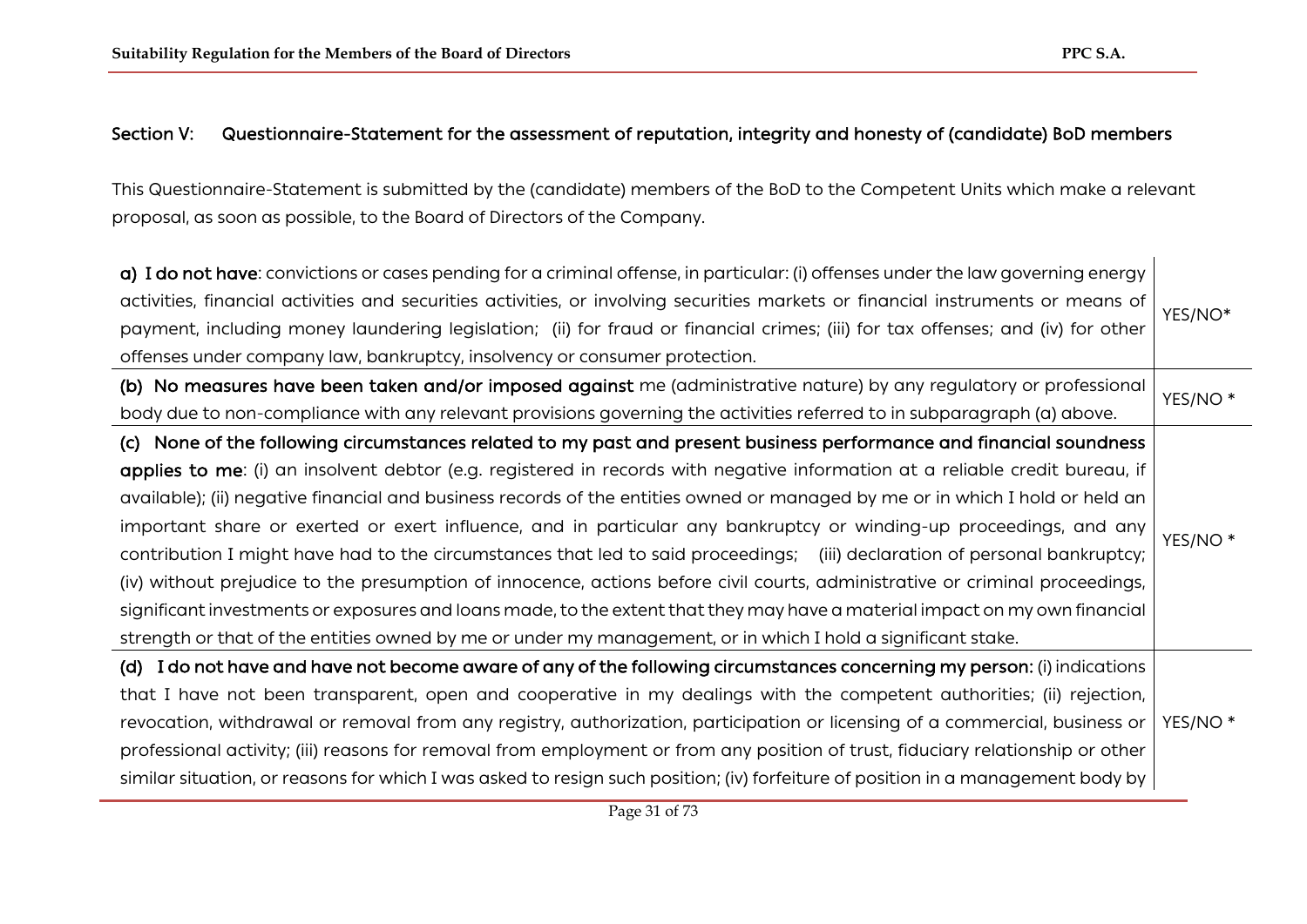decision of any competent authority Board; and (v) any other indication that I have acted in a manner that falls short of high standards of conduct.

# \* If the answer is "NO" in any of the above cases, the (candidate) member of the BoD must provide a detailed description of the facts on which the specific answer is based as well as any further explanation that will enable the assessment as to whether it is possible to acquire or maintain membership on the BoD of the Company: […….]

I, the undersigned [...], with residence address [...], identity / passport number [...] and tax registration number [...], in my capacity as [position-capacity within the BoD of the Company, hereby responsibly and unreservedly declare and acknowledge that the information provided in this Section V is complete, correct and accurate.

Date First name & Surname Signature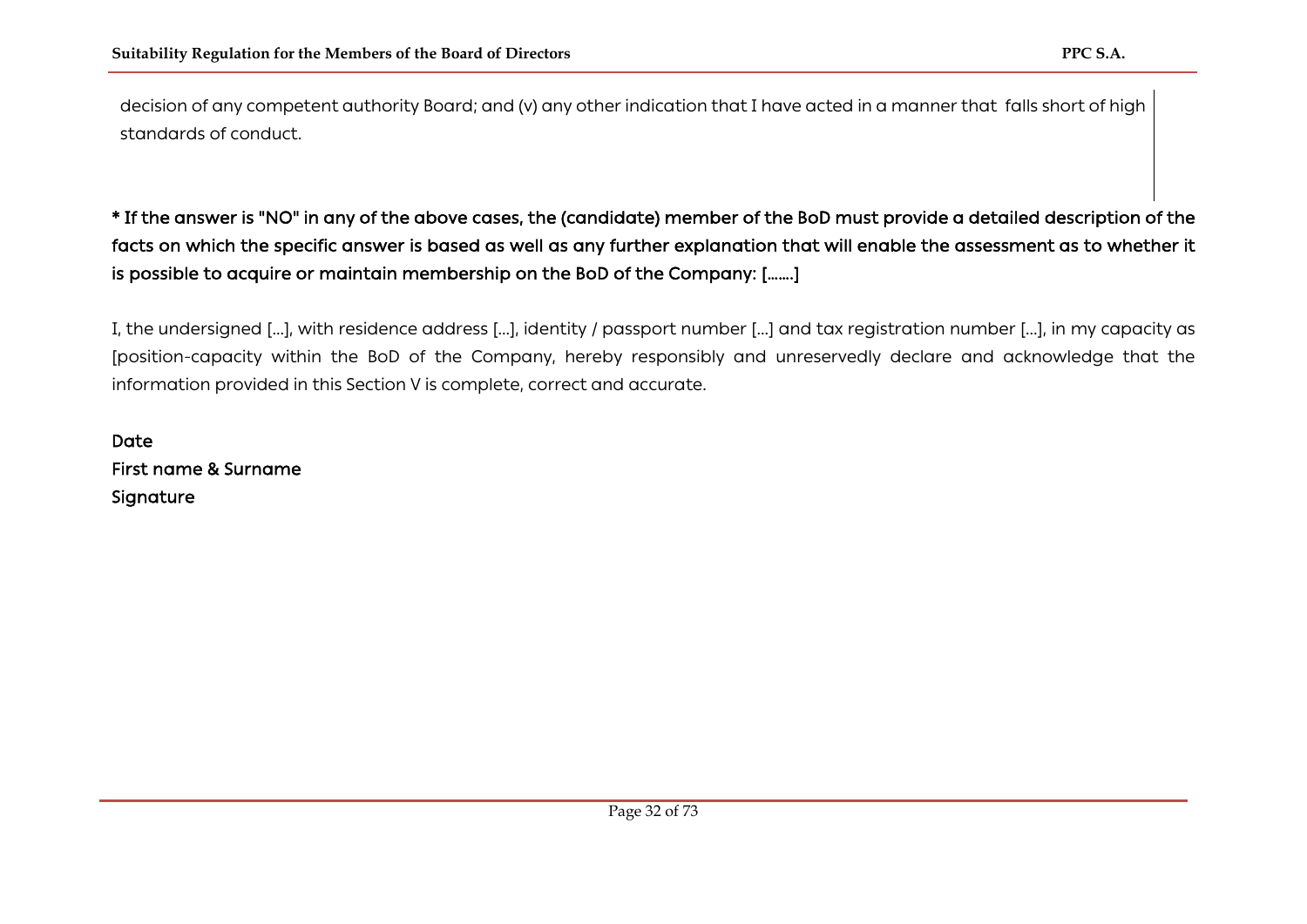### Section VI: Conflict of Interest Policy

1. The members of the BoD of the Company and any third person to whom duties have been assigned by shall have an obligation of loyalty to the Company.

2. The members of the BoD of the Company and any third person to whom duties have been assigned by it shall be obliged: (i) not to pursue own interests that contradict the interests of the Company, and (ii) to disclose in a timely and adequate manner to the other members of the BoD their own interests that may arise from transactions of the Company, which fall within their duties. For the application of point (ii) above, it is clarified that " adequate disclosure" is considered to be one that includes a description of both the transaction and the own interests of the member of the BoD; the relevant information of the other Board members is made through the Secretariat of the BoD of the Company (see relevant Introductory Note at the end of this Section VI).

3. The members of the BoD of the Company and any third person to whom duties have been assigned by it must also disclose in a timely and adequate manner to the other members of the BoD:

(a) any conflict of their own interests with those of the Company or affiliated companies within the meaning of article 32 of Law 4308/20[1](#page-32-0)4<sup>1</sup>, which arises during the exercise of their duties (hereinafter "direct conflicts of interest"); and

(c) Has the right to exercise sovereign influence over the other entity (subsidiary) of which it is a shareholder, partner or member, either under a contract entered into with that entity or under a provision of its founding document or articles of incorporation.

(d) Is a shareholder, partner or member of the other entity and either:

d2) the following conditions apply in the aggregate:

<span id="page-32-0"></span><sup>&</sup>lt;sup>1</sup> Such an association exists when an entity is incorporated by a parent entity (e.g the Company) into the parent entity's consolidated financial statements and, in particular, where any of the following (a) to (e) applies to that parent entity:

<sup>(</sup>a) Has the majority of the voting rights of the shareholders, partners or members of the other entity (subsidiary).

<sup>(</sup>b) Has the right to appoint or terminate the majority of the members of the administrative, management or supervisory body of the other entity (subsidiary) and is at the same time a shareholder, partner or member of that entity.

d1) controls by itself, under an agreement concluded with other shareholders, partners or members of this entity (subsidiary), the majority of the voting rights of its shareholders, partners or members or

d2.1) The majority of the members of the administrative, management or supervisory bodies of this entity (subsidiary) that were in management during the current period, as well as in the previous period and until the preparation of the consolidated financial statements, has been appointed only as a result of the exercise of its voting rights.

d2.2) Voting rights held by the parent entity represent at least 20% of the total voting rights in the subsidiary

d2.3) No third party has the rights referred to in points a), b) or c) of this paragraph, in relation to this entity (subsidiary).

<sup>(</sup>e) Has the power to exercise or actually exercises sovereign influence or control over the other entity (subsidiary).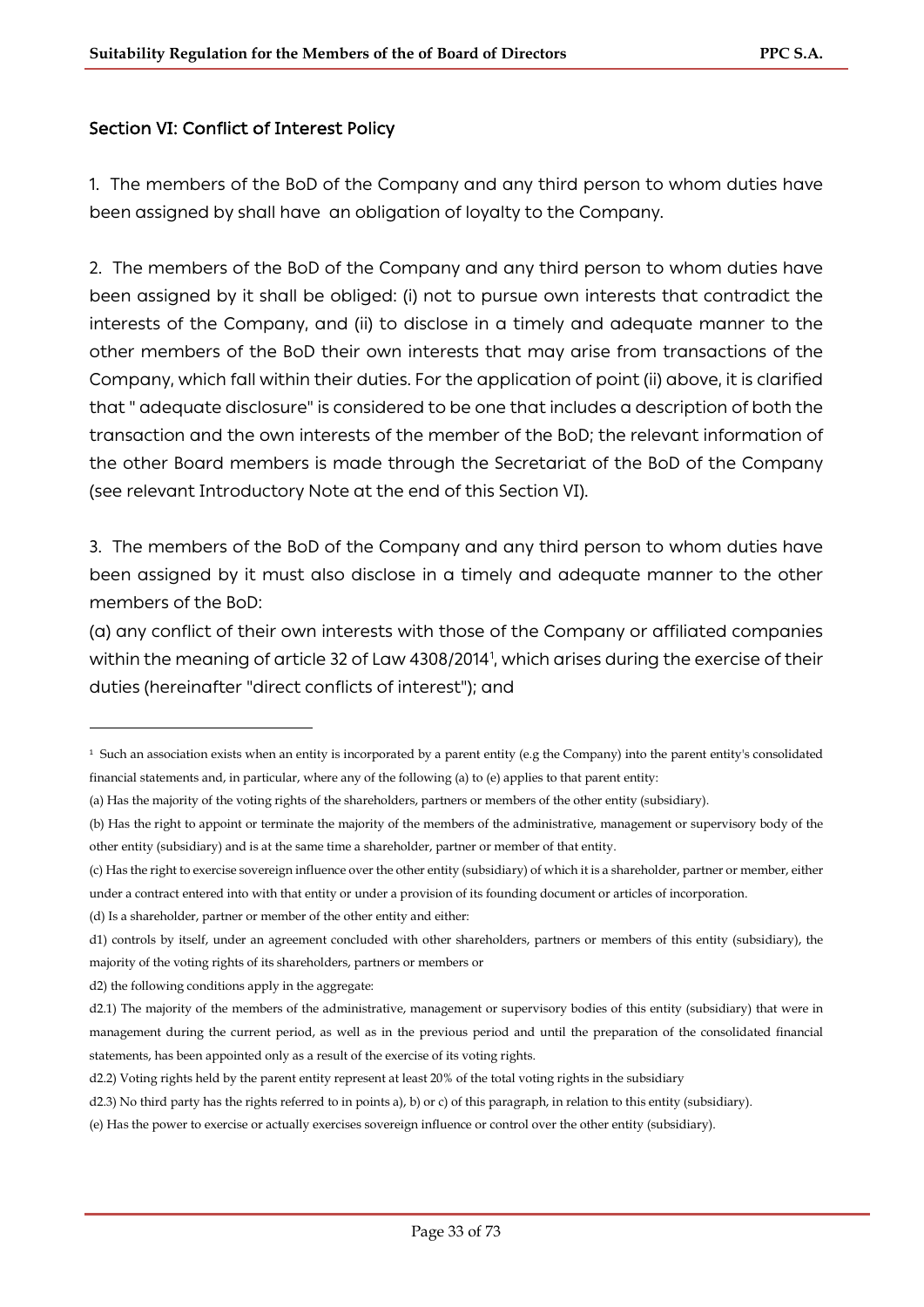b) any conflict of the Company's interests with the interests of the affiliated persons of the Company under paragraph [2](#page-33-0) of article 99 of Law  $4548/2018^2$ , if they are related to these persons (hereinafter, "indirect conflicts of interest").

Therefore, the disclosure of conflicts of interest under (a) and (b) does not only concern the conflicts of interest of the members of the BoD with those of the Company or other entities that are subject-included in the consolidated financial statements of the Company (item (a) above), but also in conflicts of interest between the Company, on the one hand, and the affiliated parties of the Company with which the members of the BoD have a relationship, on the other hand (e.g. children, spouse, entity controlled by members of the BoD of the company): for example, above and beyond the obligations established under article 99 of law 4548/2018, the members of the BoD of the Company must disclose possible conflicts between the interests of the Company and the interests of their children or their spouses or others entities that those members of the BoD control, provided they are aware of these conflicts.

Adequate disclosure, under paragraph 3 herein, shall be deemed to include a description of both the transaction and own interests (see the relevant Introductory Note at the end of this Section VI).

4. In relation to the disclosure and handling of potential conflicts of interest (indents (a) and (b) of paragraph 3 herein above) the following procedure shall be followed:

# A. Notification and disclosure of conflict of interest

The members of the BoD of the Company and any third person to whom duties have been assigned by it (hereinafter "BoD Members") must, through the Secretariat of the BoD of the Company, notify, in a timely, adequate and written manner, to the other members of the BoD direct or indirect conflict of interest which they are aware of and which has arisen from the Company's transactions and/or during the performance of their duties (indents (a) and (b) of paragraph 3 herein above). The relevant disclosure: (i) contains a description of the situation giving rise to the conflict of interest (object and principal terms of the transaction, including its amount or its approximate financial valuation), (ii) a description of own interests in relation to the transaction in question, and (iii) explanation and

<span id="page-33-0"></span> $2$  See also "Regulation on the transparency and supervision of transactions and contracts of PPC SA. with affiliated parts"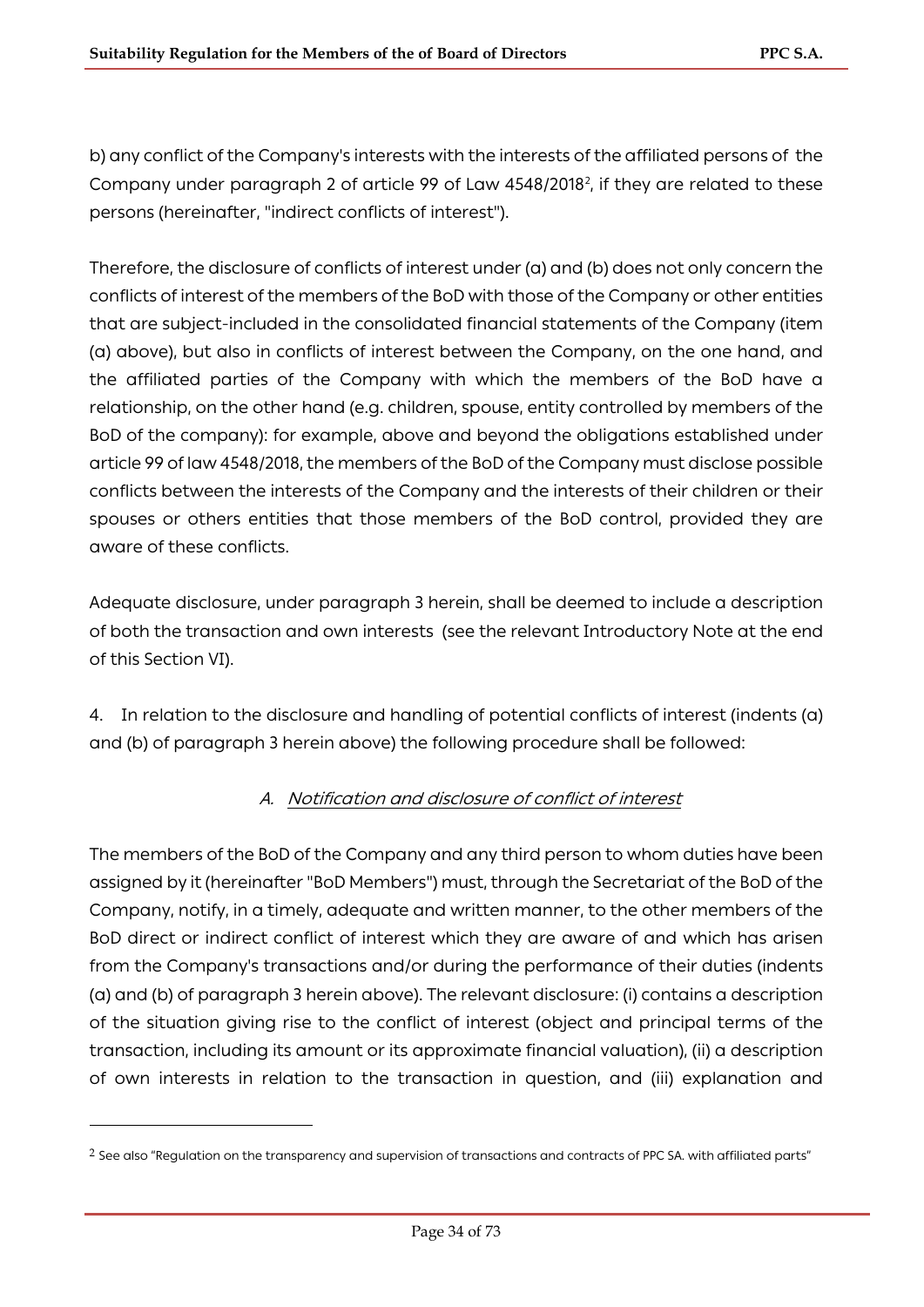information on whether it is a direct or indirect conflict, in which case, the identity of the affiliated party of the Company is also disclosed.

Any issue or ambiguity as to whether a direct or indirect conflict of interest has arisen is forwarded, through the BoD Secretariat, by the involved/interested member of the BoD to the other members of the BoD. The involved/interested member of the BoD must abstain from any action in relation to the transaction from which the probable conflict of interest arose until the BoD makes the relevant decision: the BoD will either decide that there is no conflict of interest (therefore the transaction in question may be carried out) or that there is a conflict of interest, in which case the "rule of abstention" under B below will be activated.

### B. The rule of abstention

(I) Where the BoD is informed of the existence of direct or indirect conflict of interest or decides, following relevant information by the involved/interested member of the BoD, that such a conflict exists, the interested/involved in the relevant transaction member of the BoD is not entitled to vote on those matters in which there is direct or indirect conflict of interest ("abstention rule"). In these cases, decisions are made by the other members of the BoD.

(II) Where the "rule of abstention" (as a result of the existence of direct or indirect conflict of interest under (I) above) concerns so many members of the BoD that the rest of them cannot achieve quorum, then the other members of the BoD, regardless of their number, must convene the General Meeting of Shareholders for the sole purpose of taking the specific decision (i.e. in relation to the specific transaction in respect of which there is direct or indirect conflict of interest).

(III) Non-material or distant conflicts of interest do not justify the abstention of the interested-involved member of the BoD from the voting according to the above under (I).

(IV) At each meeting of the BoD (and the Committees of the BoD), the Secretariat of the BoD reminds the participating members of the BoD, before the start of the discussion on the items of the agenda, the relevant "abstention rule".

### C. Transparency

(a) The Secretariat of the BoD prepares a register of conflicts of interest reported by the members of the BoD, which is constantly updated. The information contained in this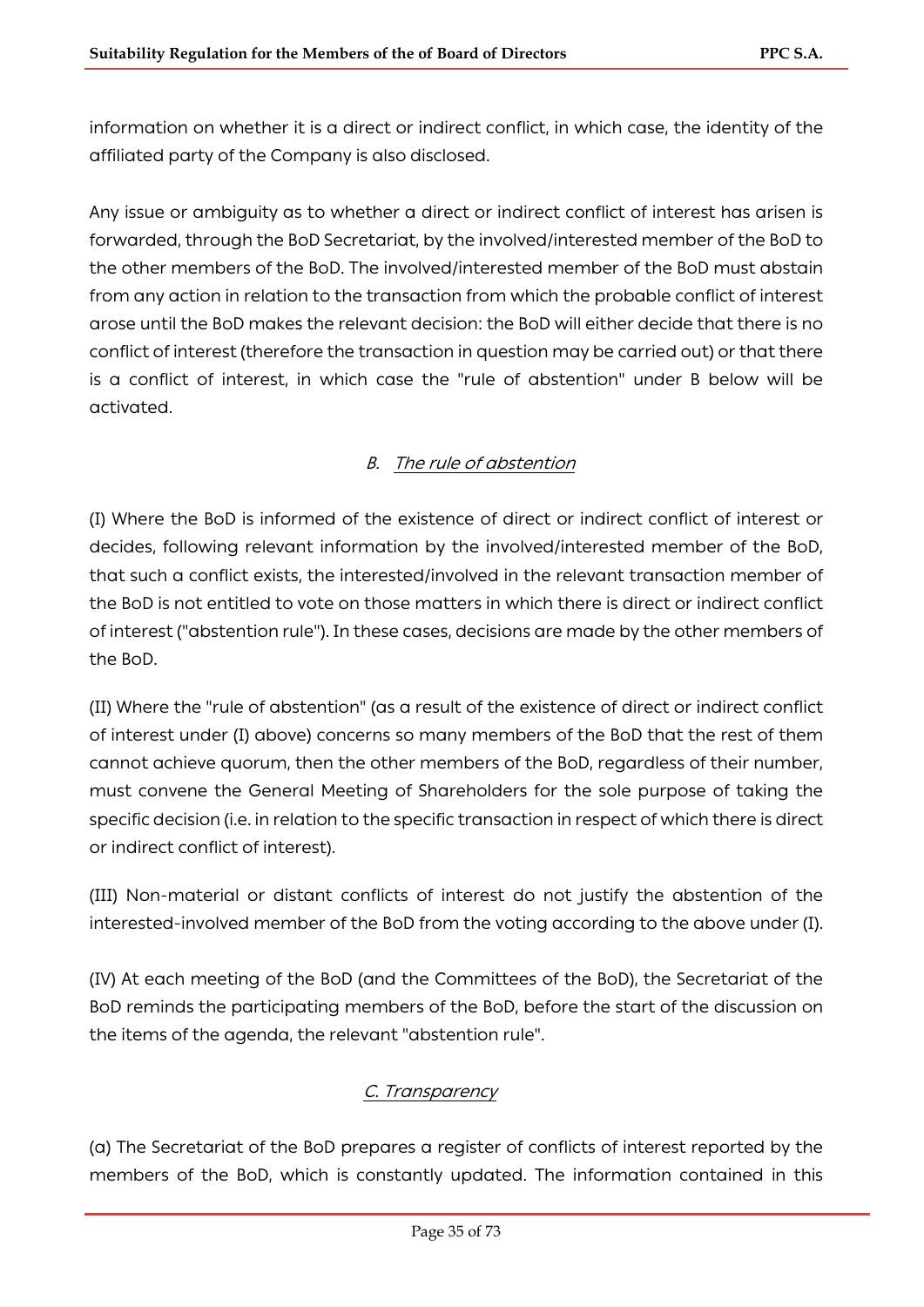register is sufficiently detailed to allow proper understanding of any conflict of interest situation and shall be made available to the Audit Committee and the Legal Affairs and Corporate Governance Division upon request.

(b) The Company notifies all cases of direct and indirect conflicts of interest that have occurred, as well as any contracts that have been concluded and fall within the scope of article 99 of Law 4548/2018 at the next Ordinary General Meeting as well as through the Annual Report of the BoD.

### D. Conflicts of interest of a permanent nature

In those cases where the conflict of interest is or is reasonably expected to be of such a nature as to constitute a "*permanent state of conflict*"

between, on the one hand, the Company or the member of the PPC Group,

and on the other hand, a member of the BoD or affiliated parties of the Company with whom a member of the BoD has a relationship (e.g. children, spouse, controlled companies), or a shareholder/legal entity (and affiliated parties of that legal entity ) represented on the BoD by a member of the BoD,

it will be considered that the interested/involved member of the BoD has lost the capacity of member of the BoD with all that this entails for the possible activation of the replacement process of the said member.

#### \*\*\*\*\*\*\*\*\*\*\*\*\*\*\*\*\*\*\*\*\*\*\*\*\*\*\*\*\*\*\*\*\*\*\*\*\*\*\*\*\*\*\*\*\*\*\*\*\*\*\*\*\*\*\*\*\*\*\*\*\*\*\*\*\*

# Statement of Members of the Board of Directors about own interests or conflict of interest/duties.

CHAIRMAN AND CEO : Ladies and gentlemen at this point and before the start of the meeting of the Board of Directors, I would like to give the floor to the Secretary of the Board of Directors to inform us about the provision of law 4548/2018 on public limited companies and specifically of article 97 thereof under the title ''Obligation of Loyalty-Conflicts of Interest'' concerning the Members of the Board of Directors.

SECRETARY : Law 4548/2018 on public limited companies provides that the Members of the Board of Directors must disclose in a timely and adequate manner to the other Members of the Board of Directors :

a) His/Her own interest which may arise from the company's transactions and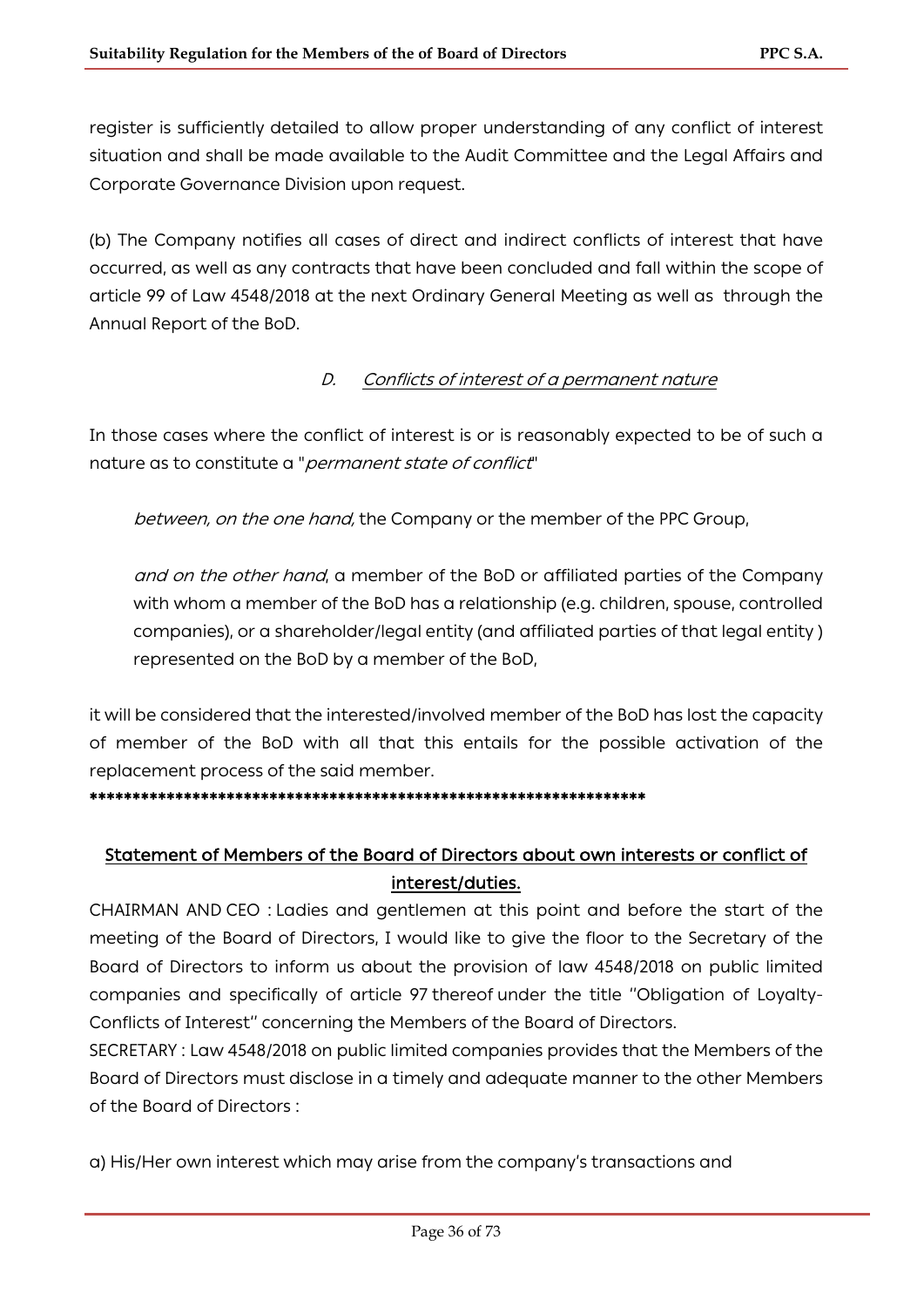b) Any conflict of their interest with those of the company or its affiliated companies within the meaning of article 32 of law 4308/2004, which arises during the exercise of their duties, as well as

c) Any conflict with the Company's interests with the interests of its affiliated persons referred to in paragraph 2 of article 99, provided that they relate to such persons.

To this end, before the beginning of the meeting and after having taken knowledge of the items on the agenda, you must state whether for any of the items on the agenda, there is own interest or conflict of interest for taking the initiatives under article 97, paragraph b of law 4548/2018 and abstaining from the decision- making on a case by case base. Is this the case?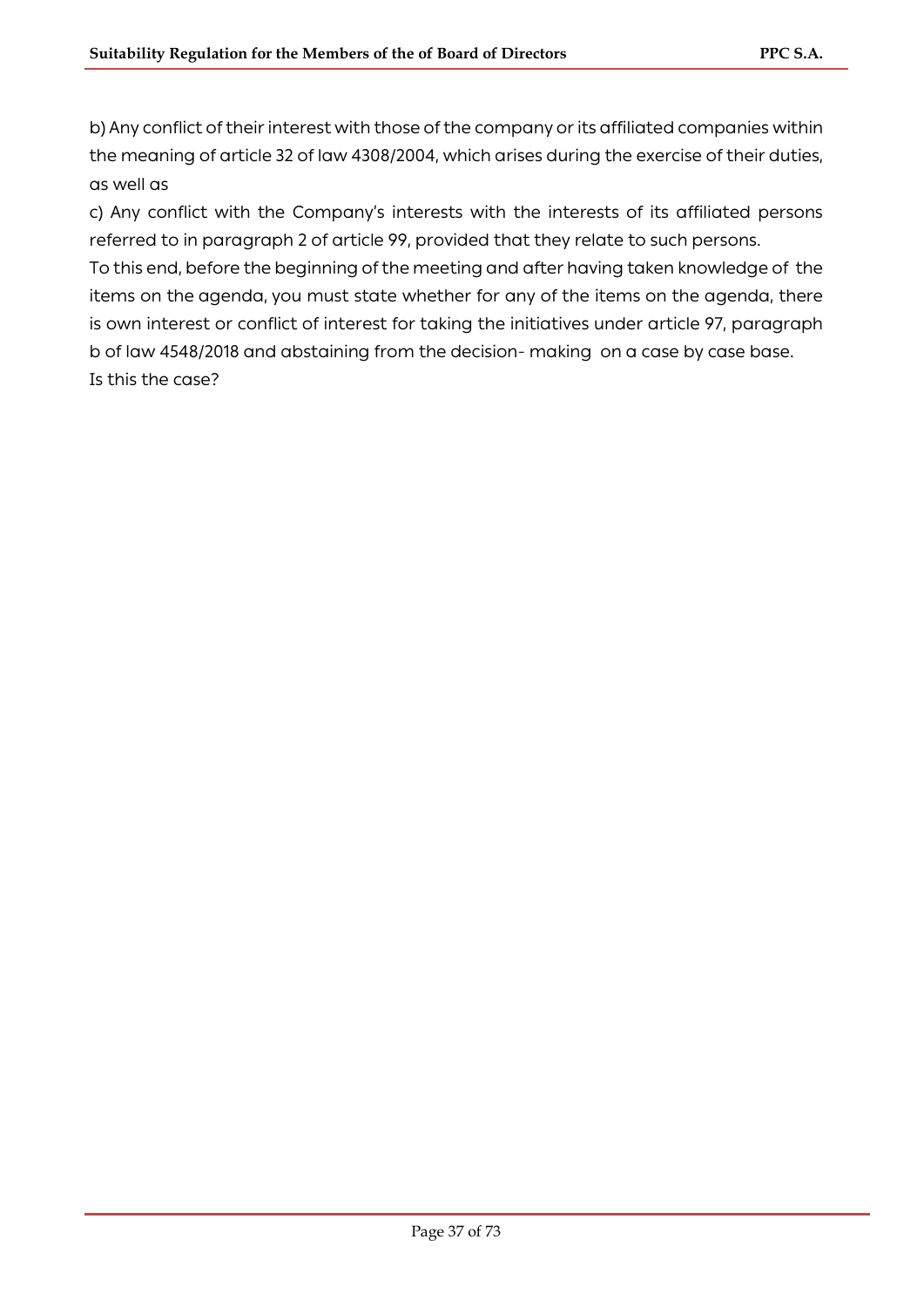## Section VII: Diversity Policy

1.This policy explains the Company's approach to equality and diversity within the Board. The company is committed to promoting equality and diversity within the Board, as well as to promote a culture that, on the one hand, values and respects diversity and, on the other hand, recognizes that people from different backgrounds and experiences can make a valuable contribution to the work of the Board . The broader goal of the Company is to be an inclusive organization, which provides equal opportunities in the whole range of employment, training and development of the members of the Board of Directors and the employees .

2. Equality means removing barriers, eliminating discriminations and ensuring equal opportunities and access for all those who meet the eligibility criteria in order to be members of the Company's Board of Directors. Diversity means respect and promotion of all Board members regardless of gender, race, nationality, age, sexuality, language, or educational background. We recognize that equality and diversity are not synonymous but interdependent, in the sense that there can be no equality of opportunity if we don't respect and capitalize on "difference".

3. The Company does not tolerate discriminatory practices or behaviors (including harassment) committed against a (candidate) Board member on the basis of situations or characteristics that the Company is committed to protecting, including: gender, gender reassignment, marriage or cohabitation, pregnancy and maternity, race (including ethnic origin, color, nationality and national origin), disability, sexual orientation, religion and /or belief, age.

4. The selection and election of the best possible persons as members of the BoD is of utmost importance for the continuous success and efficiency of the Company. The constant pursuit of the Company is the continuous improvement of its performance and the promotion of the interests of all interested parties, and especially of its customers. To achieve these goals, we recognize that we must choose from the widest possible pool of skills and ensure that we have the right balance of skills. In this context, the Company, actively encourages the diversity and inclusiveness of the Board, especially in the following aspects: educational and professional background, gender, age and wider shareholder representation. The Company's differentiation includes the representation of the employees on the Board of Directors in order to enrich on a daily basis the knowledge and experience regarding the internal operation of the Company.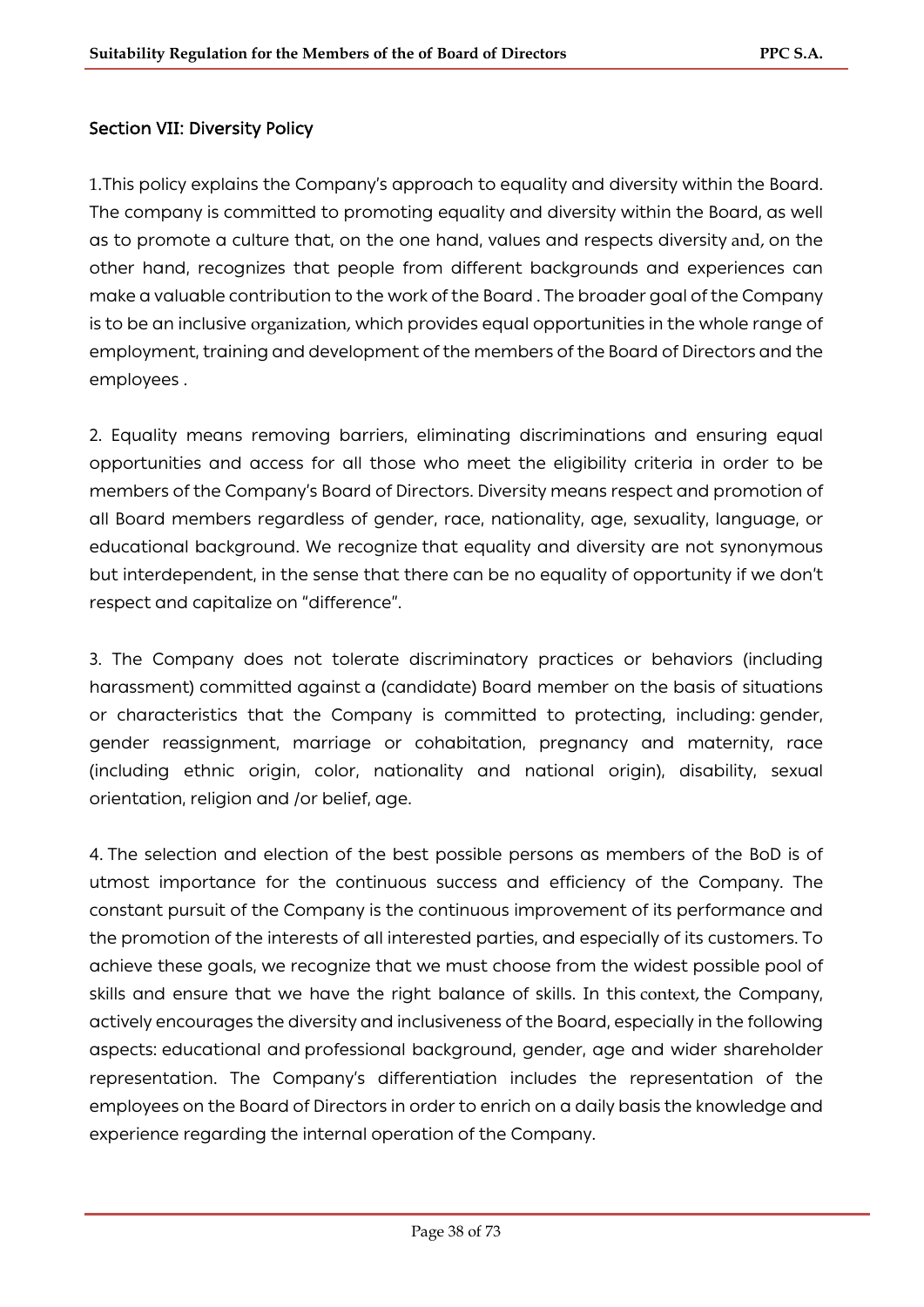All individuals regardless of the characteristics mentioned in paragraph 3 herein are encouraged to apply for a vacancy on the BoD of the Company. Applications are handled with due confidentiality. The Competent Units undertake to facilitate in every possible way the participation of all candidates with disabilities who meet the basic criteria for the vacancy.

The process of filling a vacancy on the BoD is carried out on the basis of the procedure provided for in article 19. The Company will make every effort to ensure that candidates understand the process and its requirements and that they obtain a positive image for the Company regardless of the result of their application. When a candidate is dissatisfied with the handling of his/her application, he/she can submit his/her complaint to the Secretariat of the Board.

5. All Board members are encouraged to develop their skills, utilize their potential and take advantage of training, development and advancement opportunities in the Company. No form of bullying or harassment is tolerated by the Company. If any (candidate) member of the Board believes that he/ she has been discriminated against for any of the above protected characteristics under paragraph 3 herein, he/ she should consider the appropriateness and expediency of attempting to address the issue with the Chairman or the CEO of the Company; alternatively, he/she may raise the issue with the Competent Units of the Company. The key types of discrimination are listed in the Supplement of the present Section.

6. Complaints/allegations of possible breaches of this policy will be treated confidentially and investigated accordingly. The Company ensures that individuals who file related grievances are not victimized or treated less favorably. Nevertheless, any false allegations of breach of this policy, which are held to be made in bad faith, will be examined in the framework of the disciplinary policy-process of the Company. A person who is found to have violated this policy is subject to disciplinary sanctions in the context of the disciplinary policy-procedure set by the Company and at the same time can be sued by the victim.

## ANNEX SUPPLEMENT VII KEY TYPES OR TYPES OF DISCRIMINATION

### A. Direct discrimination

Direct discrimination exists when one person is treated less favorably than another because of a protected characteristics set forth in this Policy. For example, refusing to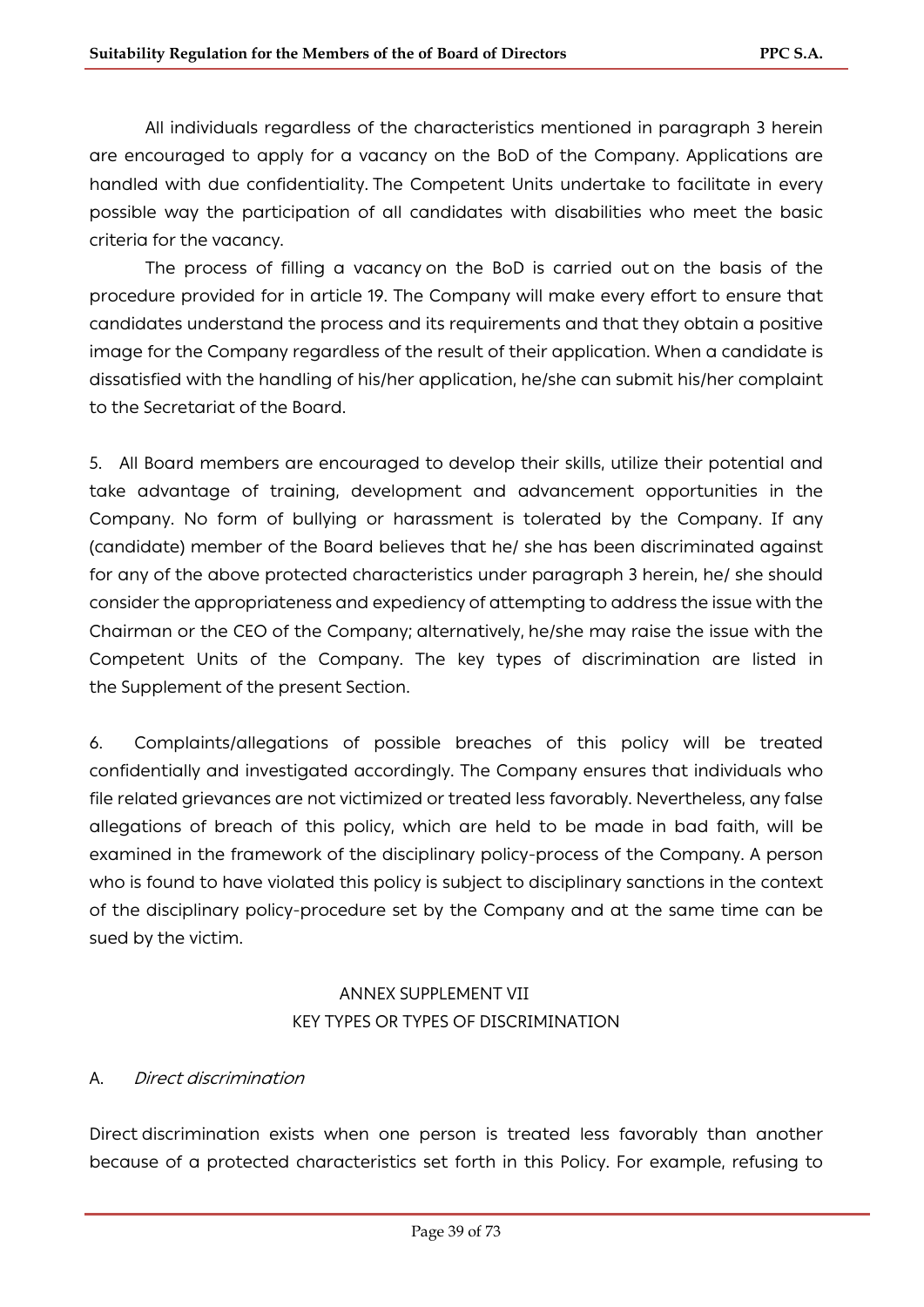appoint a pregnant woman as a Member of the BoD on the grounds that she is about to take maternity leave would be a direct discrimination in the candidate's protected gender characteristic. Other types or types of direct discrimination are:

Discrimination by association: this is direct discrimination against someone because they associate with another person who has a protected characteristic. For example, a candidate Member of the BoD is discriminated against because his/ her son is disabled. Discrimination by perception: this is direct discrimination against an individual because others believe or assume that he/she has a particular protected characteristic. For example, when someone assumes that a candidate is homosexual (even if the candidate does not actually have this trait).

## B. Indirect discrimination

There is an indirect discrimination when an unjustified requirement or condition is applied to the selection of a candidate for membership on the BoD, which at first glance may seem to apply to all, but has disproportionate, adverse effects on that candidate. For example, setting as a prerequisite for the selection of a candidate to have acquired formal qualifications in Greece could constitute discrimination against candidates who have acquired their qualifications abroad (this could possibly amount to indirect discrimination on grounds of race).

### C. Harassment

Harassment is an unwanted behavior related to a relative protected characteristic which has as its purpose or effect the violation of a person's dignity or the creation of a threatening, hostile, offensive, humiliating or aggressive environment for that person. It is important to emphasize that the crucial fact for the harassment is not the intent of the person adopting the behavior in question, but the way in which the recipient perceives that behavior.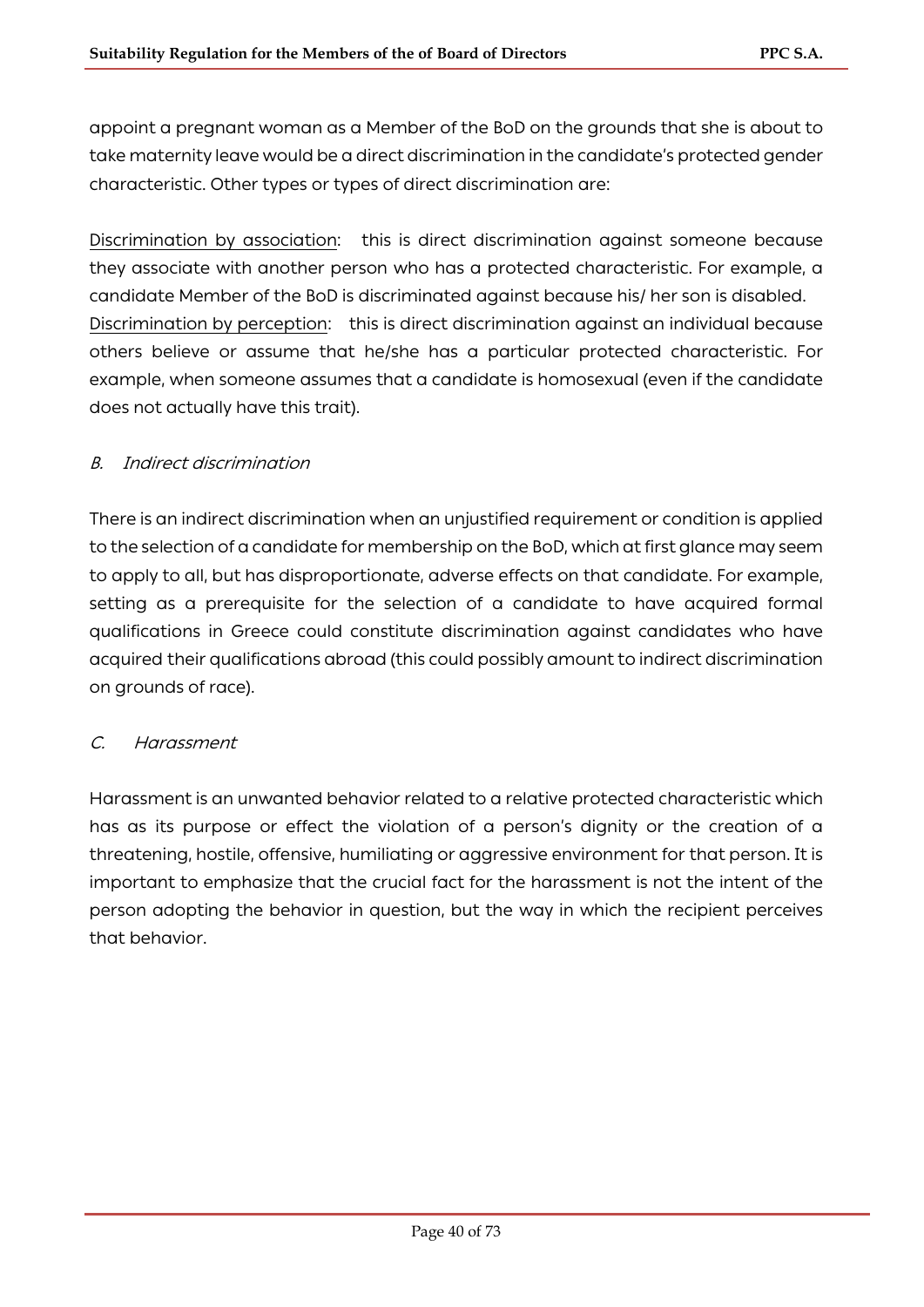### Section VIII: Induction program and education of BoD members

1. The aim of the induction program and education is to provide a new member of the BoD of the Company with the information he/she will need in order to be able to perform his/her role as effectively as possible, within the shortest possible time. In particular, the introductory training and education process aims to achieve the following key objectives:

(a) Creating an understanding of the nature of the Company, its activities and the markets in which it operates.

(b) Establishing contact and communication with the people of the Company and the other members of the Board.

(c) Understanding of the main relationships of the Company.

(d) Understanding the role of the Member of the BoD and the operating framework of the Board of Directors.

2. The induction and education program should be completed as soon as possible after the election of the member of the Board of Directors and in any case within (9) months from the time of election.

3. This Section VIII, on the one hand, sets out some key proposals for the design of the induction and education program (paragraph 3), and, on the other hand, sets out a list of topics and documents to be covered by the induction and education program (paragraph 4).

4. Best practices for the design of the induction and education program:

• Communication with the new member of the Board, before the planning of the program, in order to receive his/her own contribution and opinion regarding the way of adapting the program, in relation to the content as well as to the time of completion and the way of implementation. The previous experience of the Member of the BoD is directly related to the design of the induction program: the new member may be aware of some or most of the non-specific-temperamental characteristics of the Company and may simply require information in certain areas.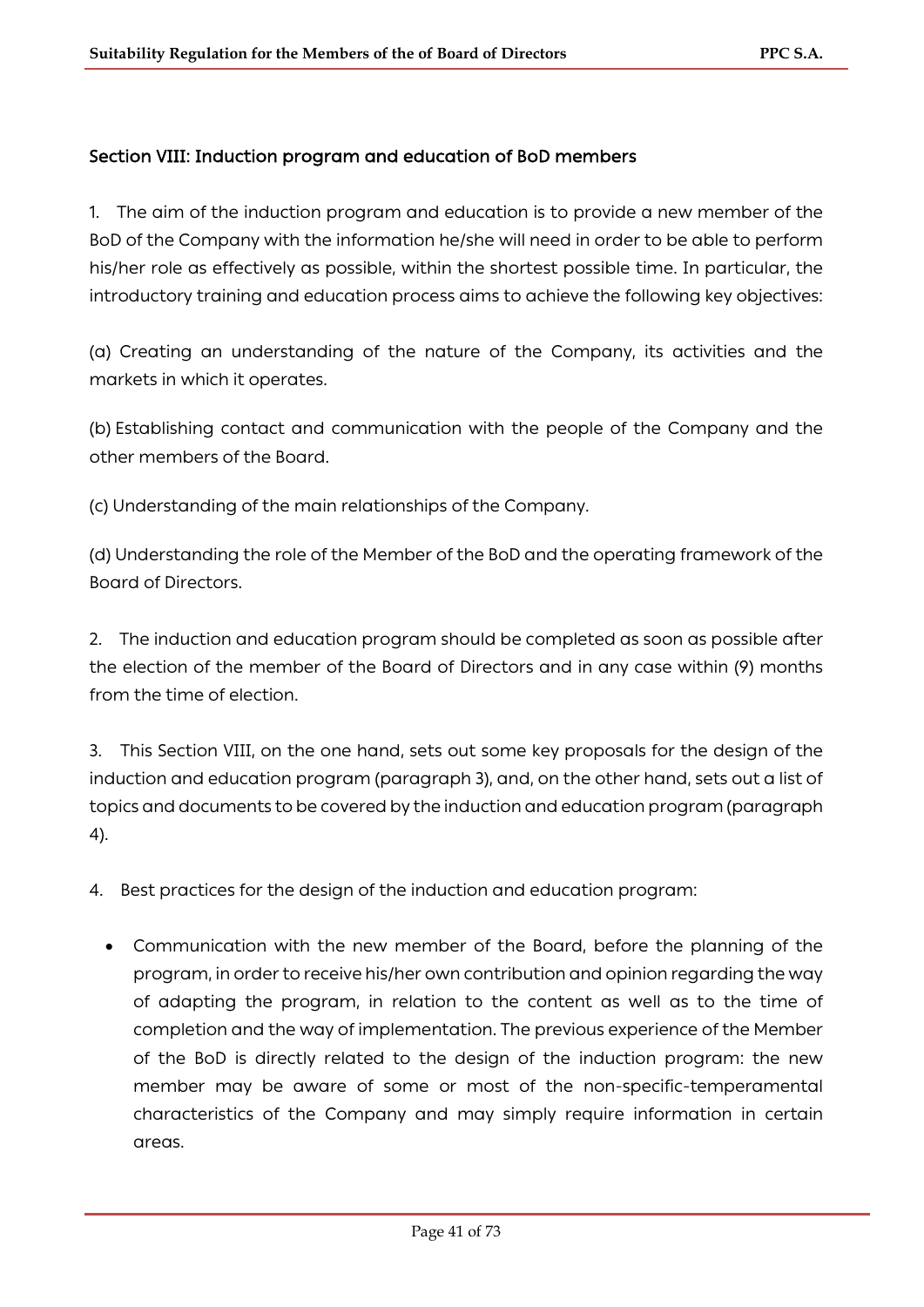- Planning the induction program schedule to avoid excessive workload for the new Member of the BoD. The prioritization and planning of the various stages and the content of the induction program as well as the organization of meetings with executives, consultants, shareholders and other stakeholders is proposed. It is also good practice to inform the new member from the outset of the entire draft training program so that he/she can request certain information in advance or access certain documents in advance.
- Limiting the volume of data presented as reading material and instead focusing on "practical" or "empirical" training through the organization of meetings with executives, consultants, shareholders and other stakeholders.
- Designing the training program in such a way as to ensure coherence and sequence of the individual subjects.
- Evaluating the training program in relation to the specific member of the Board at the middle and at the end of the process and seeking the contribution of the member in any further training requirements he/she may have.
- Evaluating the possibility of asking an existing non-executive member of the Board to contribute his/her experience by commenting on the content and design of the draft training program intended for a new member of the Board.
- Evaluating of the possibility of on-site visits to existing meetings of the BoD or its Committees.
- Evaluating whether it would be beneficial to encourage and organize the cooperation of a new non-executive member of the Board with a specific executive member of the Board in order to accelerate and/or deepen the introductory training of the new member.

5. The following list of topics to be covered by the induction program for new Member of the BoD is not restrictive or exhaustive; The expectation is that the program will be tailored to the needs of the particular member to avoid duplication of information already known to the new member and that the content will be communicated using different methods.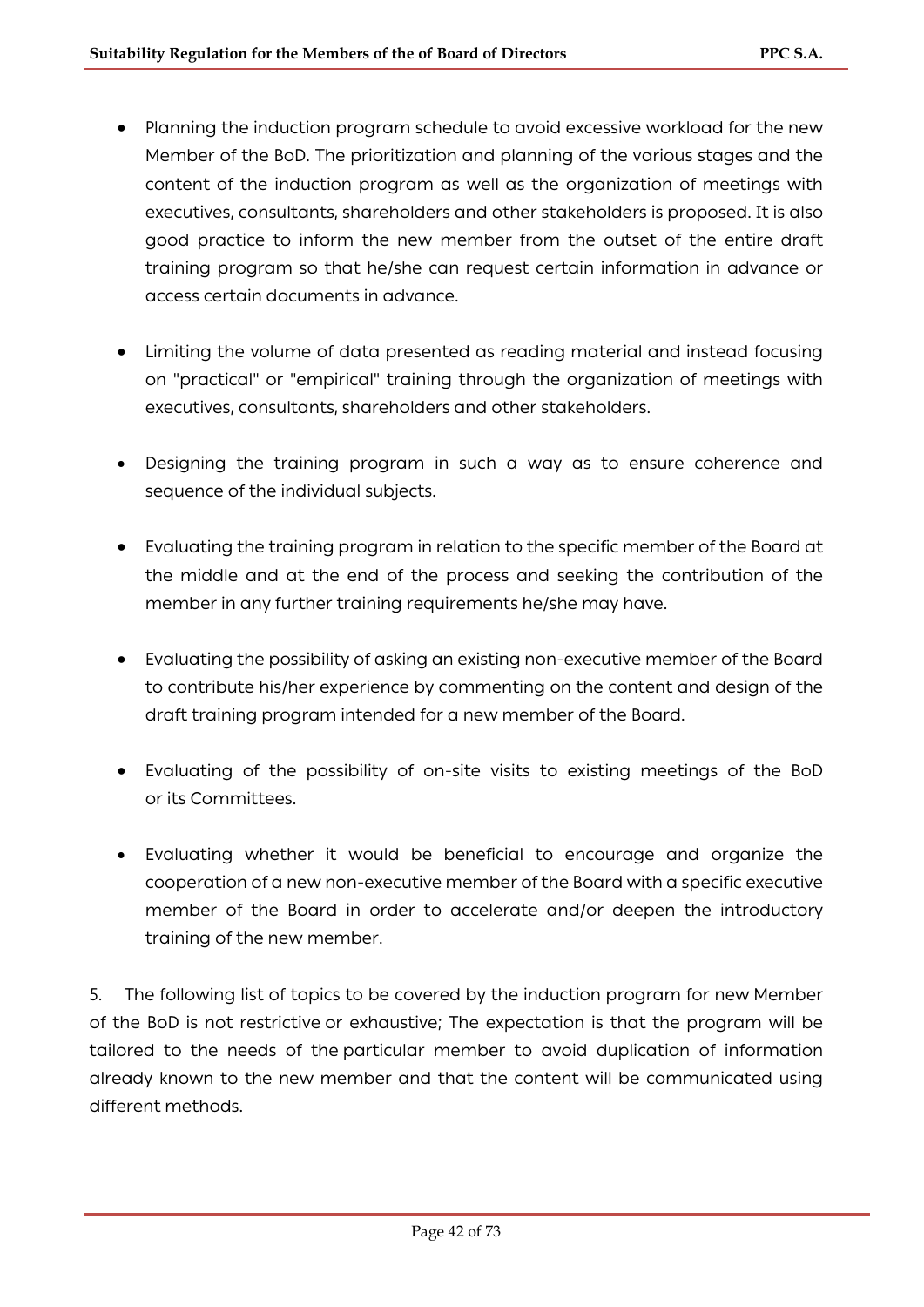## A. THE ROLE OF THE MEMBER OF THE BOD

- The role and duties of the member of the BoD
- The obligations of the member of the BoD based on the Company law and the capital market law (e.g. obligations regarding the regulatory framework for market abuse and the framework for transparency of the capital market)
- The supporting role of the Secretariat of the Board of **Directors**
- Policies that concern the members of the Board individually (e.g. provision of independent professional advice, coverage of expenses)
- Liability insurance of members of the BoD

## B. THE OPERATION OF THE BOARD OF DIRECTORS

### B.1. The BoD and the Committees of the BoD

- Composition of the BoD and its Committees, issues of exclusive competence of the BoD, assignment of responsibilities by the BoD to third parties, responsibilities of the Committees of the BoD
- Brief biographical data and contact details of all members of the BoD, the executives of the Secretariat of the BoD and the Chief Officers
- Responsibilities of executive, non-executive and independent non-executive members of the Board
- Term of office of the members of the BoD and any succession plans
- Board support framework: responsibilities of the Board Secretariat
- Remuneration policy

### B 2. BoD meetings

- Minutes of the recent meetings of the Board of Directors
- Schedule of dates for future BoD meetings with reference to common or current issues normally discussed at the BoD
- Description of the BoD procedures: information on when and how the agenda documents are sent, the place of the meetings and how long they last
- Training in the use of any web portal of the Board of Directors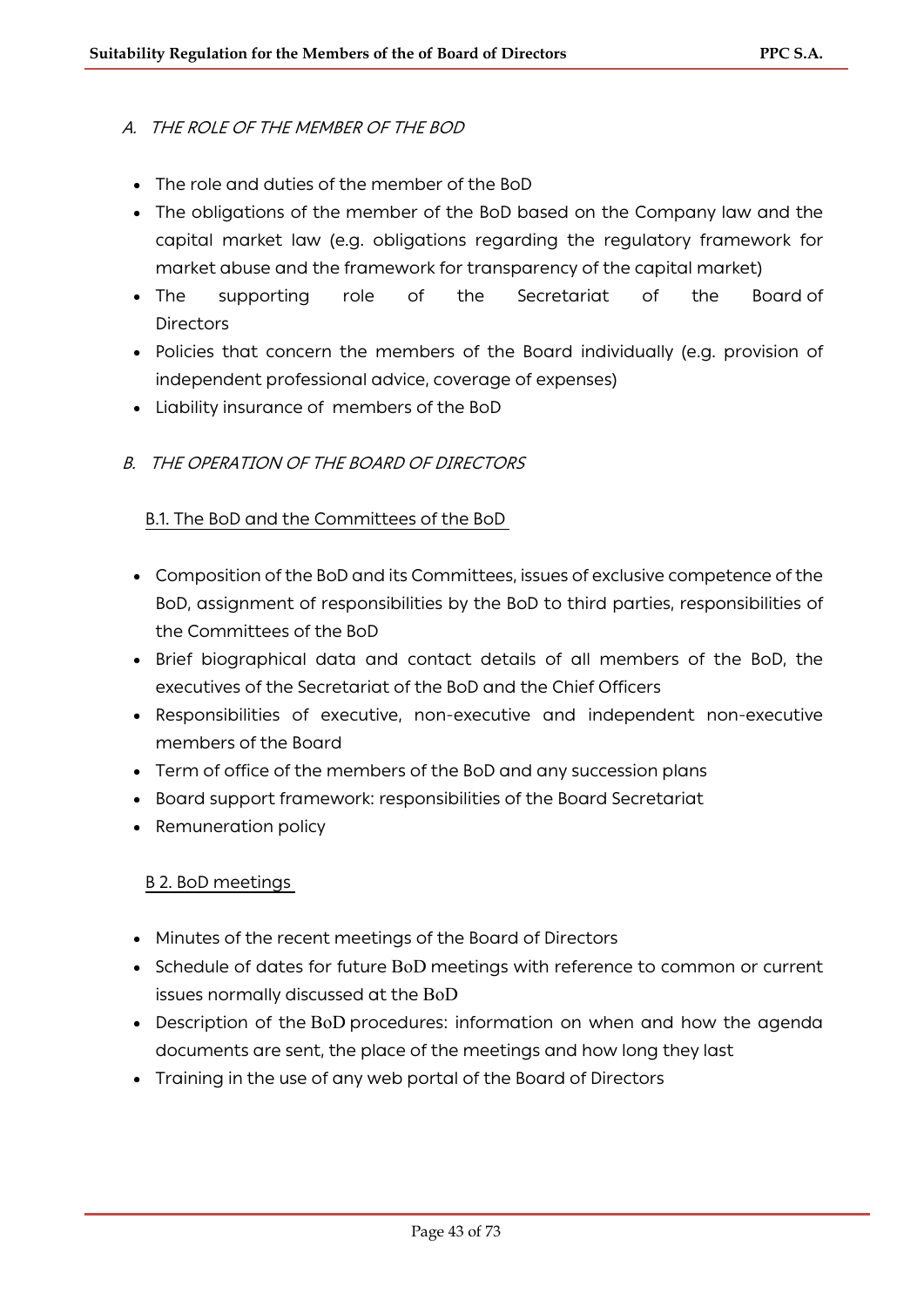## B.3. Conduct within the Board of Directors

- Explanation by the Chairman of the BoD regarding the work of the BoD and the rules of conduct of the members of the BoD
- Information on any codes of conduct of the members of the BoD

### B.4. Regulations and Guidelines

- Updated Articles of Incorporation of the Company
- Law 4548/2018 on public limited companies
- Corporate Governance Code applied by the Company
- Internal Rules of Operation
- Rules of Procedure of the Board of Directors
- Other internal regulations
- Basic capital market legislation (e.g. capital market transparency to prohibit market abuse, prospectus rules, rules for listing securities in regulated markets, public takeover bidding framework)
- Basic energy market legislation

#### B.5. BoD evaluation and training procedures

- Procedure for the evaluation of the BoD, the Committees of the BoD and the members of the BoD
- Any program for the continuous information, training and development of the skills of the members of the BoD

### B.6. Current issues

- Key governance issues that affect the Company
- Issues discussed at the last General Meeting and feedback from shareholders (e.g. comments made and any proposals submitted)
- The most recent evaluation report of the Board

### C. THE COMPANY AND ITS ACTIVITY

• History of the Company, with a summary of the important events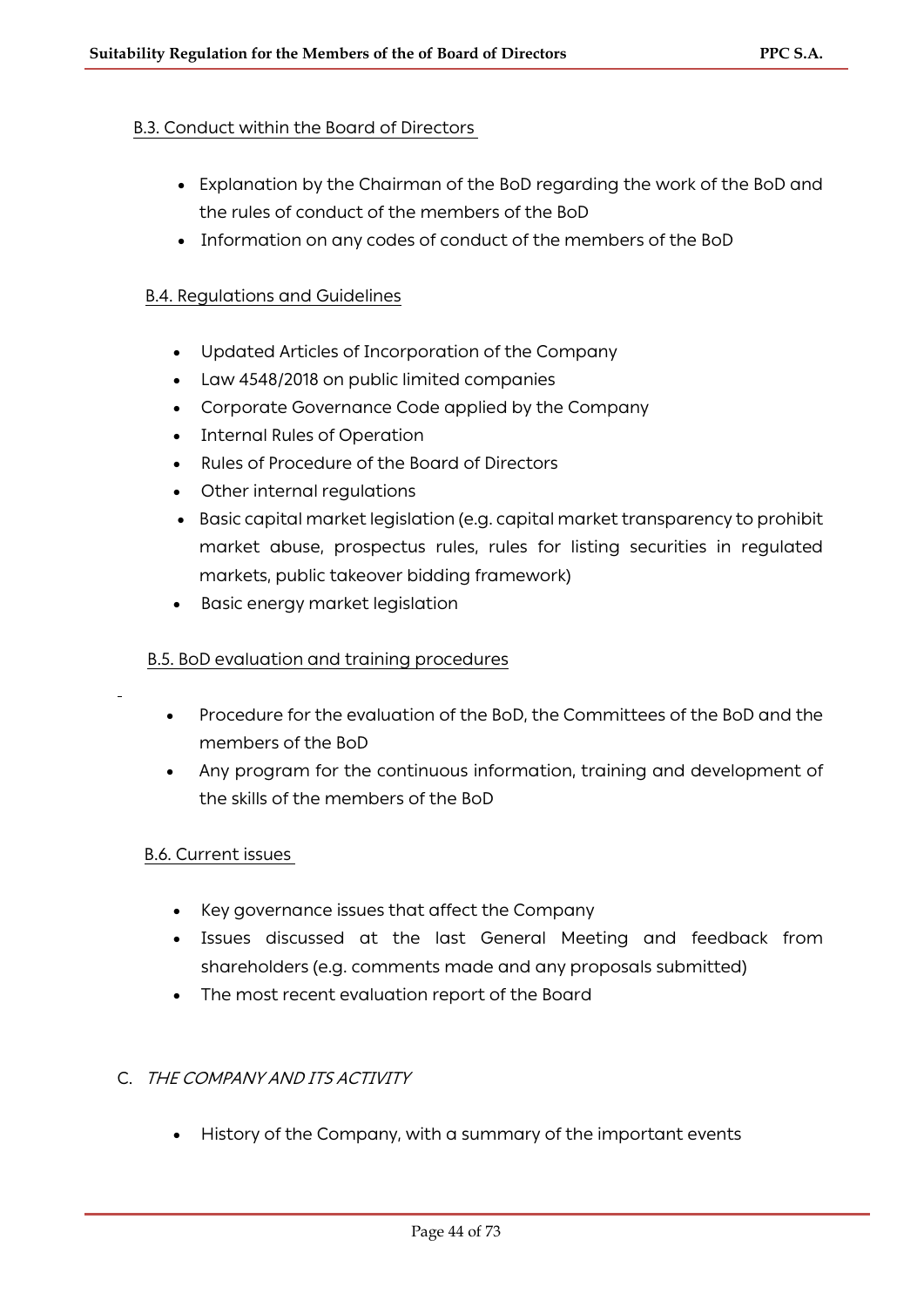- Organizational/business overview/diagram, listing the main subsidiaries, affiliates and joint ventures
- Business model
- Products / services
- Internal-national activation and any activity outside Greece
- Key performance and efficiency indicators of the Company
- Market analysis, market shares, recent operational and financial performance, current challenges

• Risk profile and level of risk tolerance of the Company, risk management procedures and internal control

• Financial and accounting issues: financial statements, management reports, non-financial statements and corporate governance reports, results of any accounts or tax audit, budgets, sources of funding, dividend policy, credit rating measurements

- Important contracts of the Company
- Any retirement plans of the Company
- Insurance contracts
- Details of any significant litigation (pending and/or forthcoming)

• Internal policies of the Company or the PPC Group (e.g. for health and safety at work, corporate social responsibility, environment, ethics, reporting malfunctions, bribery, inclusiveness, equality, etc.)

• Glossary of terminology and acronyms used in the Company

### D. COMMUNICATION WITH THE COMPANY'S EXECUTIVES

- Meetings with senior executives
- Visits to construction sites and other workplaces of the Company
- Meetings with employee representatives

### E. THE BASIC RELATIONSHIPS OF THE COMPANY

- Information on the main issues related to the investment relations of the Company
- Communication and/or meeting with the important shareholders of the Company
- Recent press releases referred to the Company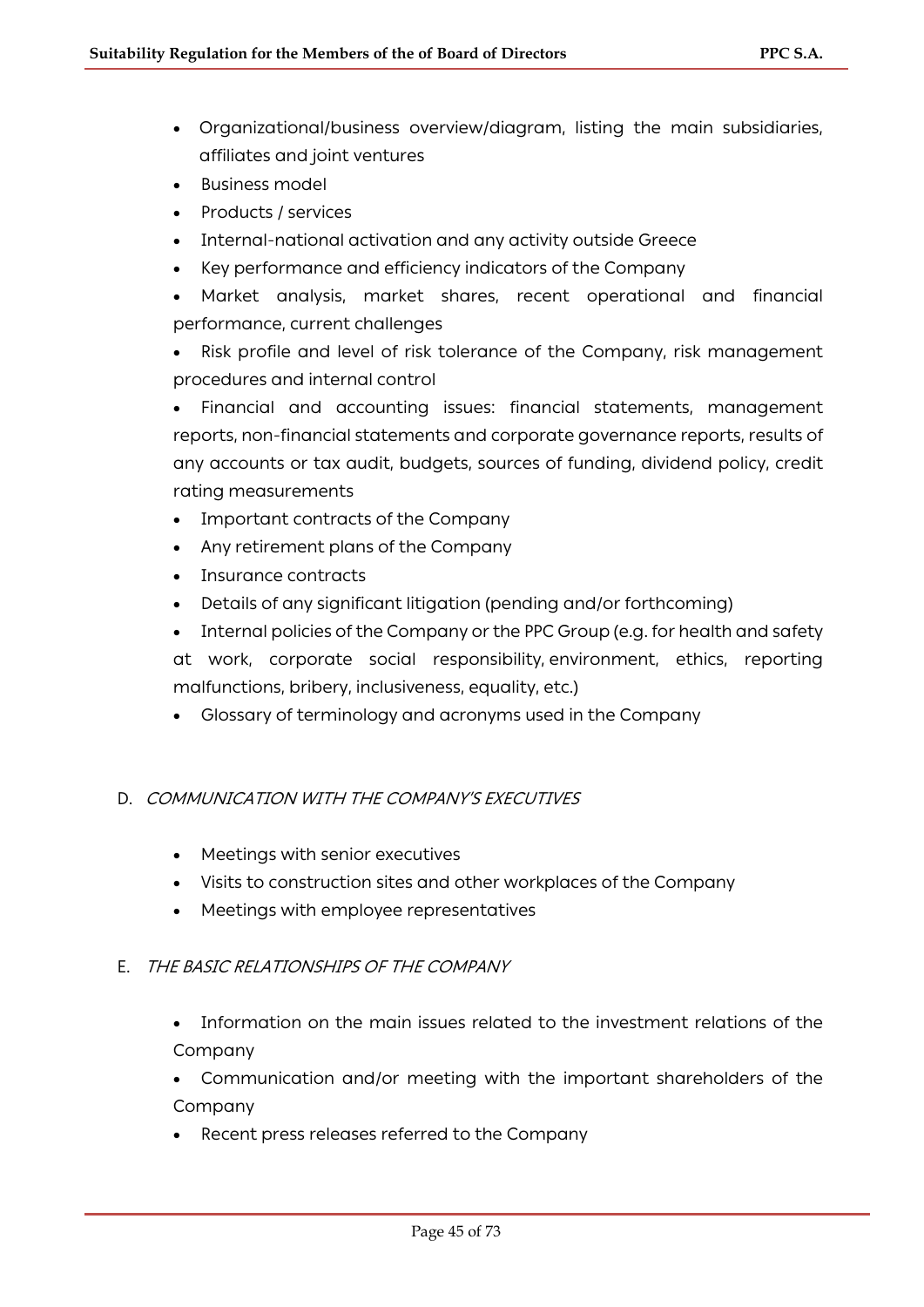- Communication and/or meeting with the main (external) consultants and/or associates of the Company (lawyers, bankers, auditors, stockbrokers)
- Information for the Company's key customers and key suppliers
- Information on other key stakeholders (e.g. supervisory and regulatory authorities, trade unions
- F. ONGOING TRAINING
	- If the need arises (e.g. due to significant changes in the relevant institutional framework, or due to substantial differentiation in the business operation and activity of the Company) the Company takes care of the ad hoc information and training of the members of the BoD.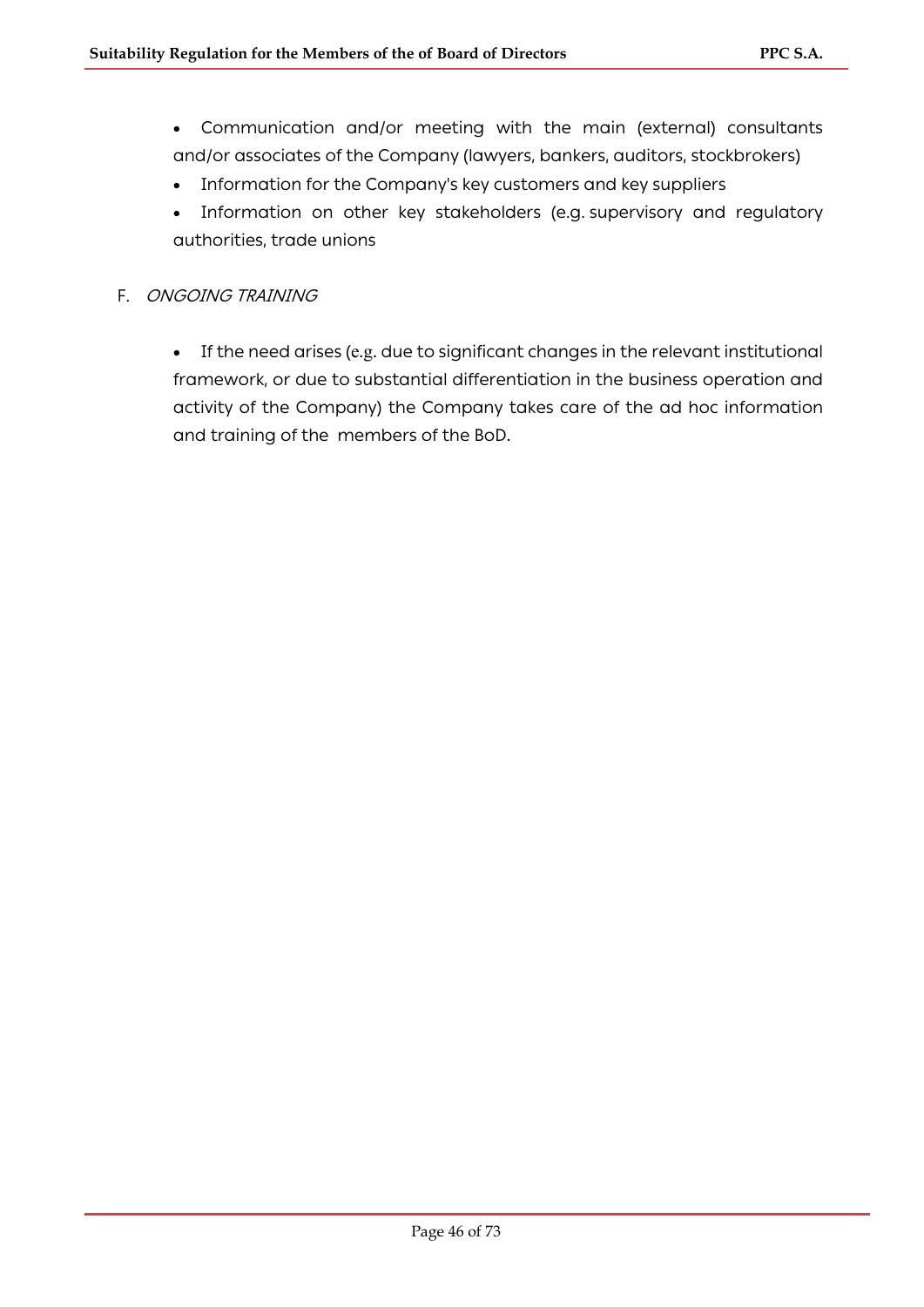# Section IX: Evidence for the individual suitability of BoD members on initial appointment or in the context of re-assessment

The information and / or accompanying documents listed below must be submitted to the Company Nominations Committee in the context of the evaluation or re-evaluation of the individual or collective suitability of the Board.

## 1.Personal details of BoD members

1.1. Personal details, including full name, birth name if different, gender, place and date of birth, address and contact details, nationality and personal identity number or copy of identity card or equivalent document.

1.2. Detailed information on the position for which the assessment is made and whether the position on the Board concerns executive or non-executive powers. These should also include the following:

- a. the letter of appointment, the contract, the job offer or related draft documents, as appropriate
- b. any relevant minutes of the BoD or a suitability assessment report/document
- c. the scheduled start date and term of office
- d. description of the basic duties and responsibilities of the person
- e. if the person replaces someone, the name of the person in question.

1.3. List of persons providing referrals, including contact details, which shall include full name, institution, position, telephone number, e-mail address, nature of business relationship, and indication of whether or not there was possibly a non-professional relationship with that person.

### 2. Previous suitability assessment

2.1. Details of the outcome of any previous assessment of the suitability of the person (e.g. relevant minutes of the BoD or report / suitability assessment document).

### 3. Knowledge, skills and experience

3.1. Curriculum vitae containing detailed information on education and professional experience (inter alia, professional experience, academic qualifications and other relevant training), including the name and nature of all the organizations for which the person has worked, as well as the nature and duration of the tasks he/she performed, with particular emphasis on any activities falling within the scope of the position sought.

3.2. The information to be provided should include any prior assessment report on the basis of which the person has been deemed to have the required experience; otherwise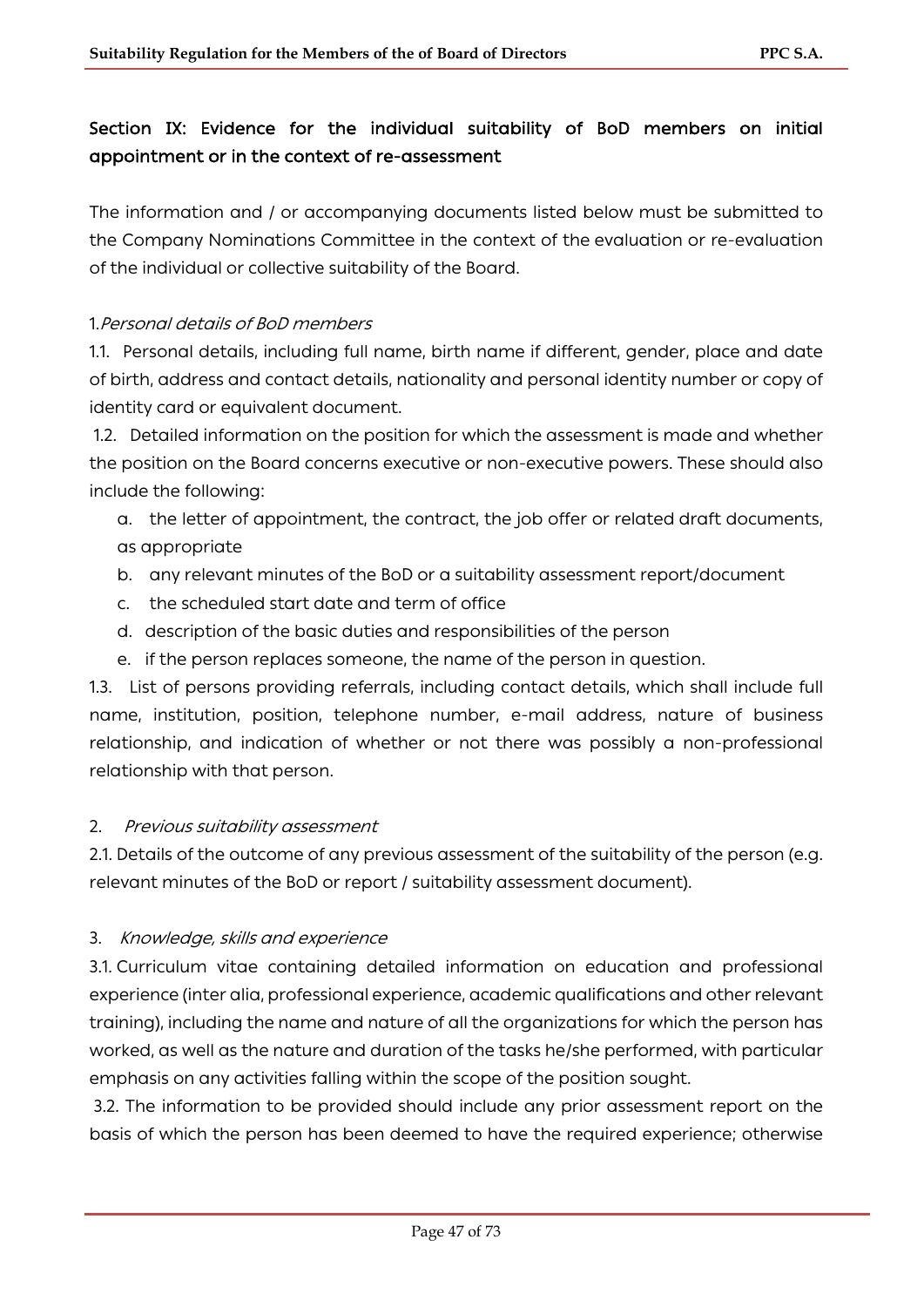any details of the training plan envisaged, including the content, provider and date by which the training plan will have been completed.

#### 4. Reputation, honesty, integrity

4.1. Criminal record and related information regarding criminal investigations and proceedings, related civil and administrative cases, as well as disciplinary measures (including removal from the position of director of another company, bankruptcy, insolvency and similar proceedings), in particular through an official certificate or any reliable source of information on the absence of criminal conviction, investigation and procedure (e.g. investigations of third parties, testimonies of lawyers or notaries established in the EU).

4.2. A statement as to whether criminal proceedings are pending or whether the person or any organization under the management of that person has been involved as a debtor in insolvency proceedings or similar proceedings.

4.3. Information on the following:

a. investigations, enforcement proceedings or sanctions by a supervisory authority in which the person is directly or indirectly involved;

b. refusal to apply for registration, authorization, membership or licensing for a commercial, business or professional activity; or withdrawal, revocation or termination of such registration, authorization, membership or license; or removal by an authority or by a professional body or association;

c. termination of employment or removal from a position of trust, fiduciary relationship or other similar situation or cases in which resignation from such a position has been requested (excluding dismissals for financial reasons) and

d. if a supervisory or other public authority has already carried out an assessment of the person's reputation (including the details of that authority, the date of the assessment and the evidence of the outcome of that assessment), as well as the consent of the person, where required for gathering and processing such information, as well as for the use of the information provided for the assessment of suitability.

4.4. Without prejudice to Article 14 and this subsection 4:

(a) A condition for being elected on or maintaining membership on the BoD is that no final court decision has been issued within one (1) year, before or as from the election respectively, recognizing candidate's own fault for loss-making transactions of a company or of a non-listed company under law 4548/2018 with affiliated parties. The Articles of Incorporation of the Company may provide for a longer period of time than specified in the previous paragraph. Each candidate member shall submit to the Company (through the Competent Units) a Solemn Declaration that the impediment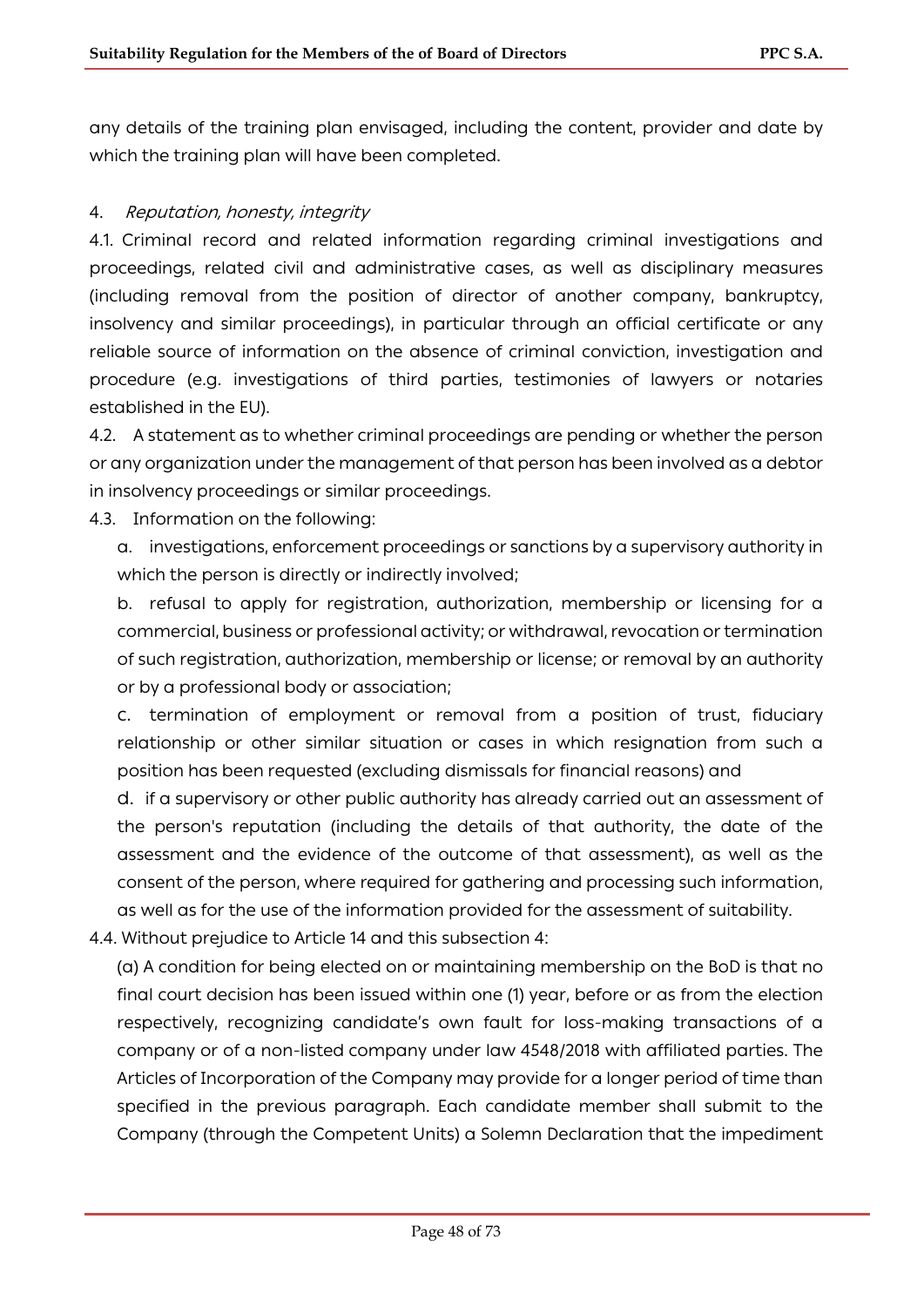herein does not apply and each BoD shall notify without delay the Company (through the Competent Unit) of the issuance of a relevant final court decision.

(b) A condition for assigning management and representation powers of the Company to third parties or for such assignment to remain in force, is that no final court decision has been issued within one (1) year, before or as from the assignment of the powers to them, recognizing candidate' s own fault for loss-making transactions of the Company with affiliated parties. The articles of incorporation may provide for a longer period of time than specified in the previous paragraph. Each third party, candidate for the assignment of the above powers, shall submit to the Company a solemn declaration (through the Competent Units), that the impediment herein does not apply and each third person which has been assigned, shall notify the Company without delay (through the Competent Units) of the issuance of a relevant final court decision.

### 5. Financial and non-financial interests - conflicts of interest

5.1. All financial and non-financial interests that could cause potential conflicts of interest should be notified (see Section VI of the Annex).

## 6. Dedication of time

6.1. All relevant and necessary information shall be provided in order to demonstrate that the person has sufficient time to devote to the exercise of his/her mandate, including inter alia:

a. information on the minimum time that will be devoted to the performance of duties of the person within the Company (annual and monthly indications);

b. a list of any mandates/authorities of representation or participation in bodies representing commercial companies held by the person;

c. a list of mandates that relate primarily to non-commercial activities or are created for the exclusive purpose of managing the financial interests of the person;

d. the size of the companies or organizations in the context of whom, the said mandates under b. and c. herein are exercising, for example, inter alia, total assets where the company is listed on a regulated market and number of employees;

e. list of all additional authorities related to the mandates under b. and c. (such as chairing a committee);

f. the estimated time in days per year devoted to each of the above mandates under b. and c.;

g. the annual number of meetings devoted to each of the above mandates under b. and c.; and

h. information regarding the time of participation of the person in the meetings of the BoD of the Company as well as in any Committees of the BoD.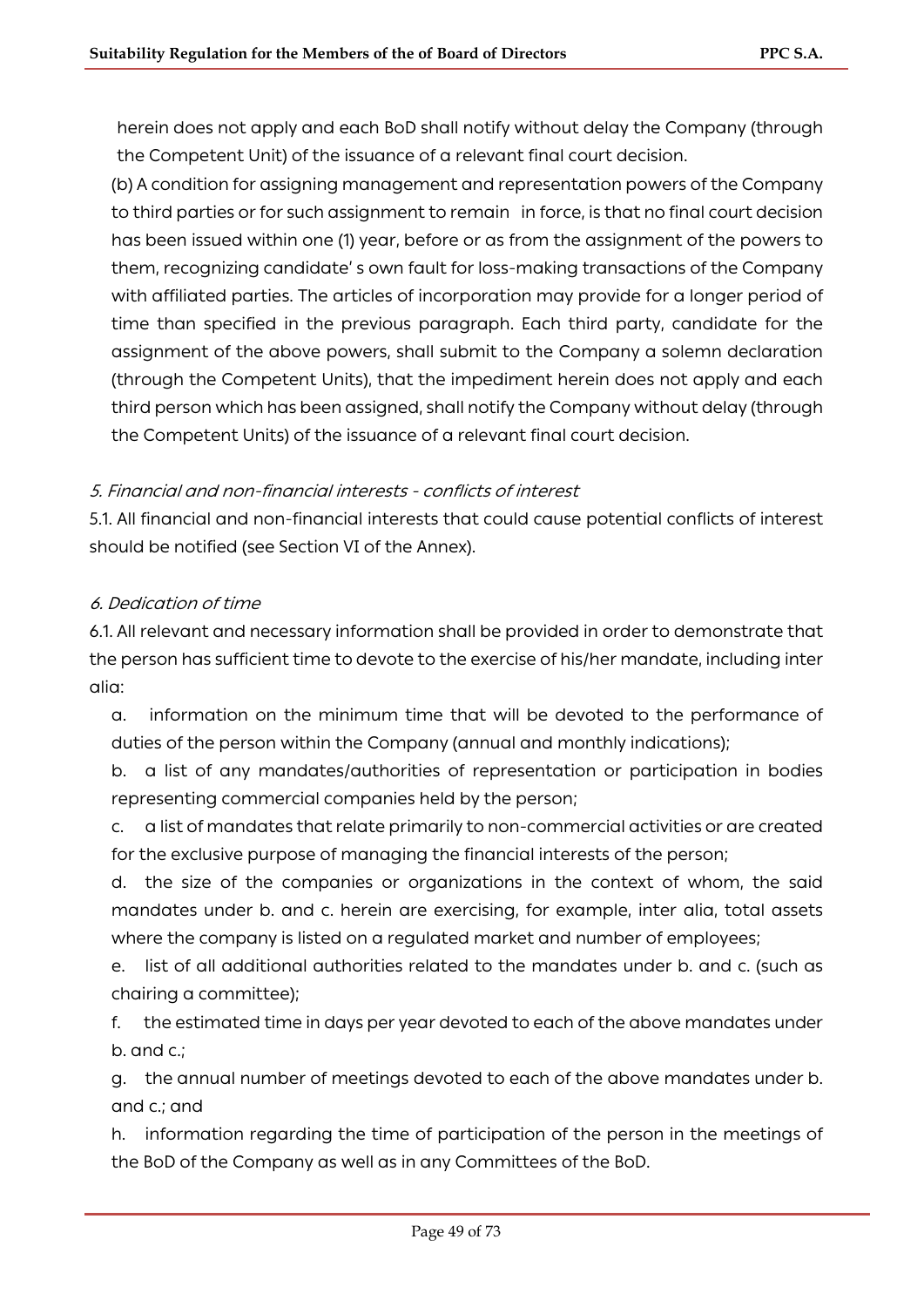#### **PPC S.A.**

## Section X: BoD collective suitability assessment model table

1. The suitability table is provided as an eventual tool for conducting periodic or annual self-assessment regarding the collective suitability of the members of the BoD. The assessment of the knowledge, skills and experience of the individual members of the BoD in relation to the important business activities of the Company and the risks allows for the identification of the advantages and disadvantages of the BoD and, consequently, for the evaluation of knowledge, skills and experience at collective level. The results provide information on the training needs and should be used to determine the required profile of new members, as well as to define how the proposed appointment fits into the context of collective suitability.

2. This table is designed to provide an assessment of the knowledge, skills and experience of the BoD as a whole. A collective body is expected to consist of members with different characteristics, including different types and levels of knowledge and skills, as well as different professional experiences. In order to also take into consideration the differences due to the number of years of experience of the different members, it is possible to fill in a separate overview of the experience.

3. In addition to the quantitative scores and the names to be filled in, the basic motivations are of equal importance. There may be, for example, specific reasons why some persons participate in the composition of the BoD, due to knowledge required for specific activities. The explanation of the scores and names listed in the table can be added separately to the individual tables.

4. Each area of knowledge or expertise must be collectively covered by the member (or members) of the BoD in its executive function and - despite the possible variation of the type and the level of experience - collectively by the member (or members) of the BoD in its supervisory function. It is recommended to complete a separate table for the members of the BoD in their executive function and for the members of the BoD in their supervisory function respectively. In the context of supervisory function, attention should also be paid to the collective knowledge and expertise of the specialized Committees of the BoD.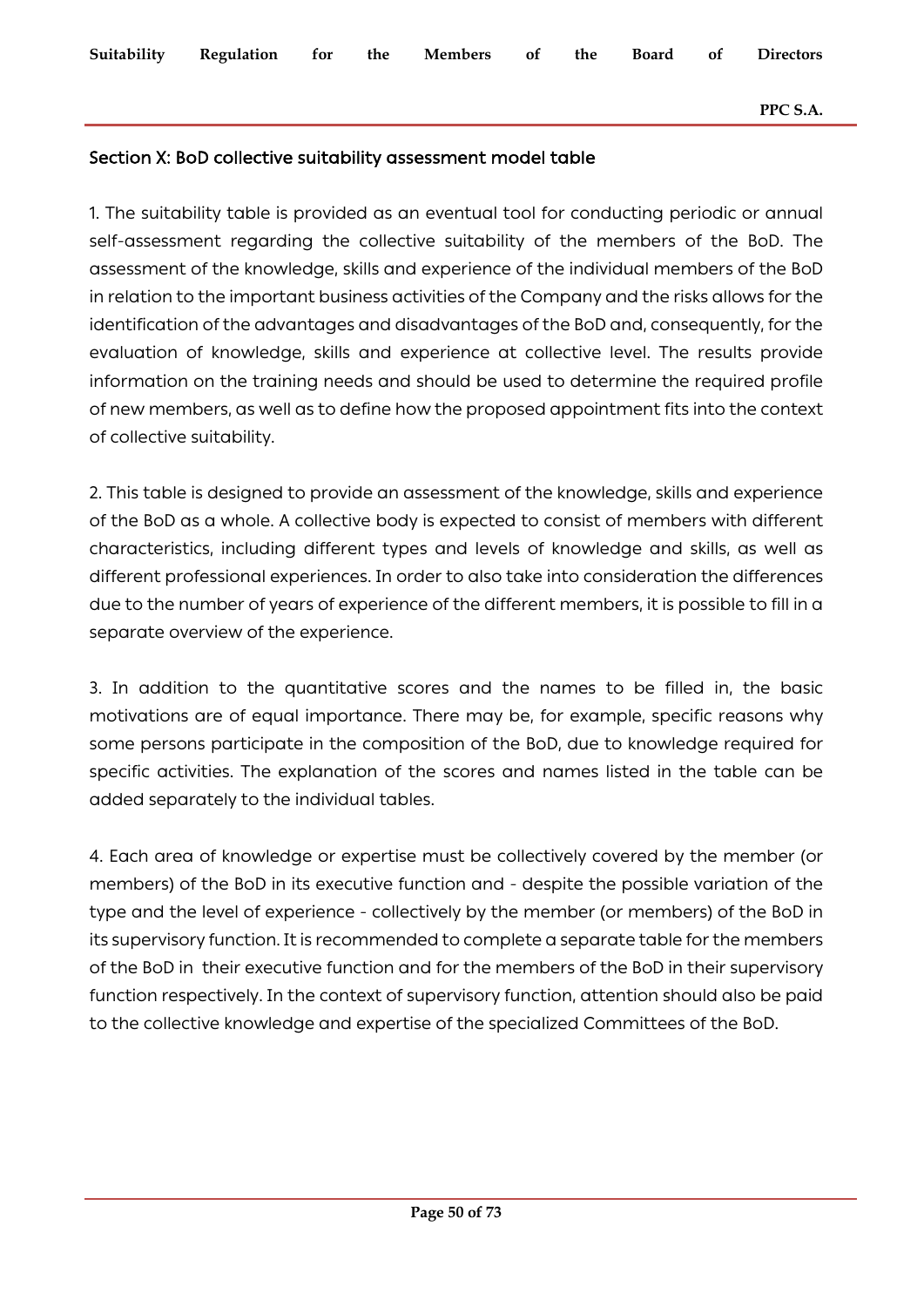## Α. Areas of competence / focus of the executive members of the BoD

The purpose of this section is to provide information on how the areas of competence and focus are allocated within the executive management. Please fill in the focus areas for each person below. A focus area implies that the individual has the ultimate responsibility for that area within the executive management. If more than one person has the ultimate responsibility for a particular area, please mention it. If an activity is not performed within the Company, you can fill in "Not Available". If the activity has been outsourced, you need to determine which person in the executive management has the ultimate responsibility for that activity.

| Individual<br>competences of the<br>executive members | [Full name 1] | [Full name 2] | [Full name 3] | [Full name 4] | [Full name 5] |
|-------------------------------------------------------|---------------|---------------|---------------|---------------|---------------|
|                                                       | $\Box$        | $\Box$        | $\Box$        | $\Box$        | $\Box$        |
|                                                       | $\Box$        | $\Box$        | $\Box$        | $\Box$        | $\Box$        |
|                                                       | $\Box$        | $\Box$        | $\Box$        | $\Box$        | $\Box$        |
|                                                       | $\Box$        | $\Box$        | $\Box$        | □             | $\Box$        |
|                                                       | $\Box$        | $\Box$        | $\Box$        | $\Box$        | $\Box$        |
|                                                       | $\Box$        | $\Box$        | $\Box$        | $\Box$        | $\Box$        |
|                                                       | $\Box$        | $\Box$        | $\Box$        | □             | $\Box$        |
|                                                       | $\Box$        | $\Box$        | $\Box$        | $\Box$        | $\Box$        |
|                                                       | $\Box$        | $\Box$        | $\Box$        | $\Box$        | $\Box$        |
|                                                       | □             | $\Box$        | $\Box$        | П             | $\Box$        |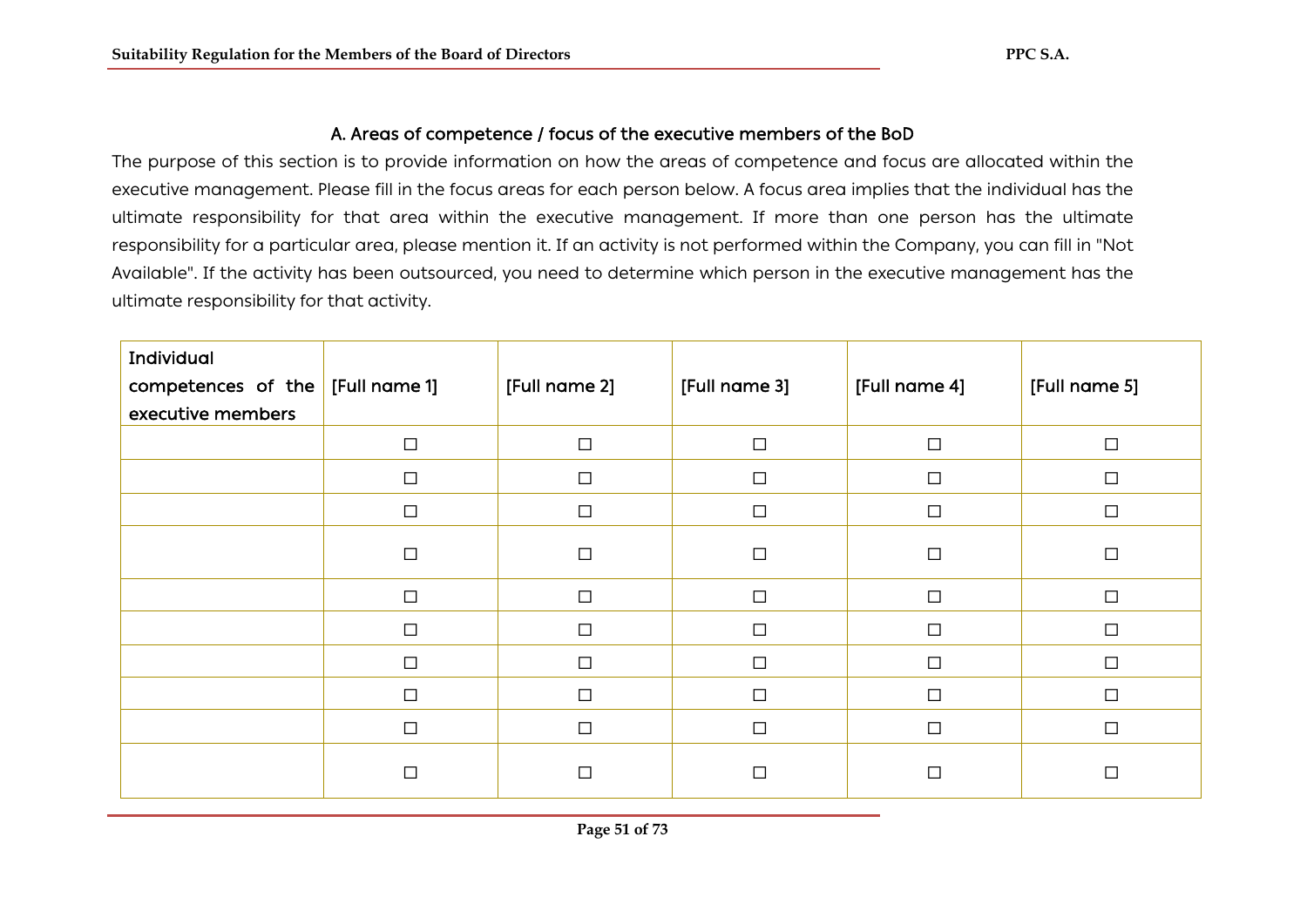## B. Composition of the BoD: introductory remarks and considerations

Explain here why you chose this composition of the BoD. How effective is cooperation between BoD members, what are the roles and what are the characteristics of the BoD members that make this BoD a good collective composition? Have some people been selected based on the assumption that they would provide specific added value to the BoD (for example, knowledge needed for specific activities or Information Technology?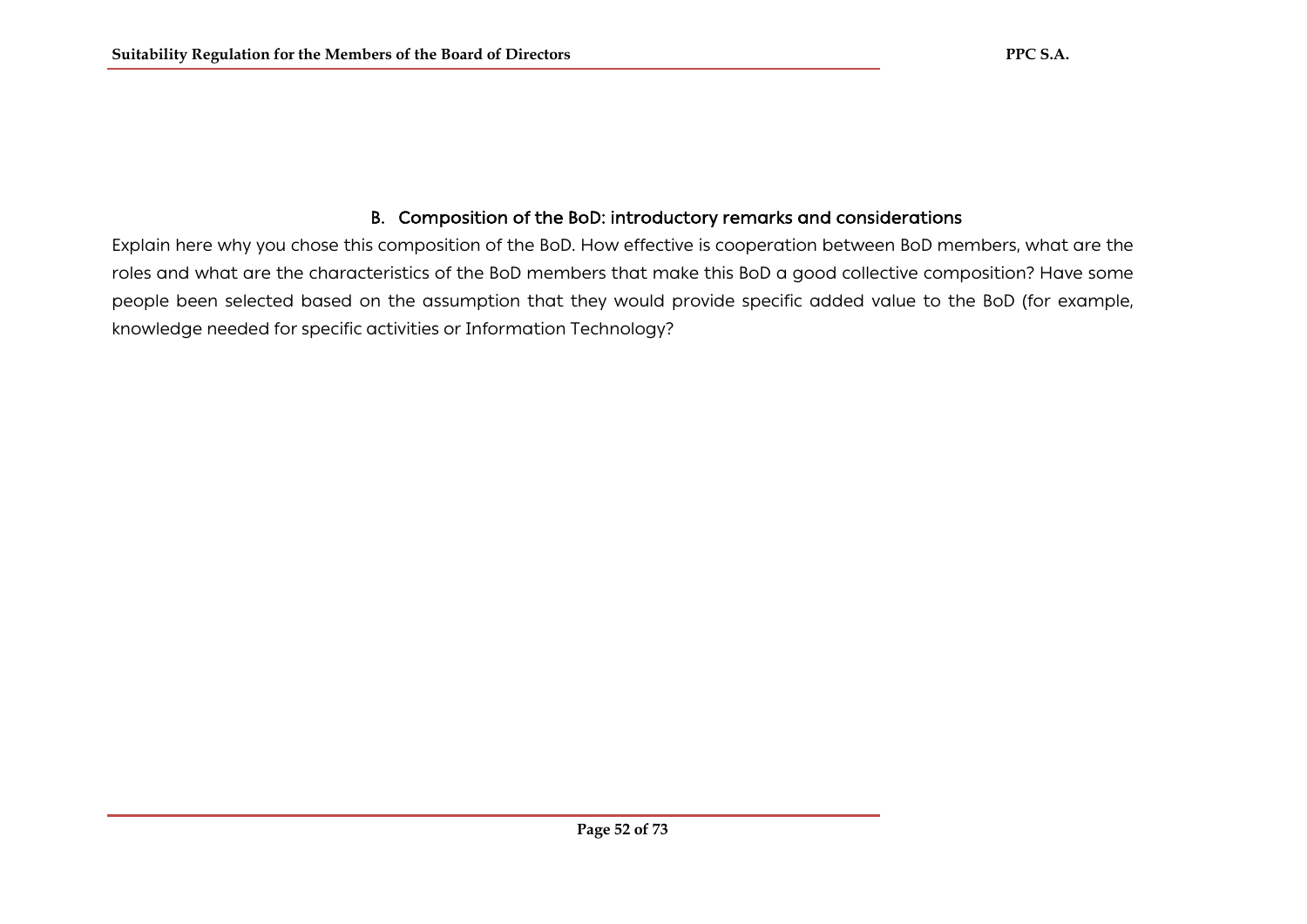## C. Governance, organization and communication

 Note for each of the BoD members the Complete the collective score for the BoD in its executive/supervisory function in total score achieved in relation to each of the based on its current composition: [… ..] individual questions: Member' s<br>name<br>Member' s **SC** Member' s Member' s **u** Member' s **u S** Member' s **S** Member' s  $\mathbf{v}$ Member' s Member' Member'  $L =$ Low score Member' name name name name Member' name name name name name name name name **Member'** name name Member' M = Medium score H = High score He/She has knowledge and experience in managing procedures and tasks He/She has knowledge and experience in the supervision of BoD and / or in the organization and operation of Committees of the BoD. He/She has knowledge and experience in issues related to corporate governance He/She has knowledge and experience in issues related to company law and / or capital market law He/She has knowledge and experience in issues related to financial information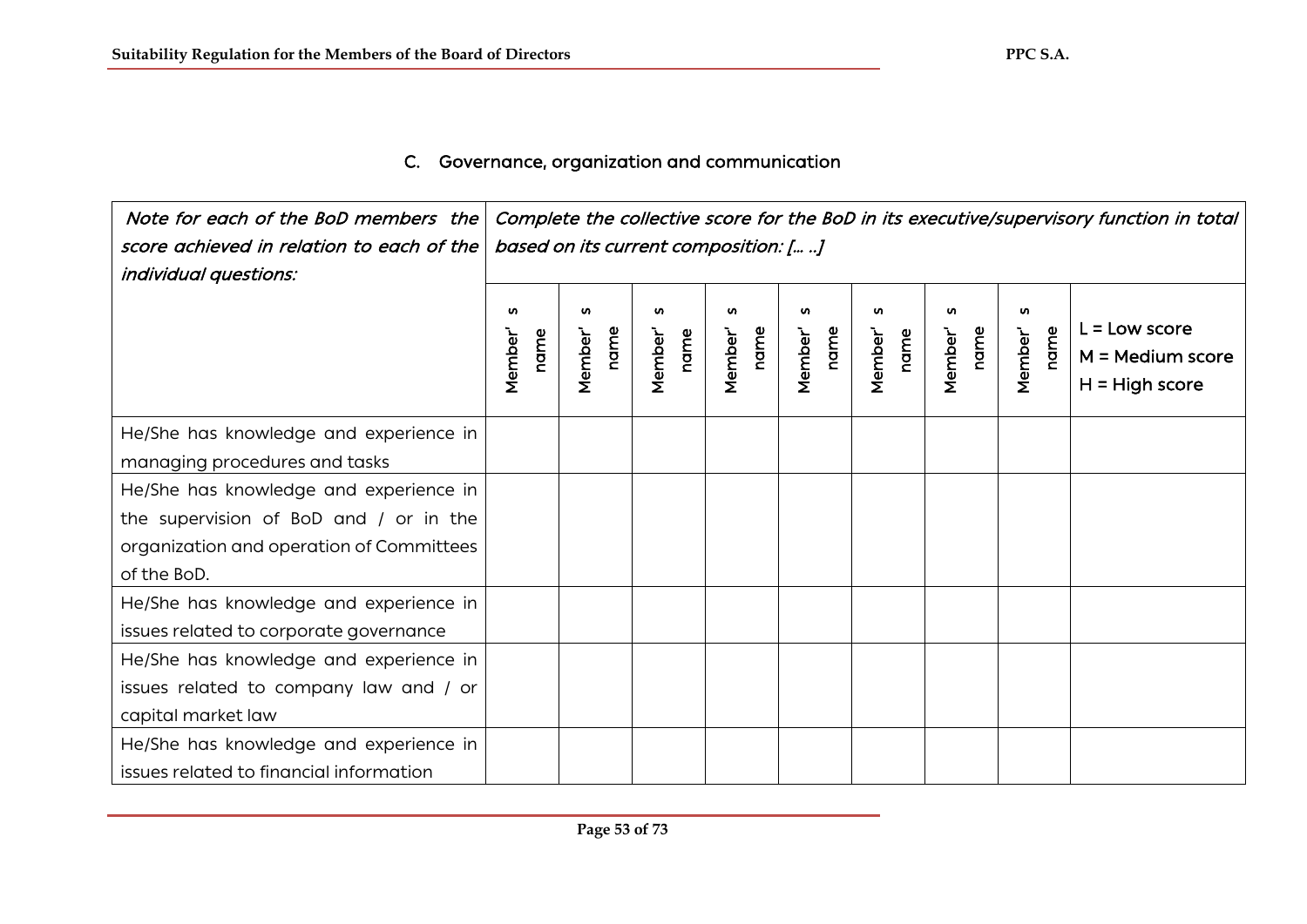| He/She has knowledge and experience in   |  |  |  |  |  |
|------------------------------------------|--|--|--|--|--|
| issues related to auditing               |  |  |  |  |  |
| He/She has knowledge and experience in   |  |  |  |  |  |
| issues related to the identification and |  |  |  |  |  |
| management of risks                      |  |  |  |  |  |
| He/She has knowledge and experience in   |  |  |  |  |  |
| communicating with third<br>parties      |  |  |  |  |  |
| (stakeholders)                           |  |  |  |  |  |
| in<br>knowledge and experience<br>Other  |  |  |  |  |  |
| individual fields [to be completed]      |  |  |  |  |  |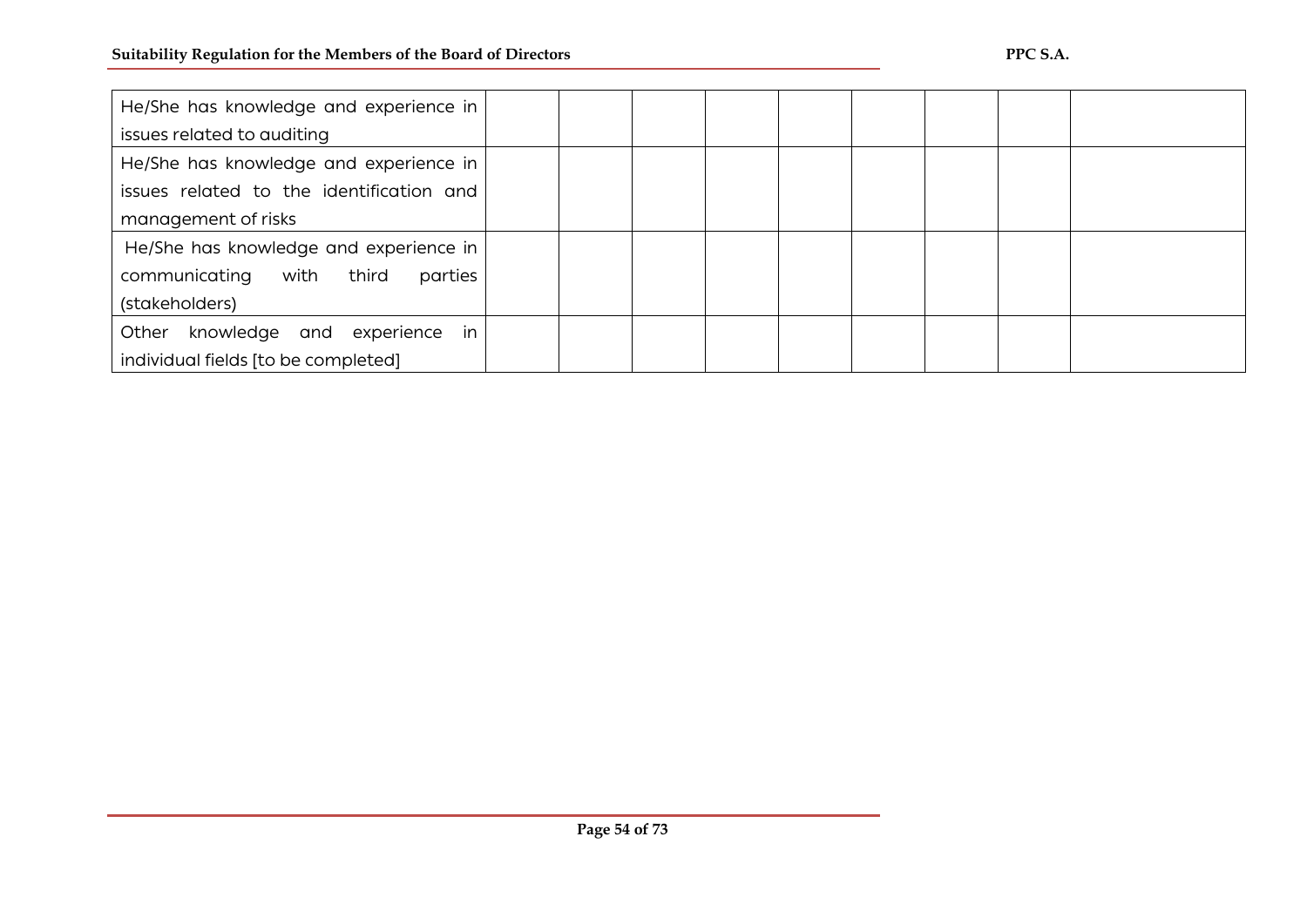D. Products, services and market

| Note for each of the BoD members the<br>score achieved in relation to each of<br>the individual questions: | Complete the total collective score for the BoD in its executive/ supervisory function based<br>on its current composition: [ ] |                            |                     |                     |                      |                     |                     |                             |                                                         |
|------------------------------------------------------------------------------------------------------------|---------------------------------------------------------------------------------------------------------------------------------|----------------------------|---------------------|---------------------|----------------------|---------------------|---------------------|-----------------------------|---------------------------------------------------------|
|                                                                                                            | <b>S</b><br>Member<br>name                                                                                                      | <b>S</b><br>name<br>Member | n<br>name<br>Member | w<br>name<br>Member | w<br>name<br>Member' | w<br>name<br>Member | w<br>name<br>Member | <b>S</b><br>name<br>Member' | L = Low score<br>$M = Medium score$<br>$H = High score$ |
| He/She has knowledge and experience                                                                        |                                                                                                                                 |                            |                     |                     |                      |                     |                     |                             |                                                         |
| in relation to the market in which the                                                                     |                                                                                                                                 |                            |                     |                     |                      |                     |                     |                             |                                                         |
| Company operates                                                                                           |                                                                                                                                 |                            |                     |                     |                      |                     |                     |                             |                                                         |
| He/She has knowledge and experience                                                                        |                                                                                                                                 |                            |                     |                     |                      |                     |                     |                             |                                                         |
| regarding<br>the<br>strategy<br>and                                                                        |                                                                                                                                 |                            |                     |                     |                      |                     |                     |                             |                                                         |
| development model of the Company                                                                           |                                                                                                                                 |                            |                     |                     |                      |                     |                     |                             |                                                         |
| He/She has knowledge and experience                                                                        |                                                                                                                                 |                            |                     |                     |                      |                     |                     |                             |                                                         |
| regarding the Company's products /                                                                         |                                                                                                                                 |                            |                     |                     |                      |                     |                     |                             |                                                         |
| services (or comparable products                                                                           |                                                                                                                                 |                            |                     |                     |                      |                     |                     |                             |                                                         |
| services)                                                                                                  |                                                                                                                                 |                            |                     |                     |                      |                     |                     |                             |                                                         |
| Other knowledge and experience [to be                                                                      |                                                                                                                                 |                            |                     |                     |                      |                     |                     |                             |                                                         |
| completed]                                                                                                 |                                                                                                                                 |                            |                     |                     |                      |                     |                     |                             |                                                         |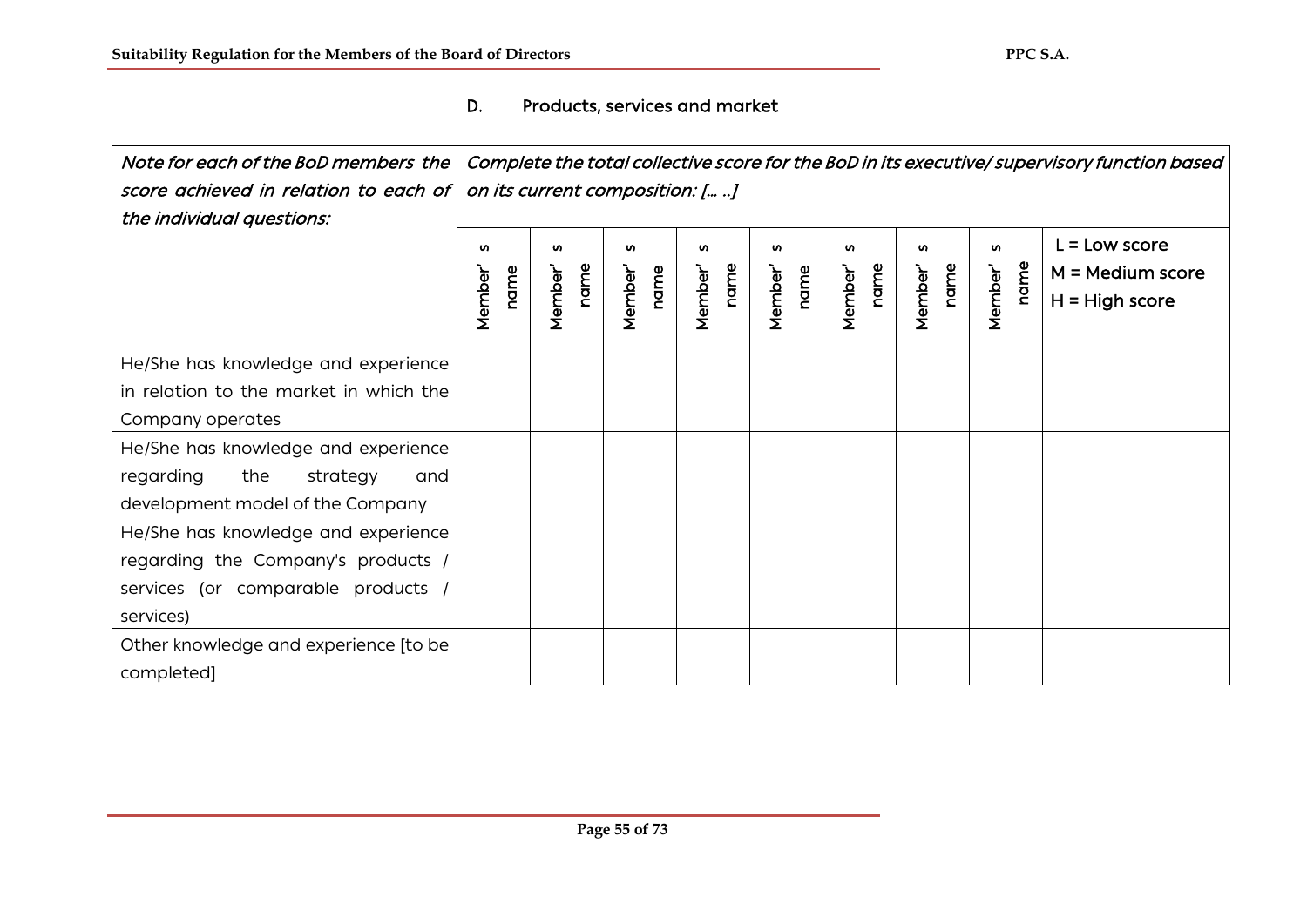# E. Internal policies

| Note for each of the BoD members the<br>score achieved in relation to each of<br>the individual questions: | Complete the total collective score for the BoD in its executive/supervisory function based<br>on its current composition: [ ] |                     |                      |                             |                                  |                      |                      |                      |                                                           |
|------------------------------------------------------------------------------------------------------------|--------------------------------------------------------------------------------------------------------------------------------|---------------------|----------------------|-----------------------------|----------------------------------|----------------------|----------------------|----------------------|-----------------------------------------------------------|
|                                                                                                            | w<br>name<br>Member                                                                                                            | w<br>name<br>Member | w<br>name<br>Member' | <b>S</b><br>name<br>Member' | w<br>name<br>Member <sup>'</sup> | w<br>name<br>Member' | w<br>name<br>Member' | w<br>Member'<br>name | $L =$ Low score<br>$M = Medium score$<br>$H = High score$ |
| He/She has knowledge and experience<br>in internal control issues                                          |                                                                                                                                |                     |                      |                             |                                  |                      |                      |                      |                                                           |
| He/She has knowledge and experience<br>in risk management                                                  |                                                                                                                                |                     |                      |                             |                                  |                      |                      |                      |                                                           |
| He/She has knowledge and experience<br>in regulatory compliance issues                                     |                                                                                                                                |                     |                      |                             |                                  |                      |                      |                      |                                                           |
| He/ She has knowledge and experience<br>in issues related to the remuneration of<br>the BoD                |                                                                                                                                |                     |                      |                             |                                  |                      |                      |                      |                                                           |
| He/She has knowledge and experience<br>in issues related to outsourcing                                    |                                                                                                                                |                     |                      |                             |                                  |                      |                      |                      |                                                           |
| Other knowledge and experience in<br>individual fields [to be completed]                                   |                                                                                                                                |                     |                      |                             |                                  |                      |                      |                      |                                                           |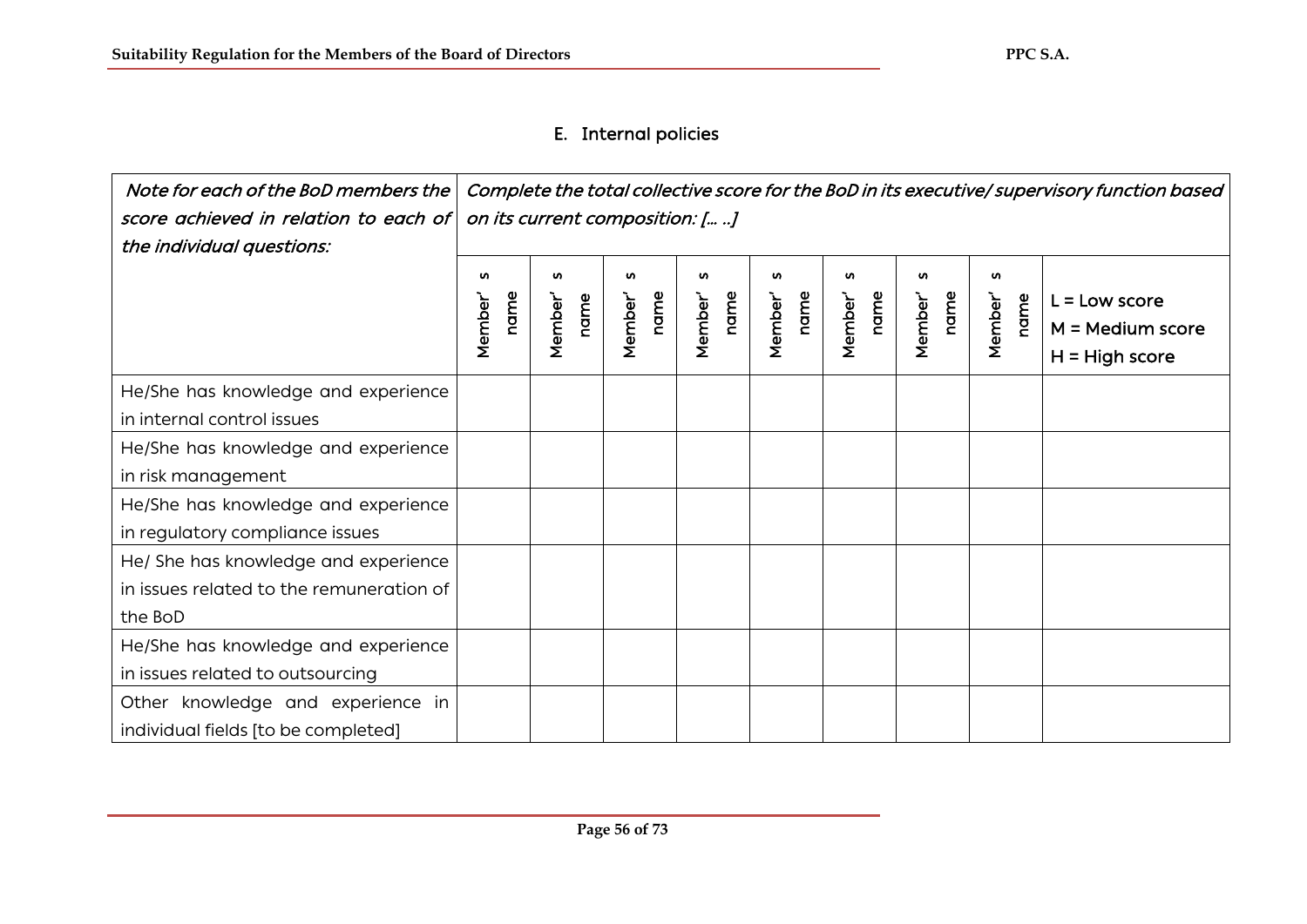## F. Efficient and balanced decision-making system

 Note for each of the BoD members of Complete the total collective score for the BoD in its executive/ supervisory function the the score achieved in relation to based on its current composition: [… ..] each of the individual questions:  $L =$ Low score Member' s<br>name<br>Member' s<br>name<br>Member' s **u** Member' s **u** Member' s **u** Member' s Member' s **u**  $\mathbf{v}$ Member' s name name name Member' name name name Member' name name Member' name name name Member' name Member' M = Medium score H = High score He/She knows the decision-making process He/She recognizes how the interests of third parties must be taken into account and balanced in the decision-making process He/She recognizes when conflicts of interest arise or may arise He/She recognizes when corporate decisions are in line with corporate strategy and serve the corporate interest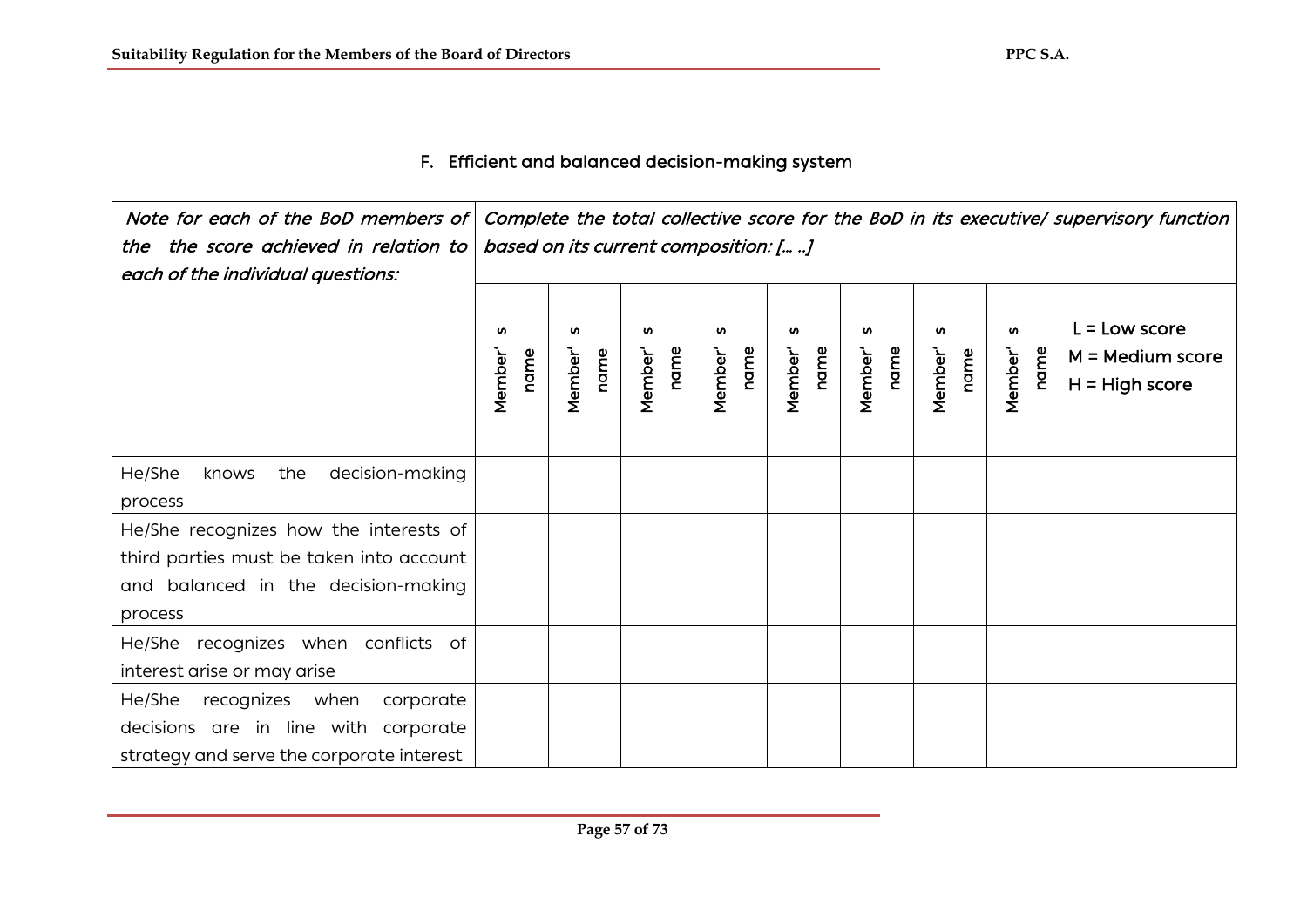| He/She recognizes the importance of          |  |  |  |  |  |
|----------------------------------------------|--|--|--|--|--|
| transparency in decision-making and the      |  |  |  |  |  |
| for<br>proper<br>and<br>adequate<br>need     |  |  |  |  |  |
| information of the BoD before making         |  |  |  |  |  |
| decisions                                    |  |  |  |  |  |
| He/She recognizes the rule of reasonable     |  |  |  |  |  |
| business<br>judgment<br>when<br>making       |  |  |  |  |  |
| decisions                                    |  |  |  |  |  |
| He/She operates with the necessary           |  |  |  |  |  |
| independent thinking and judgment            |  |  |  |  |  |
| He/she manages processes and tasks and       |  |  |  |  |  |
| provides directions and guidance to          |  |  |  |  |  |
| others                                       |  |  |  |  |  |
| coordination<br>from<br>Shaping<br>above:    |  |  |  |  |  |
| consistency between words, actions and       |  |  |  |  |  |
| behavior in accordance with their stated     |  |  |  |  |  |
| values and beliefs                           |  |  |  |  |  |
| Development of the Company's culture         |  |  |  |  |  |
| Social, ethical and professional standards   |  |  |  |  |  |
| Development and implementation of            |  |  |  |  |  |
| strategy and business models                 |  |  |  |  |  |
| Definition of the long-term interests of the |  |  |  |  |  |
| company in the evaluation of products,       |  |  |  |  |  |
| services and markets in which the            |  |  |  |  |  |
| company operates and similar actions         |  |  |  |  |  |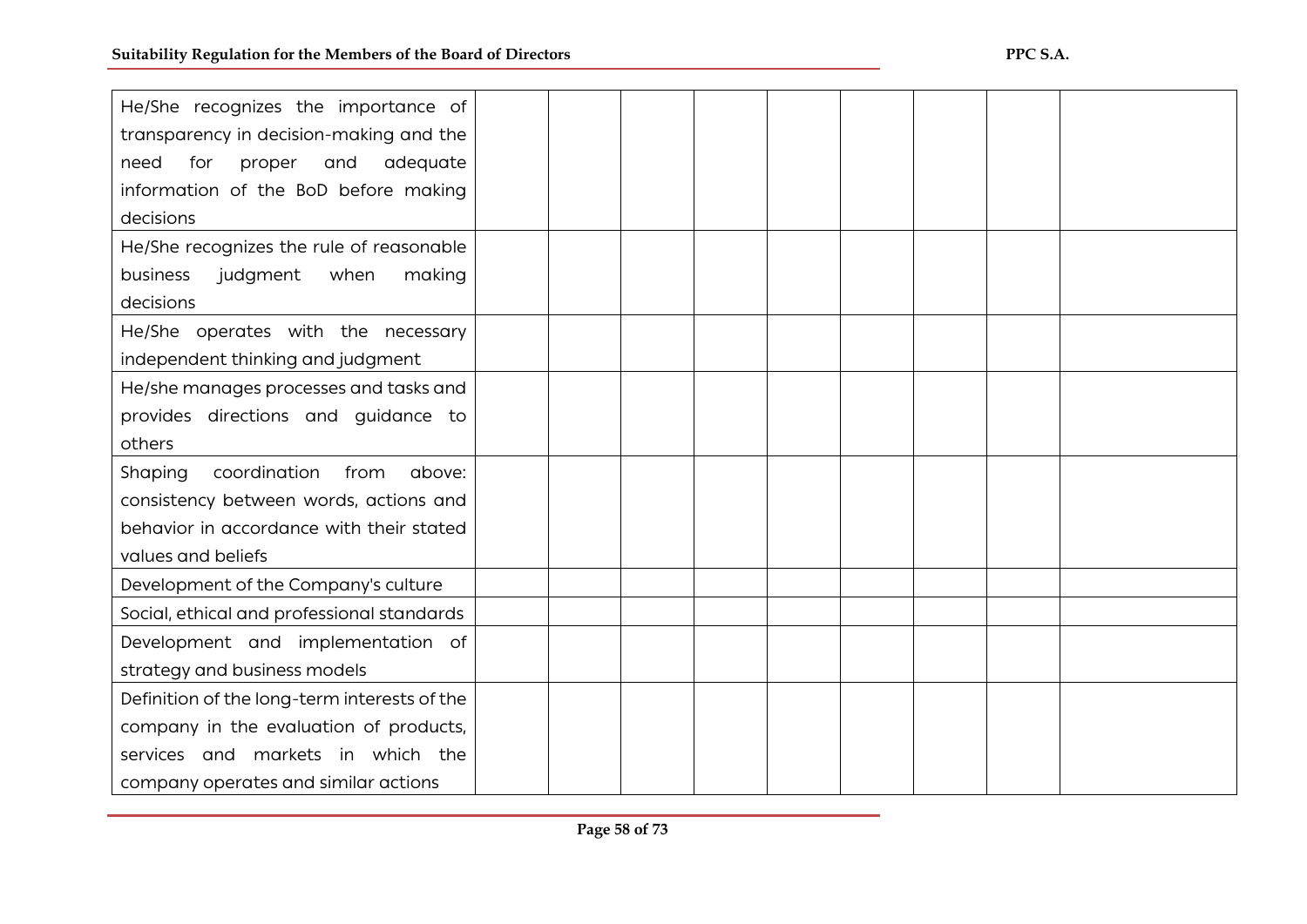| Communication regarding the strategy,<br>policies and objectives of the Company or<br>the PPC Group in a clear and transparent<br>manner |  |  |  |  |  |
|------------------------------------------------------------------------------------------------------------------------------------------|--|--|--|--|--|
| multilingual<br>Communication in a                                                                                                       |  |  |  |  |  |
| environment, if necessary                                                                                                                |  |  |  |  |  |
| Gathering information (internally or                                                                                                     |  |  |  |  |  |
| externally) for timely and informed                                                                                                      |  |  |  |  |  |
| decision-making                                                                                                                          |  |  |  |  |  |
| consderation of<br>Ensuring<br>sufficient                                                                                                |  |  |  |  |  |
| alternatives in the decision-making                                                                                                      |  |  |  |  |  |
| process                                                                                                                                  |  |  |  |  |  |
| Promoting open and inclusive decision-                                                                                                   |  |  |  |  |  |
| making, with room for constructive and                                                                                                   |  |  |  |  |  |
| dynamic challenge of proposals                                                                                                           |  |  |  |  |  |
| Development of the culture of the                                                                                                        |  |  |  |  |  |
| institution                                                                                                                              |  |  |  |  |  |
| Other information [to be completed]                                                                                                      |  |  |  |  |  |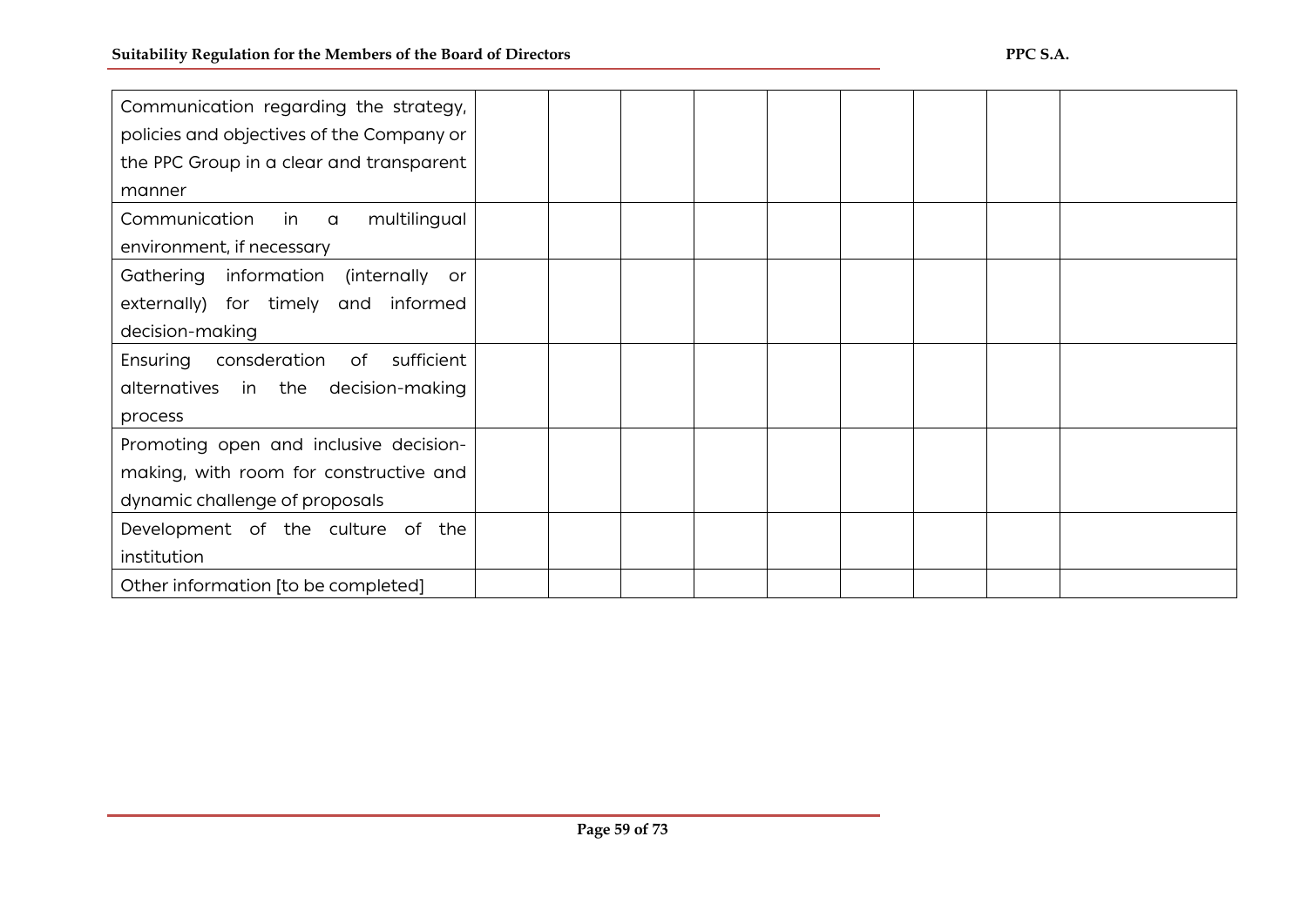# G. Experience

| Note for each of the BoD<br>members the score achieved in<br>relation to each of the individual                                         | Complete the total collective score for the BoD in its executive/ supervisory function based on<br><i>its current composition: [ ]</i> |                     |                     |                     |                             |                     |                     |                      |                                                         |
|-----------------------------------------------------------------------------------------------------------------------------------------|----------------------------------------------------------------------------------------------------------------------------------------|---------------------|---------------------|---------------------|-----------------------------|---------------------|---------------------|----------------------|---------------------------------------------------------|
| questions:                                                                                                                              | w<br>name<br><b>Member</b>                                                                                                             | w<br>name<br>Member | w<br>name<br>Member | w<br>name<br>Member | <b>SV</b><br>name<br>Member | w<br>name<br>Member | w<br>name<br>Member | w<br>name<br>Member' | $L = Low score$<br>M = Medium score<br>$H = High score$ |
| The Year in which the term of office<br>must be renewed                                                                                 |                                                                                                                                        |                     |                     |                     |                             |                     |                     |                      |                                                         |
| Number of years of previous service<br>in a non-executive position within<br>the Company / group<br>Number of years of previous service |                                                                                                                                        |                     |                     |                     |                             |                     |                     |                      |                                                         |
| in an executive position within the<br>Company / group                                                                                  |                                                                                                                                        |                     |                     |                     |                             |                     |                     |                      |                                                         |
| Number of years of professional<br>experience in large companies<br>outside the Company                                                 |                                                                                                                                        |                     |                     |                     |                             |                     |                     |                      |                                                         |
| Number of years of professional<br>medium-sized<br>experience<br>in<br>companies outside the Company                                    |                                                                                                                                        |                     |                     |                     |                             |                     |                     |                      |                                                         |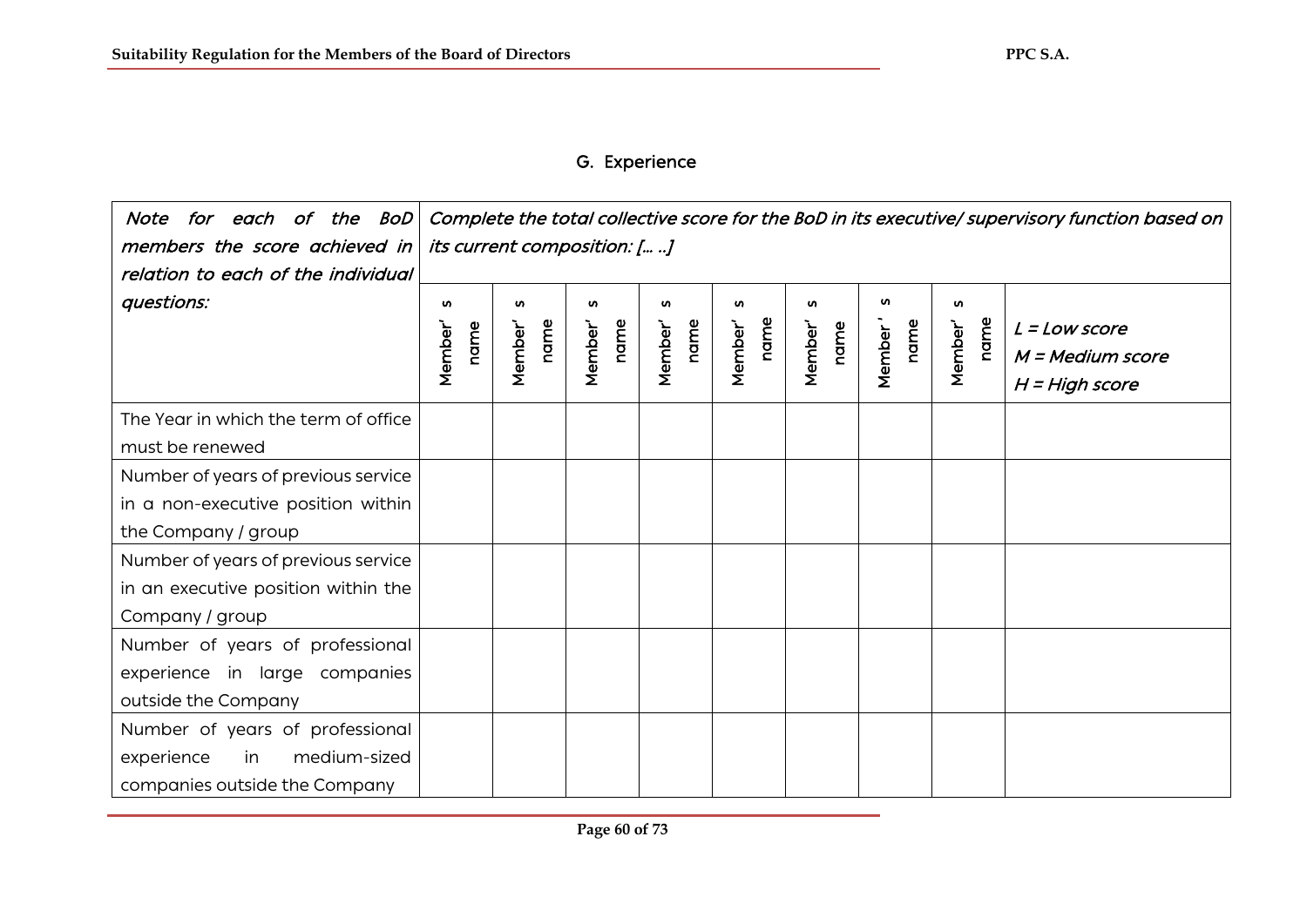l

| Number of years of professional     |  |  |  |  |  |
|-------------------------------------|--|--|--|--|--|
| experience in small companies       |  |  |  |  |  |
| outside the Company                 |  |  |  |  |  |
| Number of years of previous service |  |  |  |  |  |
| in managerial positions             |  |  |  |  |  |
| Number of years of professional     |  |  |  |  |  |
| experience in fields other than     |  |  |  |  |  |
| management (e.g.<br>academic        |  |  |  |  |  |
| career, legal profession, etc.)     |  |  |  |  |  |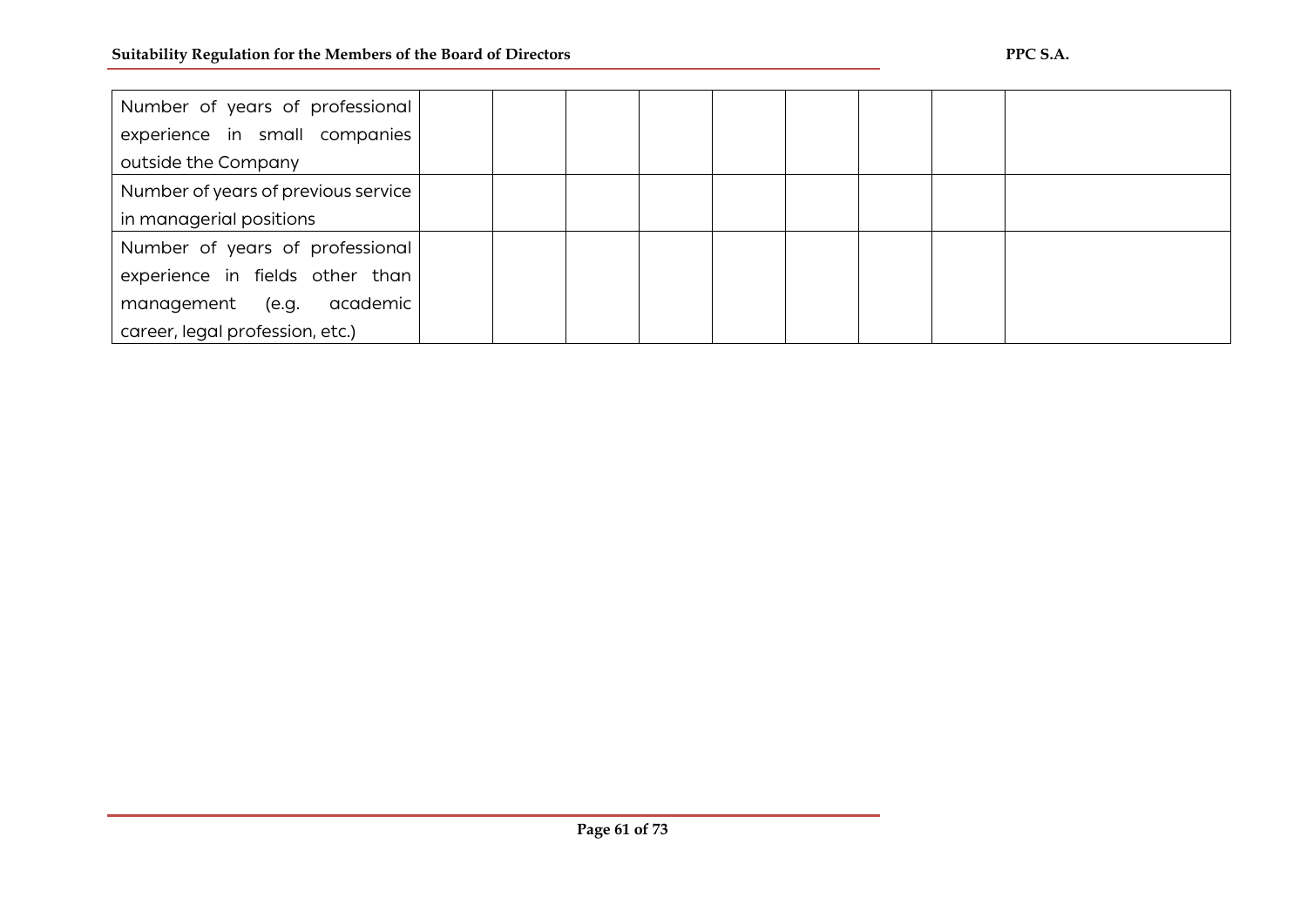## Η. Time commitment

 Νote for each of the BoD Members the Complete the total collective score for the Board of Directors in its executive/supervisory function on the basis of its current composition: [.....] score achieved in relation to each of the individual questions: Member' s<br>
name<br>
Member' s<br>
Member' s<br>
Member' s<br>
Member' s<br>
Member' s<br>
Member' s<br>
Member' s Member' s **u un** Member' s name Member' name Member' name name  $L = Low score$ M = Medium score H = High score Τotal hours, on a weekly basis, committed to other administrative duties outside the Company. Total hours, on a weekly basis, committed to other activities (outside the Company and excluding administrative duties). Total hours, on a weekly basis, which the member commits to devoting to the performance of his/her duties as a BoD Member.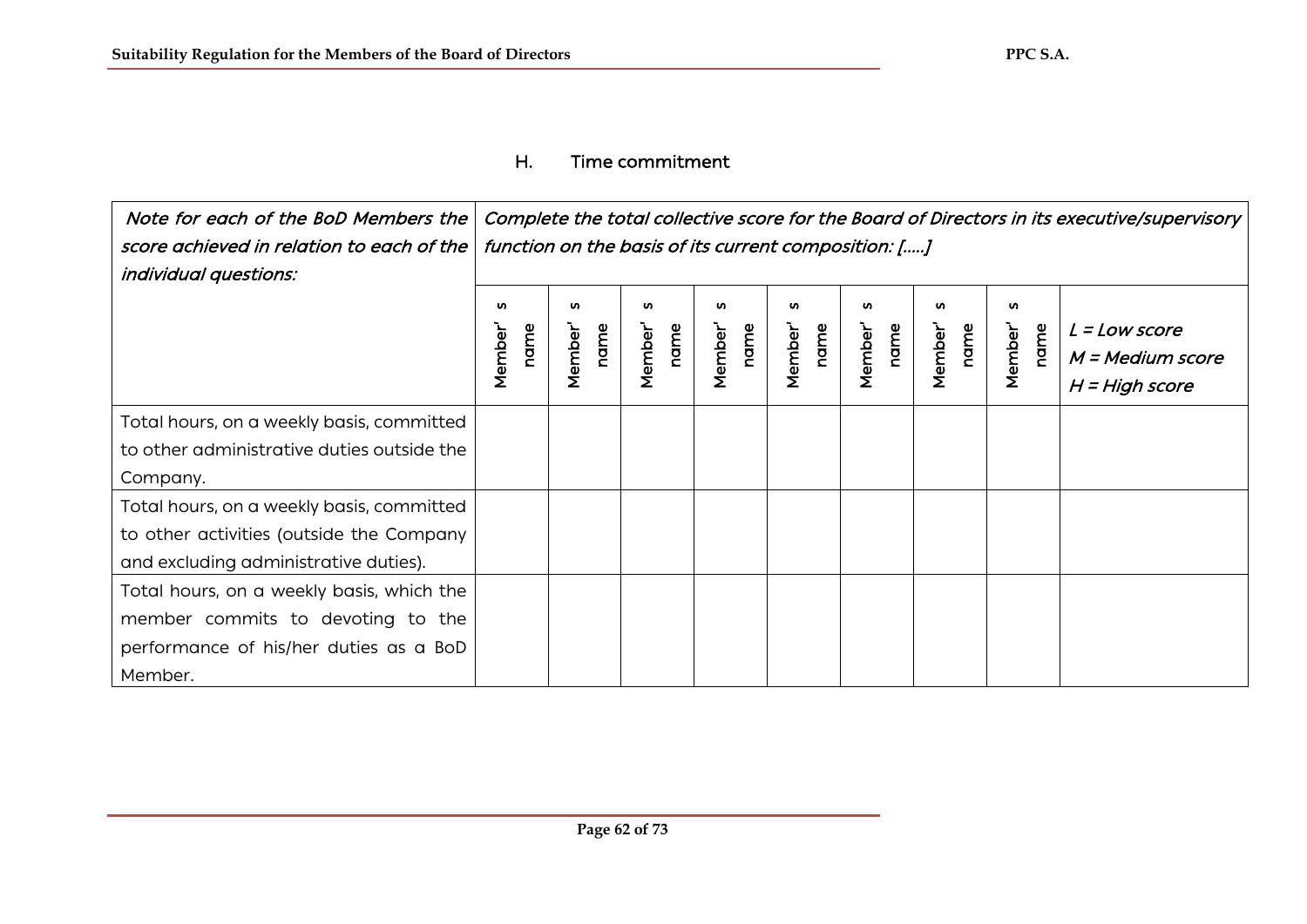|                                                                             |                | . .                                                                                                                    |                 | conceave sareability |                 |                |                 |                             |                  |
|-----------------------------------------------------------------------------|----------------|------------------------------------------------------------------------------------------------------------------------|-----------------|----------------------|-----------------|----------------|-----------------|-----------------------------|------------------|
|                                                                             |                | Note for each of the BoD   Complete the total collective score for the Board of Directors in its executive/supervisory |                 |                      |                 |                |                 |                             |                  |
| Members the score achieved   function based on its current composition: [ ] |                |                                                                                                                        |                 |                      |                 |                |                 |                             |                  |
| in relation to each of the                                                  |                |                                                                                                                        |                 |                      |                 |                |                 |                             |                  |
| <i>individual questions:</i>                                                | <b>S</b>       | <b>S</b>                                                                                                               | <b>S</b>        | w                    | <b>S</b>        | <b>S</b>       | ഗ               | n                           |                  |
|                                                                             |                |                                                                                                                        |                 |                      |                 |                |                 |                             | $L = Low score$  |
|                                                                             | name<br>Member | name<br>Member <sup>'</sup>                                                                                            | Member'<br>name | Member'<br>name      | Member'<br>name | name<br>Member | Member'<br>name | name<br>Member <sup>1</sup> | M = Medium score |
|                                                                             |                |                                                                                                                        |                 |                      |                 |                |                 |                             | $H = High score$ |
|                                                                             |                |                                                                                                                        |                 |                      |                 |                |                 |                             |                  |
| Collective suitability of the BoD <sup>1</sup>                              |                |                                                                                                                        |                 |                      |                 |                |                 |                             |                  |
| value of the BoD<br>Added                                                   |                |                                                                                                                        |                 |                      |                 |                |                 |                             |                  |
| Member in terms of collective                                               |                |                                                                                                                        |                 |                      |                 |                |                 |                             |                  |
| suitability of the Board of                                                 |                |                                                                                                                        |                 |                      |                 |                |                 |                             |                  |
| Directors <sup>2</sup>                                                      |                |                                                                                                                        |                 |                      |                 |                |                 |                             |                  |

I. Collective suitability

<sup>1.</sup> In which areas/subjects has the BoD achieved the highest score and in which the lowest? Why is this happening? How can the issues in which the Board has the lowest score be dealt with more effectively?

<sup>2.</sup> How does the Board Member contribute, in terms of knowledge and experience, to the collective suitability of the BoD?

What are the shortcomings of the BoD in its executive or its supervisory function? How and on what schedule will the management or mitigation of shortcomings be achieved? How effective were the measures already taken to manage or mitigate shortcomings?

Estimates regarding the overall composition of the BoD

Cite the reasons why the Company deems the specific composition of the BoD sufficient and effective, both in its executive and supervisory function· for instance:

- How effective is cooperation between the BoD Members?
- What is the contribution of each BoD member towards group discussions and decisions dynamics?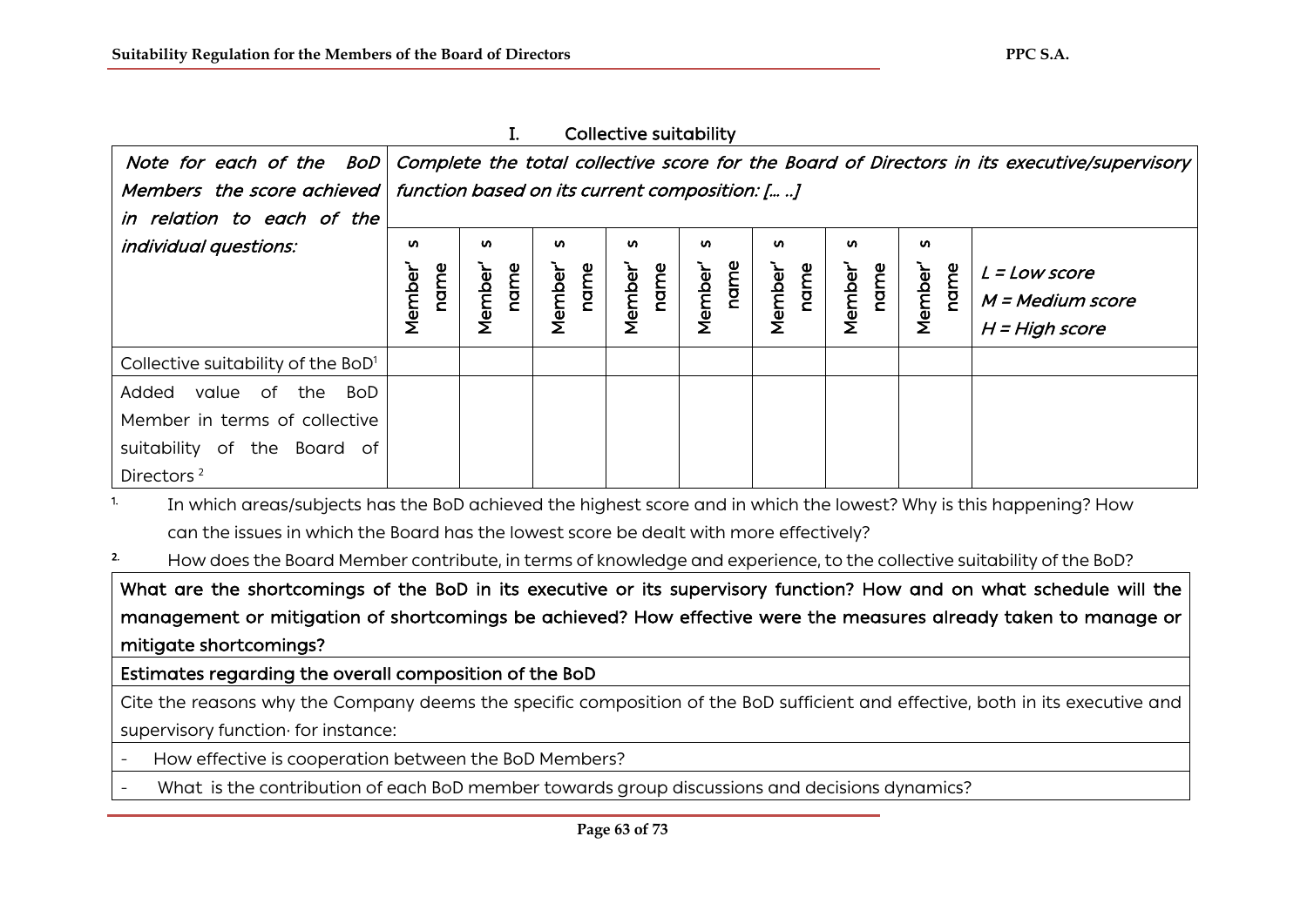- What are the special characteristics of the BoD Members that contribute to the collective suitability?
- Is the size of the Board of Directors appropriate?

Taking into account the long-term perspective of the Company (major future challenges, such as business model viability, mergers or acquisitions, restructuring, new markets, etc.) as well as succession planning, what will be the future needs regarding the collective suitability of the Board of Directors?

| The assessment table has been completed by:                             | Name and Surname, Position within the Company, Date |
|-------------------------------------------------------------------------|-----------------------------------------------------|
| Has the BoD Member reviewed the assessment table?                       | YES/NO                                              |
| Has the assessment been discussed at the Board of Directors?   YES / NO |                                                     |
|                                                                         |                                                     |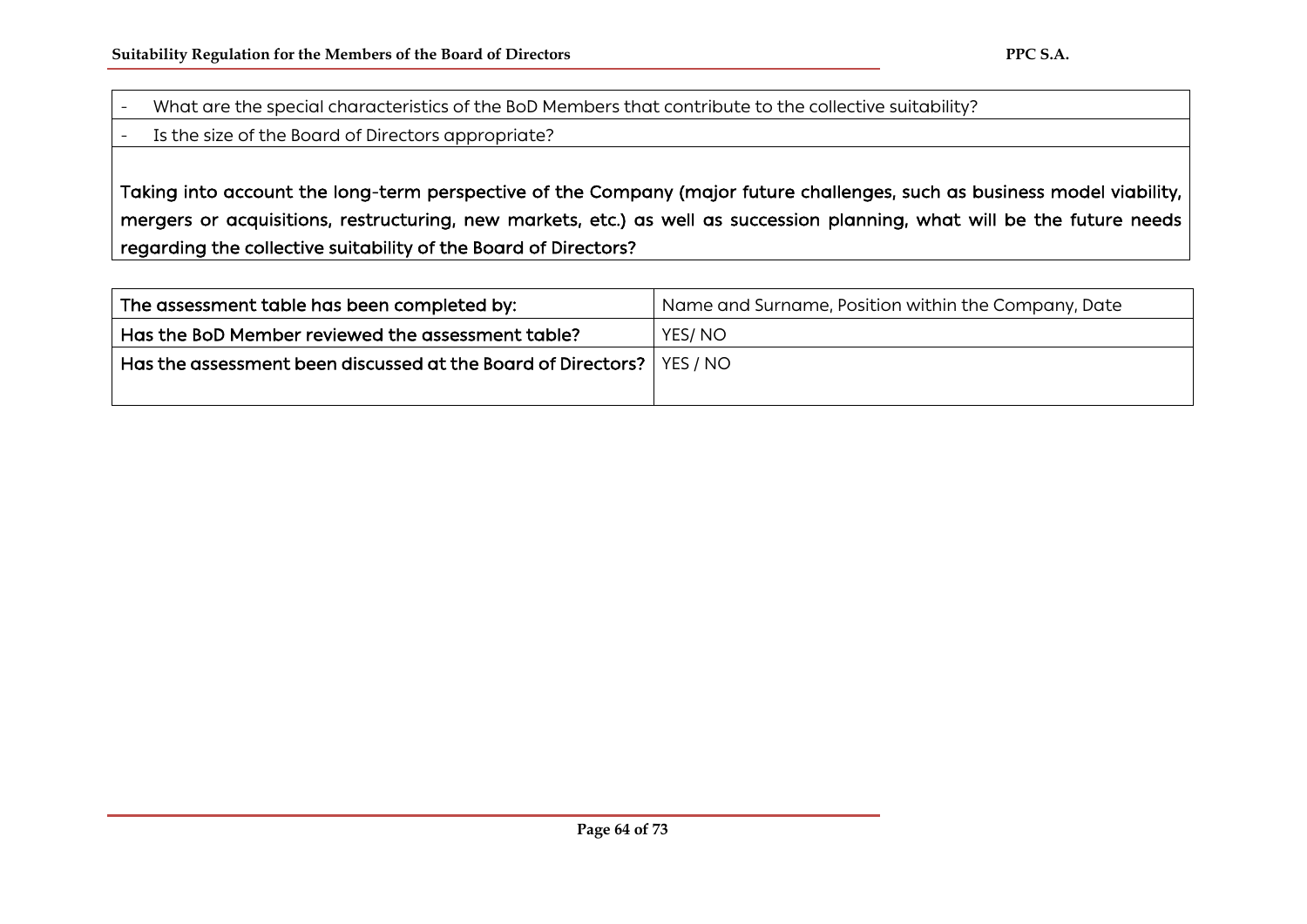### Section XI: Key competencies of the BoD Members

Α. THE BOARD OF DIRECTORS AS A COLLECTIVE BODY

1. The BoD has the ultimate and general responsibility of the Company and appoints, supervises and accounts for the implementation of the governance arrangements within the Company that ensure its effective and prudent management.

2. The duties of the BoD shall be clearly defined in order to distinguish between the duties of the executive function and the supervisory - non-executive function. Effective interaction between the supervisory function and the executive function of the BoD should be ensured. Each of these functions should provide the other with sufficient information to enable them both to perform their respective roles.

3. All BoD Members must be fully aware of the structure and responsibilities of the BoD, as well as of the allocation of duties between the different functions of the Board of Directors and its Committees. In order to ensure an appropriate system of checks and balances, in the decision-making process of the BoD, neither one member nor a small subset of its members should have a dominant position.

4. The responsibilities of the BoD include the establishment, approval and supervision of the implementation of the following elements:

a. the overall business strategy and key policies of the Company consistent with the legal and regulatory framework in which it operates, taking into account the long-term financial interests and solvency of the Company;

b. the overall risk strategy;

c. an adequate and effective internal governance framework and internal control system, which ensure a clear organizational structure and the smooth operation of independent functions of regulatory compliance and internal control with adequate powers, authority and resources to execute their duties;

d. a remuneration policy which is in line with the relevant legislative and regulatory framework;

e. the arrangements that aim to ensure the effective conduct of the suitability assessments at individual and collective level, the suitability of the composition and the succession planning of the Board of Directors, as well as the effective exercise of the competencies of the BoD;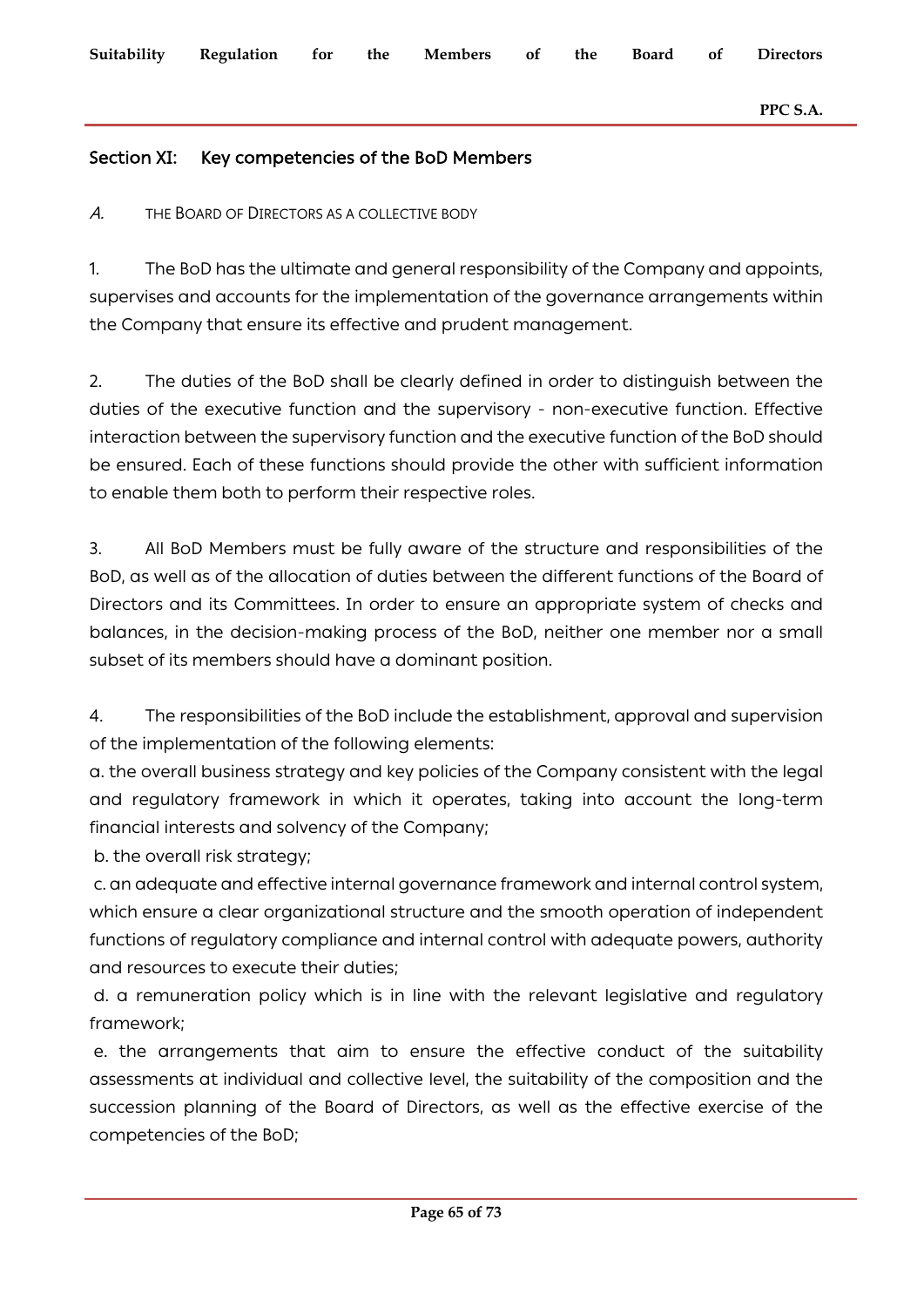f. the arrangements aimed at ensuring the internal functioning of each of the BoD committees, with a detailed description of the following: (i) the role, composition and duties of each Committee; (ii) the proper flow of information, including the documentation of recommendations and conclusions, and the reporting channels between each Committee and the BoD;

g. a risk management culture that covers risk awareness and risk-taking behavior on the part of the Company;

h. a corporate culture and corporate values that promote responsible and ethical behavior·

i. a conflict of interest policy; and

j. the arrangements aimed at ensuring the thoroughness of the accounting and financial reporting systems, including financial and operational audits and compliance with the law and related standards.

5. All Board Members should be kept informed of the overall activity, financial situation and risk situation of the Company, taking into account the financial environment, as well as of the decisions taken and have a major impact on the Company's business activity.

B. THE BOARD OF DIRECTORS IN ITS EXECUTIVE FUNCTION

1. The BoD in its executive function actively participates in the business activity of the Company and takes decisions on a proper basis and after sufficient information.

2. The BoD in its executive function is responsible for the implementation of the strategies set by the BoD and periodically discusses the implementation and suitability of these strategies with the BoD in its supervisory function.

3. The BoD in its executive function shall: (i) constructively review and critically evaluate the proposals, explanations and information received during the exercise of its judgment and decision-making; (ii) submit thorough reports and inform the BoD in its supervisory function on a regular basis and when required, without undue delay, about the relevant data for the assessment of a situation, the risks and developments that affect or may affect the Company (for instance, important decisions concerning business activities and assumed risks, the evaluation of the financial and business environment of the Company, the liquidity and the sound capital base of the Company, as well as the evaluation of the significant risk exposures it assumes).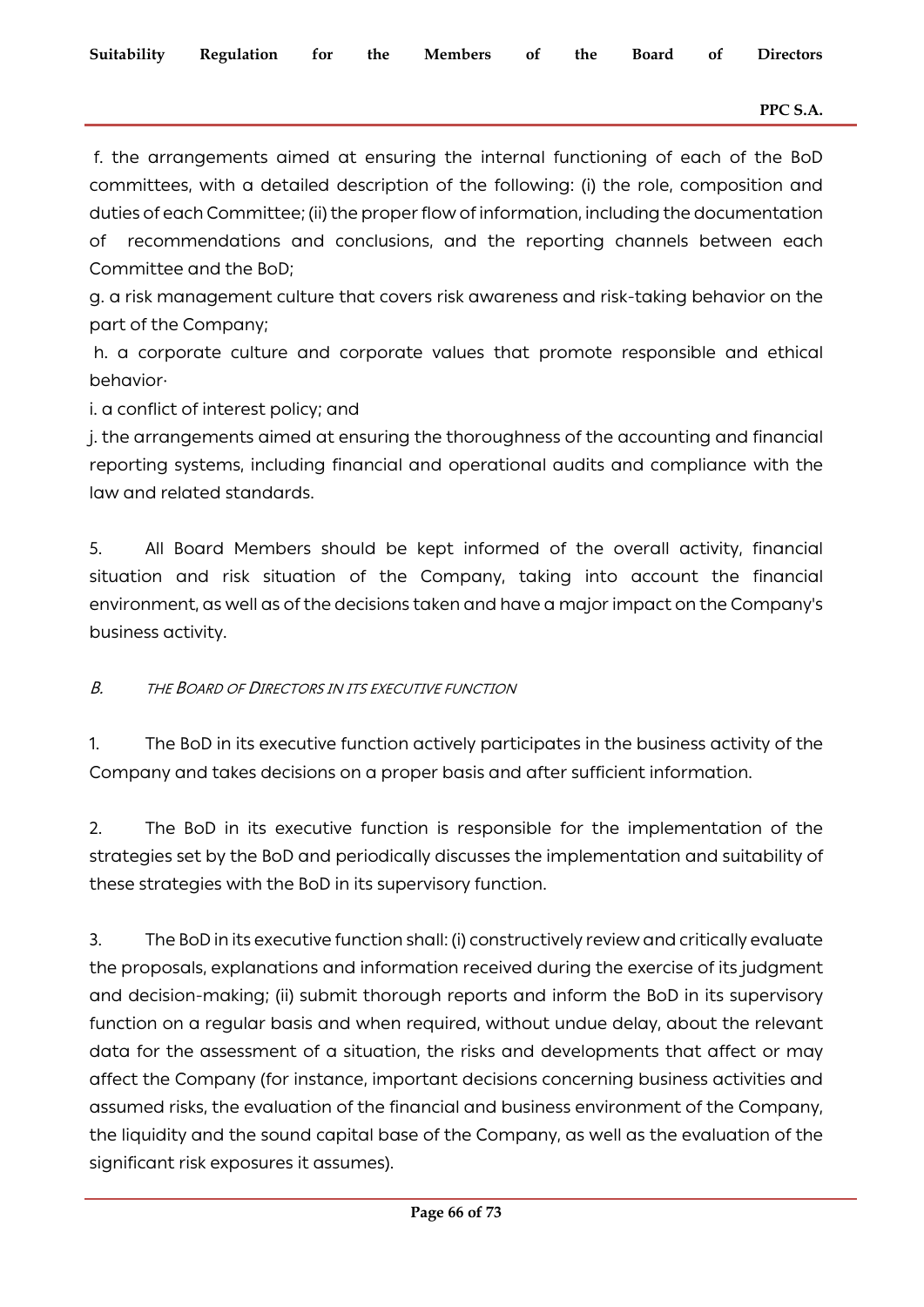#### C. THE BOARD OF DIRECTORS IN ITS SUPERVISORY FUNCTION

1. The role of the members of the BoD in its supervisory function includes the monitoring and the constructive critical review of the Company's strategy.

2. The BoD in its supervisory function should:

a. supervise and monitor the decision making and ensure the effective supervision of the BoD in its executive function, including the implementation of the strategy and the objectives of the Company·

b. constructively review and critically evaluate the proposals and information provided by the members of the BoD in its executive function, as well as its decisions·

c. ensure and evaluate periodically the effectiveness of the Company's internal governance framework and take appropriate measures to address any shortcomings ascertained·

d. to supervise and monitor the consistent implementation of the Company's strategic objectives, organizational structure and risk strategy, including risk appetite and the Company's risk management framework, as well as other policies (for instance, remuneration policy)·

e. oversee the implementation and management of a code of conduct or similar policies for identification, management and mitigation of actual and potential conflicts of interest·

f. supervise the completeness of the financial information and reporting, as well as the internal control framework·

g. monitor the implementation of the Company's internal control plan.

### C. THE INDEPENDENT NON-EXECUTIVE MEMBERS OF THE BOARD OF DIRECTORS

The independent Members of the BoD play a key role in enhancing the effectiveness of checks and balances within the BoD by improving the oversight of decision-making by the executive management, as well as by ensuring that:

a. the interests of all stakeholders, including minority shareholders, are duly taken into account in the discussions and decision-making of the BoD;

b. the unjustified domination of individual BoD Members who represent a specific group or category of stakeholders is mitigated or compensated for;

c. the decision-making is not dominated by an individual or a small group of members;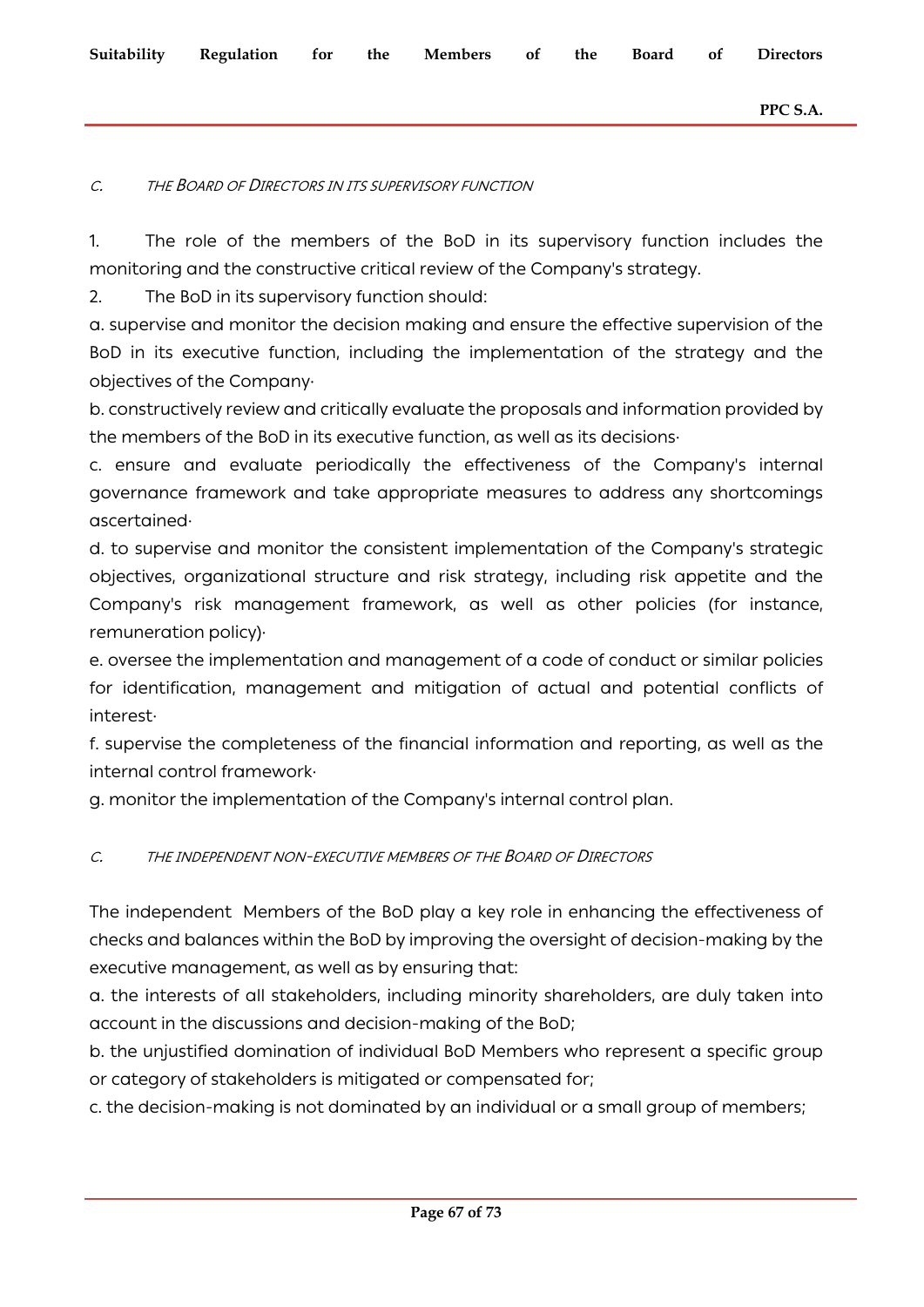d. conflicts of interest between, on the one hand, the Company, its business units, other entities that fall within the accounting scope of consolidation and, on the other hand, external stakeholders, including customers, are subject to proper management.

## D. THE ROLE OF THE CHAIRMAN OF THE BOARD OF DIRECTORS

1. The Chairman of the BoD guides the BoD, contributes to ensuring the efficient flow of information, both within the BoD and between the BoD and its Committees and is responsible for its effective overall operation.

2. The Chairman of the BoD shall encourage and promote open and critical discussions and ensure that divergent views can be expressed and discussed in the decision-making process.

3. The Chairman of the BoD determines the items on the agenda of the meetings and ensures that issues of strategic importance are discussed as a matter of priority. The Chairman should also ensure that the the BoD makes informed and appropriate decisions and that the relevant documents and information are received in a timely manner before the meeting.

4. The Chairman of the BoD should contribute to a clear allocation of duties between the BoD Members and to the efficient flow of information between them, so that the BoD Members in their supervisory function have the opportunity to contribute constructively to the discussions and to exercise their voting right on a proper basis and in a well-informed manner.

## Ε. THE ROLE OF THE VICE CHAIRMAN OF THE BOARD OF DIRECTORS

1. The independent non-executive Vice-Chairman shall have the following responsibilities: to support the Chairman, to act as a liaison between the Chairman and the members of the Board of Directors, to coordinate the independent non-executive members and lead the evaluation of the Chairman.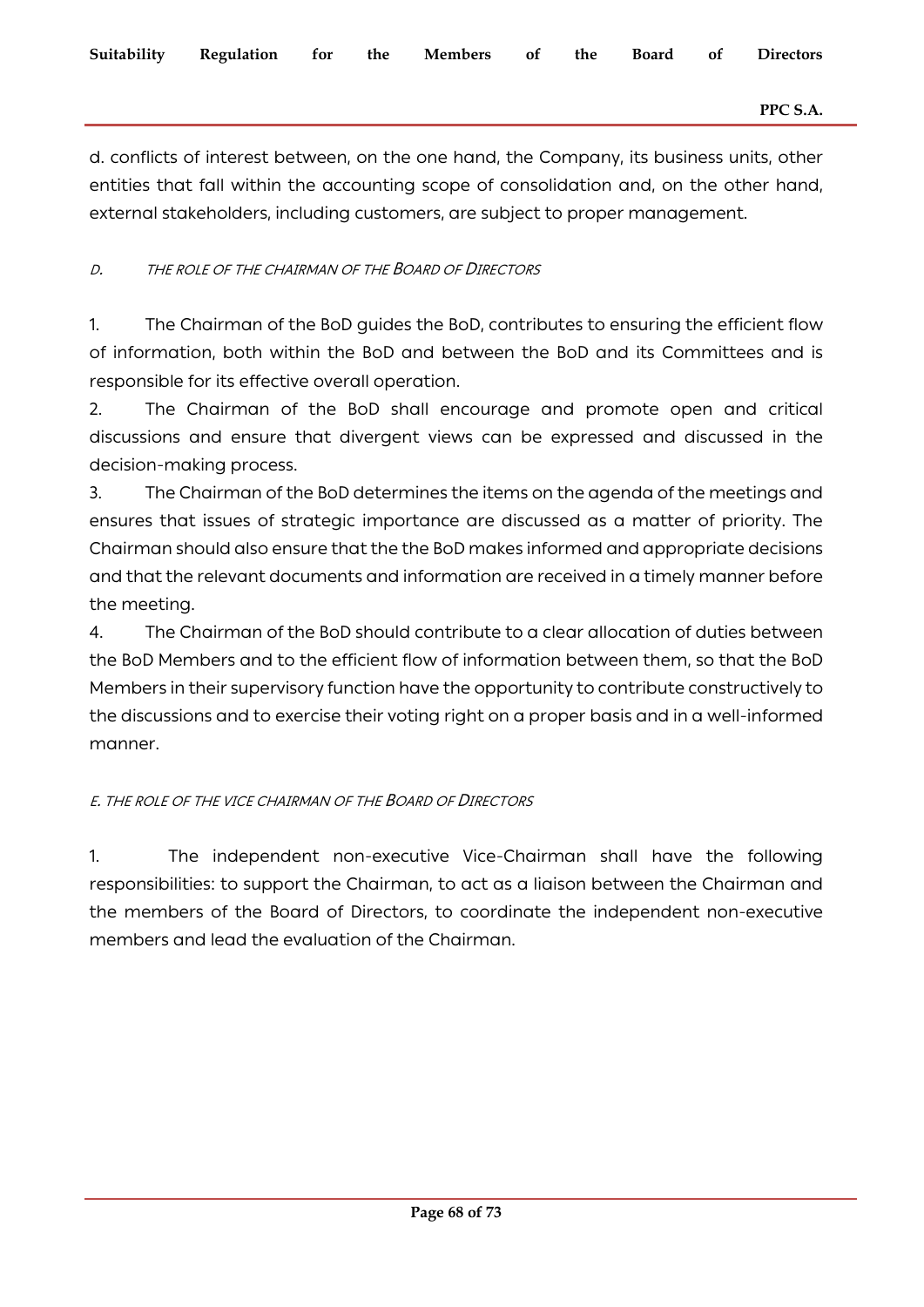**Suitability Regulation for the Members of the Board of Directors PPC S.A.**

## Section XII: Independent BoD Members

1. A non-executive Member of the BoD is considered independent if during his/her appointment and during his/her term of office:

(a) does not hold, directly or indirectly, a percentage of voting rights greater than zero point five percent (0.5%) of the Company's share capital, and

(b) is free from financial, business, family or other dependent relationships, which may influence its decisions and its independent and objective judgment (hereinafter referred to as "dependent relationships").

2. A dependent relationship exists in particular in the following cases:

(a) When a member receives any significant remuneration or benefit from the Company, or from an affiliated company, or participates in a stock options system or any other performance-related remuneration or benefit system, other than remuneration for his/her participation in the BoD or in its Committees, as well as in the collection of fixed benefits within the framework of the pension system, including the rescheduled benefits, for his/her previous services in the Company. The criteria based on which the meaning of significant remuneration or benefit are defined in the Company's remuneration policy.

(b) When the member or person who has close ties with the member maintains or has maintained a business relationship during the last three (3) financial years prior to his/her appointment with:

(ba) the Company, or

(bb) an affiliated person of the Company, or

(bc) a shareholder who directly or indirectly holds a stake equal to or greater than ten percent (10%) of the Company's share capital during the last three (3) financial years prior to his/her appointment, or an affiliated company, provided that this relationship affects or may affect the business activity of either the Company or the person referred to in paragraph 1 or the person having close ties with it. Such a relationship exists especially when the person is a significant supplier or a significant customer of the Company.

(c) When the member or the person who has close ties to the member:

(ca) has been a member of the BoD of the Company or of an affiliated company thereto for more than nine (9) financial years in total at the time of its election;

(cb) has been an senior executive or entered into an employment or project or service relationship or a salaried mandate relationship with the Company or with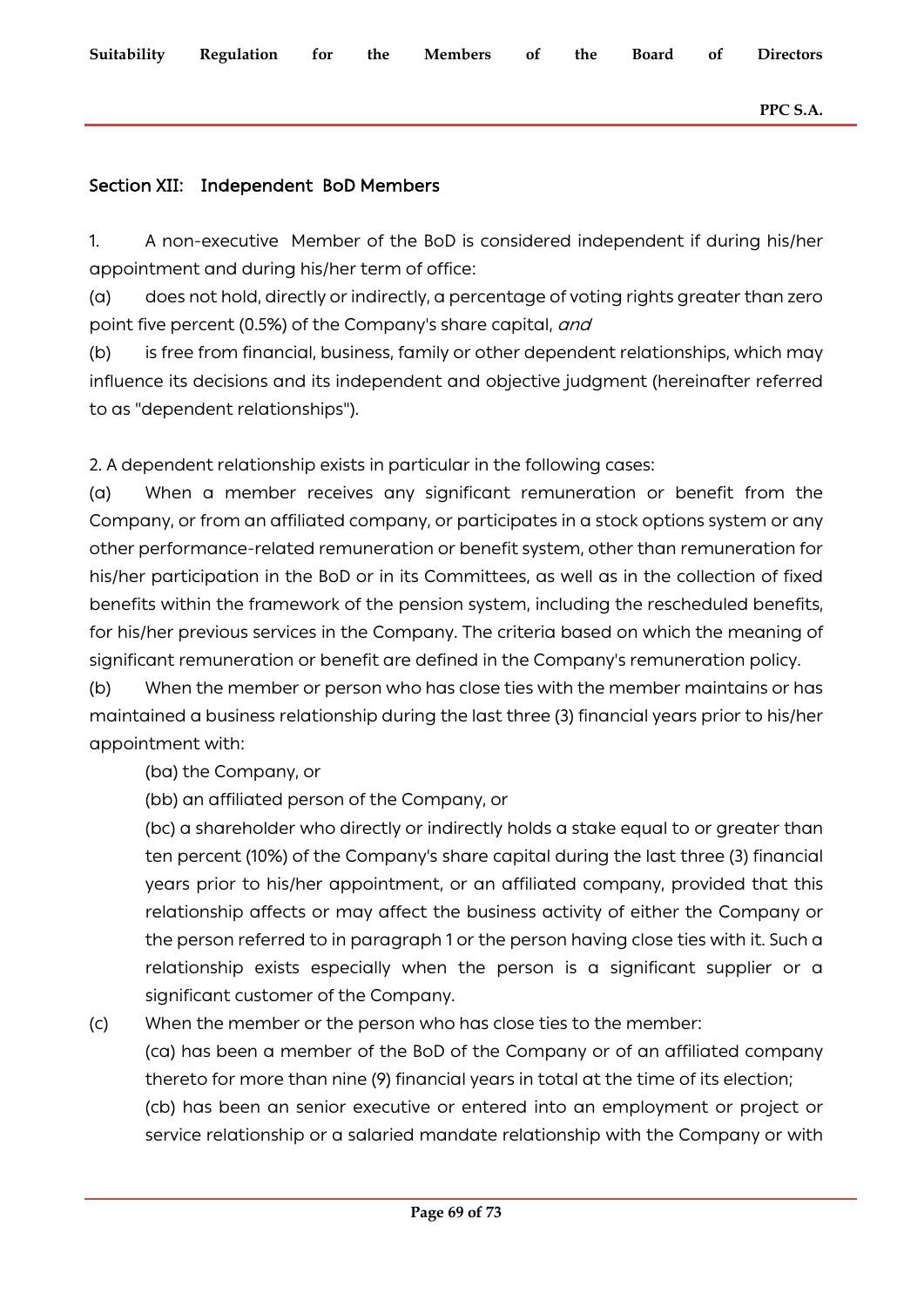an affiliated company thereto during the last three (3) financial years prior to his/her appointment,

(cc) is related to the second degree by blood or by marriage, or is a spouse or partner equated with a spouse, of a Board Member or senior manager or shareholder, with a participation percentage equal to or greater than ten percent (10%) of the Company's share capital or an affiliated company thereto,

(cd) has been appointed by a specific shareholder of the Company, in accordance with the articles of incorporation, as provided for in article 79 of L.4548/2018,

(ce) represents shareholders holding directly or indirectly a percentage equal to or greater than five percent (5%) of the voting rights at the General Meeting during his/her term of office, without any written instructions;

(cf) has carried out a statutory audit to the Company or to an affiliated company thereto, either through a company or by himself/herself or by an up to seconddegree relative by blood or by marriage, or by his/her spouse, during the last three (3) financial years prior to his/her appointment,

(cg) is an executive member in another company, in the BoD of which an executive member of the Company participates as a non-executive member.

(d) When the member falls under one of the dependent relationships provided for in any other statutory or regulatory texts to which the Company is subject and which the Company applies, either on an optional or a mandatory basis (for instance, Articles of Incorporation of the Company, Corporate Governance Code, Rules of Procedure of the Board of Directors).

3. The independent member undertakes: (i) to maintain in any case the independence of analysis, decision and action; (ii) not to seek or accept unreasonable advantages that could be considered dangerous to his/her independence; and (iii) to express clearly his/her opposition whenever he/she finds that a decision of the BoD may harm the Company.

4. The BoD takes the necessary measures to ensure compliance with the conditions under paragraphs 1 to 3 herein. The fulfillment of the conditions of this Part for the designation of a BoD member as independent member shall be reviewed by the BoD at least annually per financial year and in any case before the publication of the annual financial report, which includes a relevant finding. In the event that during the review of fulfillment of the conditions under paragraphs 1 to 3 herein or in case it is ascertained at any time that the conditions are not fulfilled anymore as to an independent non-executive member, the BoD takes the appropriate action to replace said member.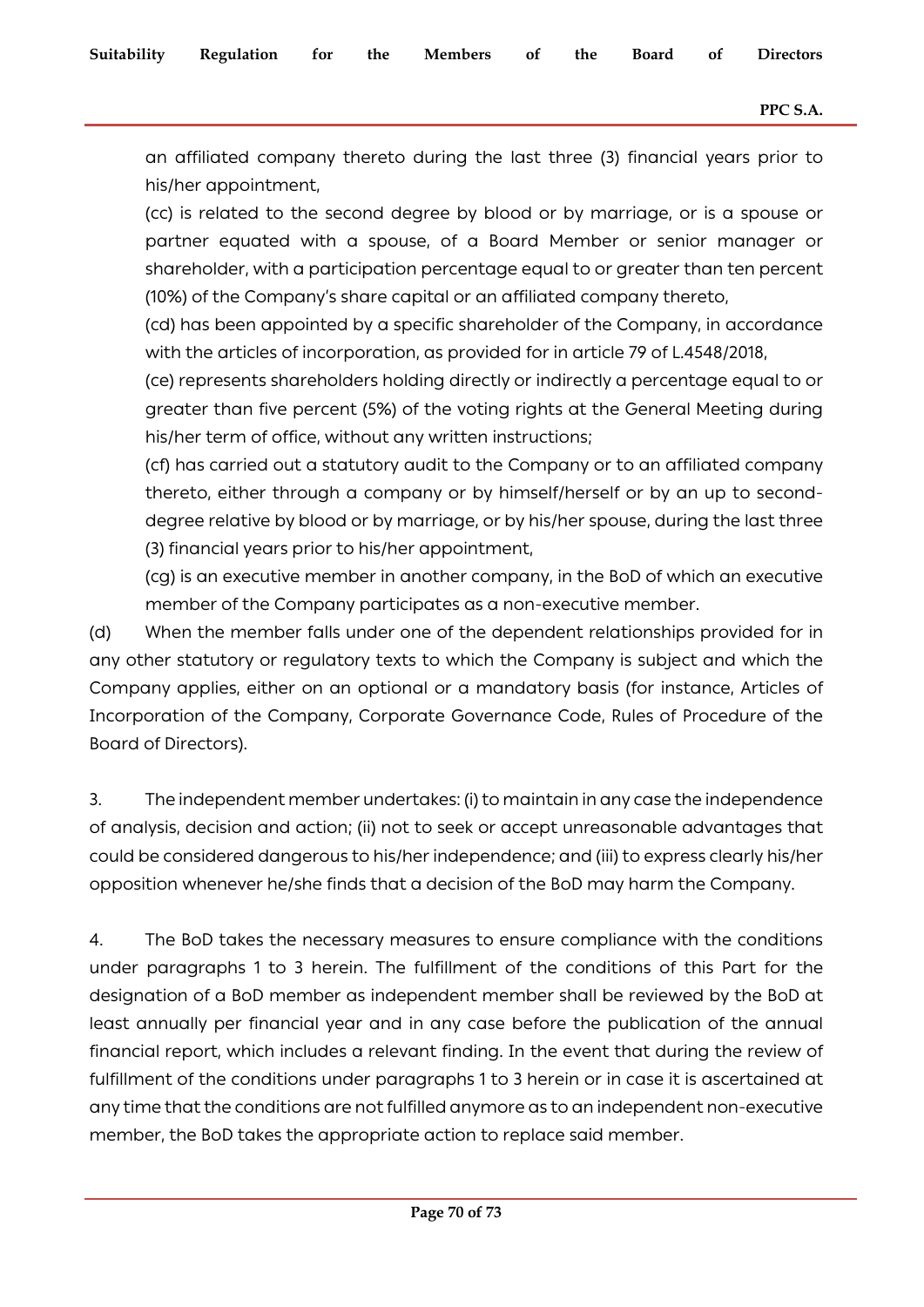#### **PPC S.A.**

5. In the event of resignation or death or in any other way the loss of the capacity of independent non-executive member, as a result of which the number of independent nonexecutive members falls short of the minimum number required by the law, the BoD appoints as independent non-executive member until the next General Meeting, either an alternate member, if any, by virtue of article 81 of law 4548/2018, or a current non-executive member or a new member in replacement, provided that the criteria of independence of paragraphs 1 to 3 are met. Where by decision of the Competent Unit of the Company, the number of independent non-executive members is higher than the one provided for in paragraph 2 of article 19,<sup>[3](#page-70-0)</sup> and, after the replacement, the number of independent nonexecutive BoD Members is lower than the abovementioned number, a relevant announcement is posted on the website of the Company, and remains posted until the next General Meeting.

6. The selection of the independent BoD Members is carried out on the basis of the selection procedure described in article 19 of this Regulation and taking into account the criteria of independence under paragraphs 1 to 3 herein above. In this context, the candidate independent BoD Members must submit the following statement:

«I, the undersigned [Name and Surname], with residence address [...], ID number / Passport Number [...] and TIN number [...], in the capacity of candidate non-executive, independent member of the Company, hereby responsibly declare that:

1. I have carefully read and fully understood the criteria that indicate a relationship of dependence with the Company·

2. My nomination does not meet any of the conditions that indicate a dependent relationship, and therefore I meet the conditions to be nominated and elected as a nonexecutive, independent member of the Company·

3. (a) There are no persons with whom I have a close relationship (b) There are persons with whom I have a close relationship

who I have informed in writing about the dependency criteria set out in the relevant laws and regulations and I have received from them the following confirmation to be submitted to the Company:

<span id="page-70-0"></span><sup>&</sup>lt;sup>3</sup> Independent non-executive members of the Board of Directors shall not be less than one third (1/3) of the total number of its members and, in any case, not less than two (2)· If a fraction occurs, it is rounded up to the next closest integer.